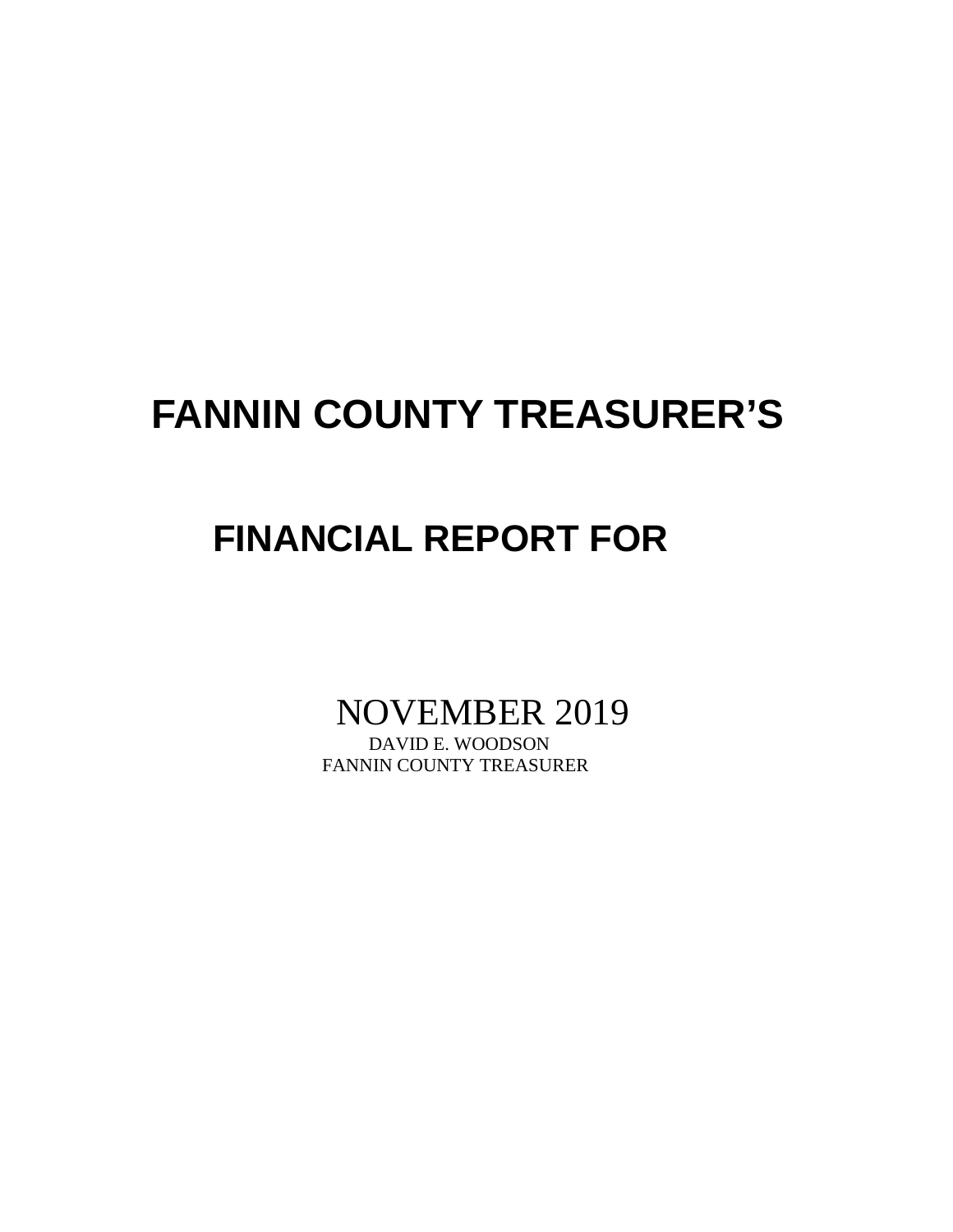===================================

12/03/2019 FUND DEPOSIT LISTING PAGE 1

| RECEIPT      | RECEIVED | DATE     | DATE    | DESCRIPTION       | BANK    | INCOME  | REPORT | AMOUNT   |
|--------------|----------|----------|---------|-------------------|---------|---------|--------|----------|
| NUMBER       | FROM     | RECEIVED | DEPOSIT | OF MONEY RECEIVED | ACCOUNT | ACCOUNT | CODES  | RECEIVED |
|              |          |          |         |                   |         |         |        |          |
|              |          |          |         |                   |         |         |        |          |
| GENERAL FUND |          |          |         |                   |         |         |        |          |

| 0000200097-01 TAX A/C     |                                                                                 |                                 | 11-01-2019 11-01-2019 WEEK OF 10/25/19 16 10-103-100      |                  | $10 - 321 - 250$ | 805.00      |
|---------------------------|---------------------------------------------------------------------------------|---------------------------------|-----------------------------------------------------------|------------------|------------------|-------------|
| 0000200098-01 TAX A/C     |                                                                                 |                                 | 11-01-2019 11-01-2019 WEEK OF 10/18/19                    | $10 - 103 - 100$ | $10 - 321 - 200$ | 14.20       |
| 0000200099-01 TAX A/C     |                                                                                 |                                 | 11-01-2019 11-01-2019 WEEK OF 10/26/19                    | $10 - 103 - 100$ | $10 - 321 - 200$ | 1,968.50    |
| 0000200100-01 TAX A/C     |                                                                                 |                                 | 11-01-2019 11-01-2019 TABC- SEPT. 2019 -5 10-103-100      |                  | $10 - 320 - 200$ | 12.00       |
|                           | 0000200101-01 BOND SUPERVISION                                                  |                                 | 11-04-2019 11-04-2019 WEEK OF 10/27/19 TH 10-103-100      |                  | $10 - 340 - 573$ | 2,165.00    |
|                           | 0000200102-01 OFFICE OF COURT                                                   |                                 | 11-04-2019 11-04-2019 FY19 FORMULA GRANT 10-103-100       |                  | $10 - 330 - 437$ | 8,819.50    |
|                           | 0000200103-01 DISTRICT ATTORNEY TRUST                                           |                                 | 11-04-2019 11-04-2019 DISTRICT ATTORNEY F 10-103-100      |                  | $10 - 340 - 475$ | 5.72        |
|                           | 0000200103-02 DISTRICT ATTORNEY TRUST                                           |                                 | 11-04-2019 11-04-2019 POSTAL EXPENSES                     | 10-103-100       | $10 - 475 - 311$ | 6.80        |
| 0000200108-01 SECURUS     |                                                                                 |                                 | 11-04-2019 11-04-2019 SEOT. 2019 COMMISSI 10-103-100      |                  | $10 - 319 - 420$ | 18,551.86   |
|                           | 0000200109-01 COMPTROLLER - JUDICIARY                                           |                                 | 11-05-2019 11-05-2019 ASST. DA LONGEVITY 10-103-100       |                  | $10 - 370 - 151$ | 1,260.00    |
| 0000200110-01 TEXPOOL     |                                                                                 |                                 | 11-06-2019 11-06-2019 OCT. 2019 INTEREST                  | $10 - 103 - 175$ | $10 - 360 - 100$ | 5,516.63    |
|                           | 0000200111-01 CONSTABLE PCT. # 3                                                |                                 | 11-06-2019 11-06-2019 SERVE PAPERS                        | $10 - 103 - 100$ | $10 - 340 - 553$ | 70.00       |
|                           | 0000200112-01 CONSTABLE PCT. # 3                                                |                                 | 11-06-2019 11-06-2019 SERVE PAPERS                        | $10 - 103 - 100$ | $10 - 340 - 553$ | 70.00       |
|                           | 0000200114-01 FANNIN COUNTY HEALTH INSP 11-07-2019 11-07-2019 OCT. 2019 PERMITS |                                 |                                                           | 10-103-100       | $10 - 320 - 300$ | 8,080.25    |
|                           | 0000200115-01 APPRAISAL DISTRICT                                                | 11-07-2019 11-07-2019 TAXES     |                                                           | $10 - 103 - 100$ | $10 - 310 - 110$ | 140,831.92  |
|                           | 0000200115-07 APPRAISAL DISTRICT                                                | 11-07-2019 11-07-2019 TAXES     |                                                           | $10 - 103 - 100$ | $10 - 310 - 120$ | 3,927.71    |
| 0000200116-01 TAX A/C     |                                                                                 |                                 | 11-07-2019 11-07-2019 WEEK OF 11/01/19                    | $10 - 103 - 100$ | $10 - 321 - 200$ | 1,967.25    |
| 0000200117-01 TAX A/C     |                                                                                 |                                 | 11-07-2019 11-07-2019 WEEK OF 10/25/19                    | 10-103-100       | $10 - 321 - 200$ | 13.80       |
| 0000200118-01 TAX A/C     |                                                                                 |                                 | 11-07-2019 11-07-2019 WEEK OF 11/01/19 12 10-103-100      |                  | $10 - 321 - 250$ | 630.00      |
| 0000200120-01 LEGEND BANK |                                                                                 |                                 | 11-07-2019 11-07-2019 OCT. 2019 INTEREST 10-103-100       |                  | $10 - 360 - 100$ | 510.94      |
| 0000200120-29 LEGEND BANK |                                                                                 |                                 | 11-07-2019 11-07-2019 OCT. 2019 INTEREST                  | 10-100-100       | $10 - 360 - 100$ | 19.51       |
| 0000200120-31 LEGEND BANK |                                                                                 |                                 | 11-07-2019 11-07-2019 OCT. 2019 INTEREST                  | 10-103-110       | $10 - 360 - 110$ | 424.72      |
| 0000200121-01 COMPTROLLER |                                                                                 |                                 | $11-08-2019$ $11-08-2019$ SEPT. 2019 - LOCAL $10-103-100$ |                  | $10 - 318 - 160$ | 86,559.26   |
|                           | 0000200126-01 CYPRESS CREEK TEXAS                                               |                                 | SOLA 11-14-2019 11-14-2019 TAX ABATEMENT/APPLI 10-103-100 |                  | 10-318-122       | 17,300.00   |
|                           | 0000200130-01 APPRAISAL DISTRICT                                                | 11-15-2019 11-15-2019 TAXES     |                                                           | $10 - 103 - 100$ | $10 - 310 - 110$ | 158,612.77  |
|                           | 0000200130-02 APPRAISAL DISTRICT                                                | 11-15-2019 11-15-2019 TAXES     |                                                           | $10 - 103 - 100$ | $10 - 321 - 901$ | 731.45      |
|                           | 0000200130-08 APPRAISAL DISTRICT                                                | 11-15-2019 11-15-2019 TAXES     |                                                           | $10 - 103 - 100$ | $10 - 310 - 120$ | 7,235.27    |
|                           | 0000200131-01 DISTRICT CLERK                                                    |                                 | 11-18-2019 11-18-2019 OCT. 1-31, 2019                     | $10 - 103 - 100$ | $10 - 318 - 130$ | 5,865.24    |
|                           | 0000200131-02 DISTRICT CLERK                                                    |                                 | 11-18-2019 11-18-2019 OCT. 1-31, 2019                     | $10 - 103 - 100$ | $10 - 340 - 135$ | 195.00      |
|                           | 0000200131-03 DISTRICT CLERK                                                    |                                 | 11-18-2019 11-18-2019 OCT. 1-31, 2019                     | $10 - 103 - 100$ | $10 - 340 - 450$ | 4,586.27    |
|                           | 0000200131-04 DISTRICT CLERK                                                    |                                 | 11-18-2019 11-18-2019 OCT. 1-31, 2019                     | $10 - 103 - 100$ | $10 - 340 - 560$ | 795.07      |
|                           | 0000200131-05 DISTRICT CLERK                                                    |                                 | 11-18-2019 11-18-2019 OCT. 1-31, 2019                     | $10 - 103 - 100$ | $10 - 340 - 600$ | 135.00      |
|                           | 0000200131-06 DISTRICT CLERK                                                    |                                 | 11-18-2019 11-18-2019 OCT. 1-31, 2019                     | $10 - 103 - 100$ | $10 - 370 - 162$ | 405.00      |
|                           | 0000200131-07 DISTRICT CLERK                                                    |                                 | 11-18-2019 11-18-2019 OCT. 1-31, 2019                     | $10 - 103 - 100$ | $10 - 370 - 163$ | 17.83       |
|                           | 0000200131-08 DISTRICT CLERK                                                    |                                 | 11-18-2019 11-18-2019 OCT. 1-31, 2019                     | $10 - 103 - 100$ | $10 - 370 - 164$ | 71.36       |
|                           | 0000200131-09 DISTRICT CLERK                                                    |                                 | 11-18-2019 11-18-2019 OCT. 1-31, 2019                     | $10 - 103 - 100$ | $10 - 370 - 166$ | 4.15        |
|                           | 0000200131-10 DISTRICT CLERK                                                    |                                 | 11-18-2019 11-18-2019 OCT. 1-31, 2019                     | $10 - 103 - 100$ | $10 - 370 - 167$ | 27.95       |
|                           | 0000200131-11 DISTRICT CLERK                                                    |                                 | 11-18-2019 11-18-2019 OCT. 1-31, 2019                     | $10 - 103 - 100$ | $10 - 370 - 450$ | 80.00       |
|                           | 0000200133-01 HEALTH & HUMAN SERVICES                                           |                                 | 11-19-2019 11-19-2019 UTILITY REIMBURSEME 10-103-100      |                  | $10 - 370 - 147$ | 360.96      |
|                           | 0000200141-01 COMPTROLLER - JUDICIARY                                           |                                 | 11-20-2019 11-20-2019 STATE JUROR REIMB.F 10-103-100      |                  | $10 - 370 - 139$ | 2,516.00    |
|                           | 0000200142-01 APPRAISAL DISTRICT                                                | 11-21-2019 11-21-2019 TAXES     |                                                           | $10 - 103 - 100$ | $10 - 310 - 110$ | 84, 237. 78 |
|                           | 0000200142-07 APPRAISAL DISTRICT                                                | 11-21-2019 11-21-2019 TAXES     |                                                           | $10 - 103 - 100$ | $10 - 310 - 120$ | 1,265.41    |
| 0000200145-01 TAX A/C     |                                                                                 |                                 | 11-21-2019 11-21-2019 WEEK OF 11/15/19                    | $10 - 103 - 100$ | $10 - 321 - 200$ | 1,377.20    |
| 0000200146-01 TAX A/C     |                                                                                 |                                 | 11-21-2019 11-21-2019 WEEK OF 11/08/19                    | 10-103-100       | $10 - 321 - 200$ | 2,143.45    |
| 0000200147-01 TAX A/C     |                                                                                 |                                 | 11-21-2019 11-21-2019 WEEK OF 11/08/19 19 10-103-100      |                  | $10 - 321 - 250$ | 985.00      |
| 0000200148-01 TAX A/C     |                                                                                 |                                 | 11-21-2019 11-21-2019 WEEK OF 11/15/19 10 10-103-100      |                  | $10 - 321 - 250$ | 545.00      |
|                           | 0000200151-01 CONSTABLE PCT. # 1                                                |                                 | 11-22-2019 11-22-2019 SERVE PAPERS                        | $10 - 103 - 100$ | $10 - 340 - 551$ | 150.00      |
|                           | 0000200154-01 BOND SUPERVISION                                                  | 11-22-2019 11-22-2019 BOND FEES |                                                           | $10 - 103 - 100$ | $10 - 340 - 573$ | 2,159.12    |
|                           | 0000200155-01 BOND SUPERVISION                                                  |                                 | 11-22-2019 11-22-2019 WEEK OF 11/10/19 TH 10-103-100      |                  | $10 - 340 - 573$ | 1,870.00    |
|                           | 0000200156-01 BOND SUPERVISION                                                  |                                 | 11-22-2019 11-22-2019 WEEK OF 11/17/19 TH 10-103-100      |                  | $10 - 340 - 573$ | 2,300.00    |
|                           | 0000200157-02 RENE' BATES AUCTIONEERS,                                          |                                 | 11-22-2019 11-22-2019 AUCTION PROCEEDS                    | $10 - 103 - 100$ | $10 - 364 - 163$ | 20,605.79   |
| 0000200159-01 JP PCT. # 2 |                                                                                 | 11-26-2019 11-26-2019 MAY 2019  |                                                           | $10 - 103 - 100$ | $10 - 318 - 130$ | 2,338.02    |
| 0000200159-02 JP PCT. # 2 |                                                                                 | 11-26-2019 11-26-2019 MAY 2019  |                                                           | $10 - 103 - 100$ | $10 - 370 - 166$ | 5.88        |
| 0000200159-03 JP PCT. # 2 |                                                                                 | 11-26-2019 11-26-2019 MAY 2019  |                                                           |                  |                  | 39.20       |
|                           |                                                                                 |                                 |                                                           | $10 - 103 - 100$ | $10 - 370 - 167$ |             |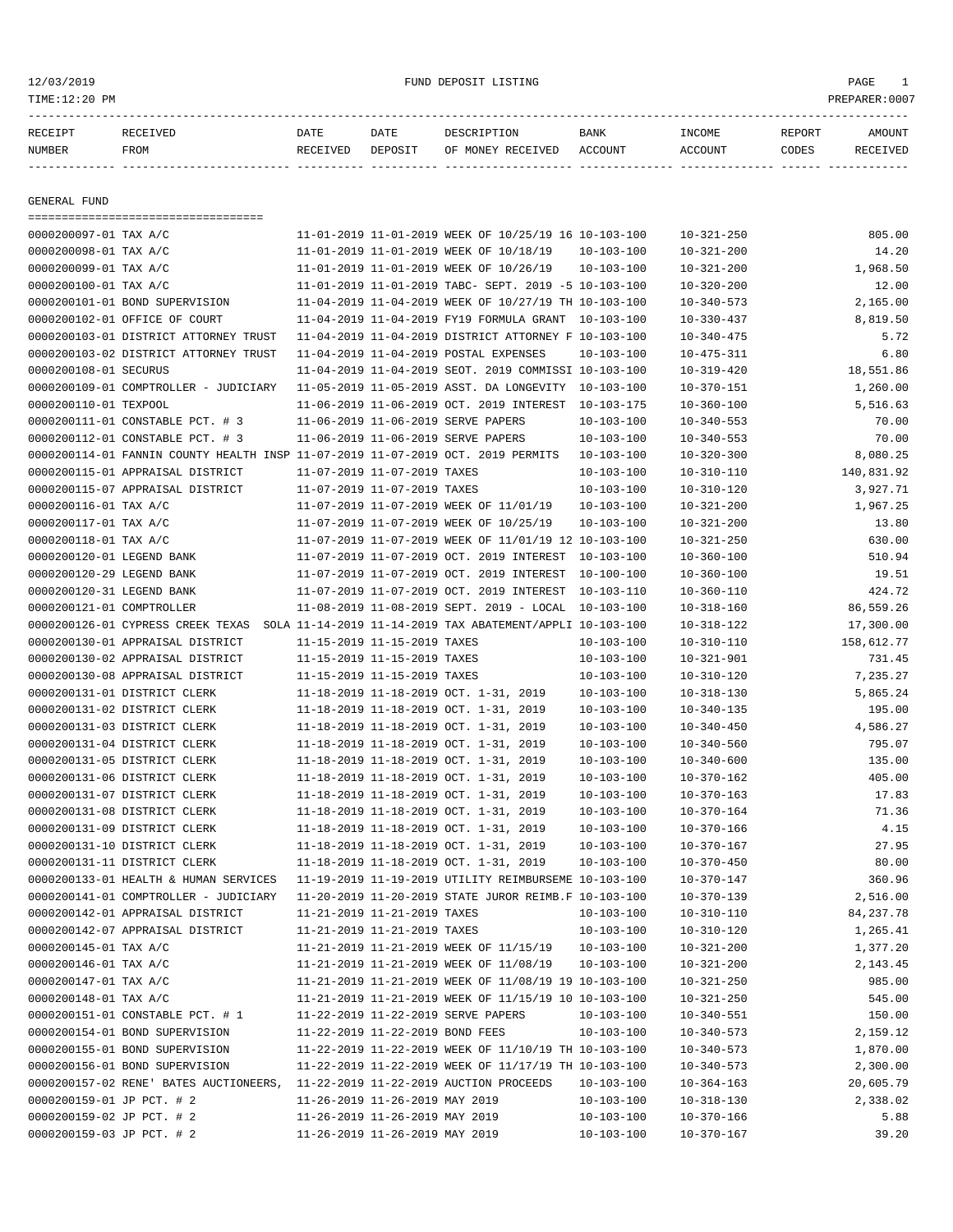# 12/03/2019 FUND DEPOSIT LISTING PAGE 2

| RECEIPT       | RECEIVED    | DATE     | DATE    | DESCRIPTION               | BANK | INCOME  | REPORT | AMOUNT          |
|---------------|-------------|----------|---------|---------------------------|------|---------|--------|-----------------|
| <b>NUMBER</b> | <b>FROM</b> | RECEIVED | DEPOSIT | OF MONEY RECEIVED ACCOUNT |      | ACCOUNT | CODES  | <b>RECEIVED</b> |
|               |             |          |         |                           |      |         |        |                 |

GENERAL FUND

===================================

| 0000200159-04 JP PCT. # 2             | 11-26-2019 11-26-2019 MAY 2019   |                                                      | $10 - 103 - 100$ | $10 - 340 - 456$ | 275.00     |
|---------------------------------------|----------------------------------|------------------------------------------------------|------------------|------------------|------------|
| 0000200159-05 JP PCT. # 2             | 11-26-2019 11-26-2019 MAY 2019   |                                                      | $10 - 103 - 100$ | $10 - 340 - 552$ | 70.00      |
| 0000200160-01 JP PCT. # 2             | 11-26-2019 11-26-2019 JUNE 2019  |                                                      | $10 - 103 - 100$ | $10 - 318 - 130$ | 773.40     |
| 0000200160-02 JP PCT. # 2             | 11-26-2019 11-26-2019 JUNE 2019  |                                                      | $10 - 103 - 100$ | $10 - 350 - 456$ | 336.00     |
| 0000200160-03 JP PCT. # 2             | 11-26-2019 11-26-2019 JUNE 2019  |                                                      | $10 - 103 - 100$ | $10 - 370 - 166$ | 5.10       |
| 0000200160-04 JP PCT. # 2             | 11-26-2019 11-26-2019 JUNE 2019  |                                                      | $10 - 103 - 100$ | $10 - 370 - 167$ | 34.00      |
| 0000200160-05 JP PCT. # 2             | 11-26-2019 11-26-2019 JUNE 2019  |                                                      | $10 - 103 - 100$ | $10 - 340 - 456$ | 274.90     |
| 0000200160-06 JP PCT. # 2             | 11-26-2019 11-26-2019 JUNE 2019  |                                                      | $10 - 103 - 100$ | $10 - 340 - 552$ | 140.00     |
| 0000200161-01 JP PCT. # 2             | 11-26-2019 11-26-2019 JULY 2019  |                                                      | $10 - 103 - 100$ | $10 - 318 - 130$ | 864.80     |
| 0000200161-02 JP PCT. # 2             | 11-26-2019 11-26-2019 JULY 2019  |                                                      | $10 - 103 - 100$ | $10 - 370 - 166$ | 2.40       |
| 0000200161-03 JP PCT. # 2             | 11-26-2019 11-26-2019 JULY 2019  |                                                      | $10 - 103 - 100$ | $10 - 370 - 167$ | 16.00      |
| 0000200161-04 JP PCT. # 2             | 11-26-2019 11-26-2019 JULY 2019  |                                                      | $10 - 103 - 100$ | $10 - 340 - 456$ | 415.00     |
| 0000200161-05 JP PCT. # 2             | 11-26-2019 11-26-2019 JULY 2019  |                                                      | $10 - 103 - 100$ | $10 - 340 - 552$ | 150.00     |
| 0000200162-01 JP PCT. # 2             | 11-26-2019 11-26-2019 AUG. 2019  |                                                      | $10 - 103 - 100$ | $10 - 318 - 130$ | 1,381.80   |
| 0000200162-02 JP PCT. # 2             | 11-26-2019 11-26-2019 AUG. 2019  |                                                      | $10 - 103 - 100$ | $10 - 370 - 166$ | 6.90       |
| 0000200162-03 JP PCT. # 2             | 11-26-2019 11-26-2019 AUG. 2019  |                                                      | $10 - 103 - 100$ | $10 - 370 - 167$ | 46.00      |
| 0000200162-04 JP PCT. # 2             | 11-26-2019 11-26-2019 AUG. 2019  |                                                      | $10 - 103 - 100$ | $10 - 340 - 456$ | 284.90     |
| 0000200163-01 JP PCT. # 2             | 11-26-2019 11-26-2019 SEPT. 2019 |                                                      | $10 - 103 - 100$ | $10 - 318 - 130$ | 2,895.60   |
| 0000200163-02 JP PCT. # 2             | 11-26-2019 11-26-2019 SEPT. 2019 |                                                      | $10 - 103 - 100$ | $10 - 370 - 163$ | 2.50       |
| 0000200163-03 JP PCT. # 2             | 11-26-2019 11-26-2019 SEPT. 2019 |                                                      | $10 - 103 - 100$ | $10 - 370 - 164$ | 10.00      |
| 0000200163-04 JP PCT. # 2             | 11-26-2019 11-26-2019 SEPT. 2019 |                                                      | $10 - 103 - 100$ | $10 - 370 - 166$ | 14.70      |
| 0000200163-05 JP PCT. # 2             | 11-26-2019 11-26-2019 SEPT. 2019 |                                                      | $10 - 103 - 100$ | $10 - 370 - 167$ | 98.00      |
| 0000200163-06 JP PCT. # 2             | 11-26-2019 11-26-2019 SEPT. 2019 |                                                      | $10 - 103 - 100$ | $10 - 340 - 456$ | 599.60     |
| 0000200163-07 JP PCT. # 2             | 11-26-2019 11-26-2019 SEPT. 2019 |                                                      | $10 - 103 - 100$ | $10 - 340 - 552$ | 370.00     |
| 0000200164-01 JP PCT. # 2             | 11-26-2019 11-26-2019 OCT. 2019  |                                                      | $10 - 103 - 100$ | $10 - 318 - 130$ | 1,492.60   |
| 0000200164-02 JP PCT. # 2             | 11-26-2019 11-26-2019 OCT. 2019  |                                                      | $10 - 103 - 100$ | $10 - 340 - 560$ | 4.85       |
| 0000200164-03 JP PCT. # 2             | 11-26-2019 11-26-2019 OCT. 2019  |                                                      | $10 - 103 - 100$ | $10 - 370 - 166$ | 3.61       |
| 0000200164-04 JP PCT. # 2             | 11-26-2019 11-26-2019 OCT. 2019  |                                                      | $10 - 103 - 100$ | $10 - 370 - 167$ | 24.08      |
| 0000200164-05 JP PCT. # 2             | 11-26-2019 11-26-2019 OCT. 2019  |                                                      | $10 - 103 - 100$ | $10 - 340 - 456$ | 500.00     |
| 0000200164-06 JP PCT. # 2             | 11-26-2019 11-26-2019 OCT. 2019  |                                                      | $10 - 103 - 100$ | $10 - 340 - 552$ | 350.00     |
| 0000200165-01 NORTH TEXAS TOLLWAY     |                                  | 11-26-2019 11-26-2019 VEHICLE REGISTRATIO 10-103-100 |                  | $10 - 321 - 252$ | 136.24     |
| 0000200166-01 AMERICAN TOWER          |                                  | 11-26-2019 11-26-2019 DEC. 2019 TOWER REN 10-103-100 |                  | $10 - 370 - 115$ | 1,064.61   |
| 0000200168-01 TEXAS DISTRICT & COUNTY |                                  | 11-26-2019 11-26-2019 TRAVEL REIMBURSEMEN 10-103-100 |                  | 10-475-427       | 188.00     |
| 0000200171-01 APPRAISAL DISTRICT      | 11-27-2019 11-27-2019 TAXES      |                                                      | $10 - 103 - 100$ | $10 - 310 - 110$ | 101,233.26 |
| 0000200171-02 APPRAISAL DISTRICT      | 11-27-2019 11-27-2019 TAXES      |                                                      | $10 - 103 - 100$ | $10 - 321 - 901$ | 101.63     |
| 0000200171-08 APPRAISAL DISTRICT      | 11-27-2019 11-27-2019 TAXES      |                                                      | $10 - 103 - 100$ | $10 - 310 - 120$ | 9,761.11   |

FUND TOTAL 725,118.33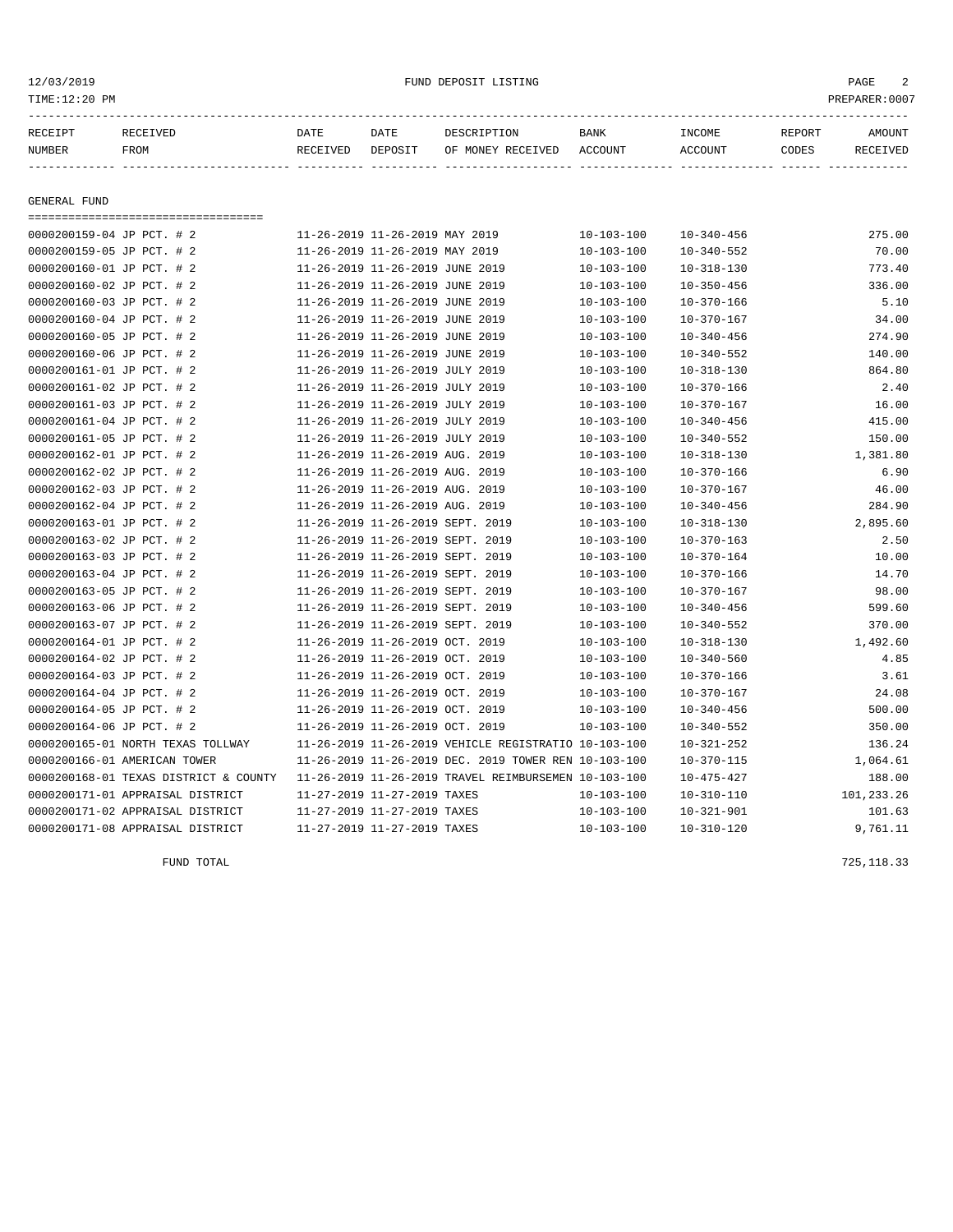12/03/2019 FUND DEPOSIT LISTING PAGE 1

| RECEIPT | RECEIVED | DATE     | DATE    | DESCRIPTION               | <b>BANK</b> | INCOME  | REPORT | AMOUNT   |
|---------|----------|----------|---------|---------------------------|-------------|---------|--------|----------|
| NUMBER  | FROM     | RECEIVED | DEPOSIT | OF MONEY RECEIVED ACCOUNT |             | ACCOUNT | CODES  | RECEIVED |
|         |          |          |         |                           |             |         |        |          |
|         |          |          |         |                           |             |         |        |          |

#### COURTHOUSE SECURITY

| =============================== |                                             |                  |                  |        |
|---------------------------------|---------------------------------------------|------------------|------------------|--------|
| 0000200120-02 LEGEND BANK       | 11-07-2019 11-07-2019 OCT. 2019 INTEREST    | $11 - 103 - 100$ | $11 - 360 - 100$ | 30.37  |
| 0000200131-12 DISTRICT CLERK    | 11-18-2019 11-18-2019 OCT. 1-31, 2019       | 11-103-100       | $11 - 340 - 650$ | 191.97 |
| 0000200159-06 JP PCT. # 2       | $11 - 26 - 2019$ $11 - 26 - 2019$ MAY 2019  | $11 - 103 - 100$ | $11 - 340 - 651$ | 29.40  |
| 0000200160-07 JP PCT. # 2       | 11-26-2019 11-26-2019 JUNE 2019             | $11 - 103 - 100$ | $11 - 340 - 651$ | 25.50  |
| 0000200161-06 JP PCT. # 2       | 11-26-2019 11-26-2019 JULY 2019             | $11 - 103 - 100$ | $11 - 340 - 651$ | 12.00  |
| 0000200162-05 JP PCT. # 2       | $11 - 26 - 2019$ $11 - 26 - 2019$ AUG. 2019 | $11 - 103 - 100$ | $11 - 340 - 651$ | 34.50  |
| 0000200163-08 JP PCT. # 2       | 11-26-2019 11-26-2019 SEPT. 2019            | $11 - 103 - 100$ | $11 - 340 - 651$ | 73.50  |
| 0000200164-07 JP PCT. # 2       | $11 - 26 - 2019$ $11 - 26 - 2019$ OCT, 2019 | $11 - 103 - 100$ | $11 - 340 - 651$ | 18.06  |

FUND TOTAL 415.30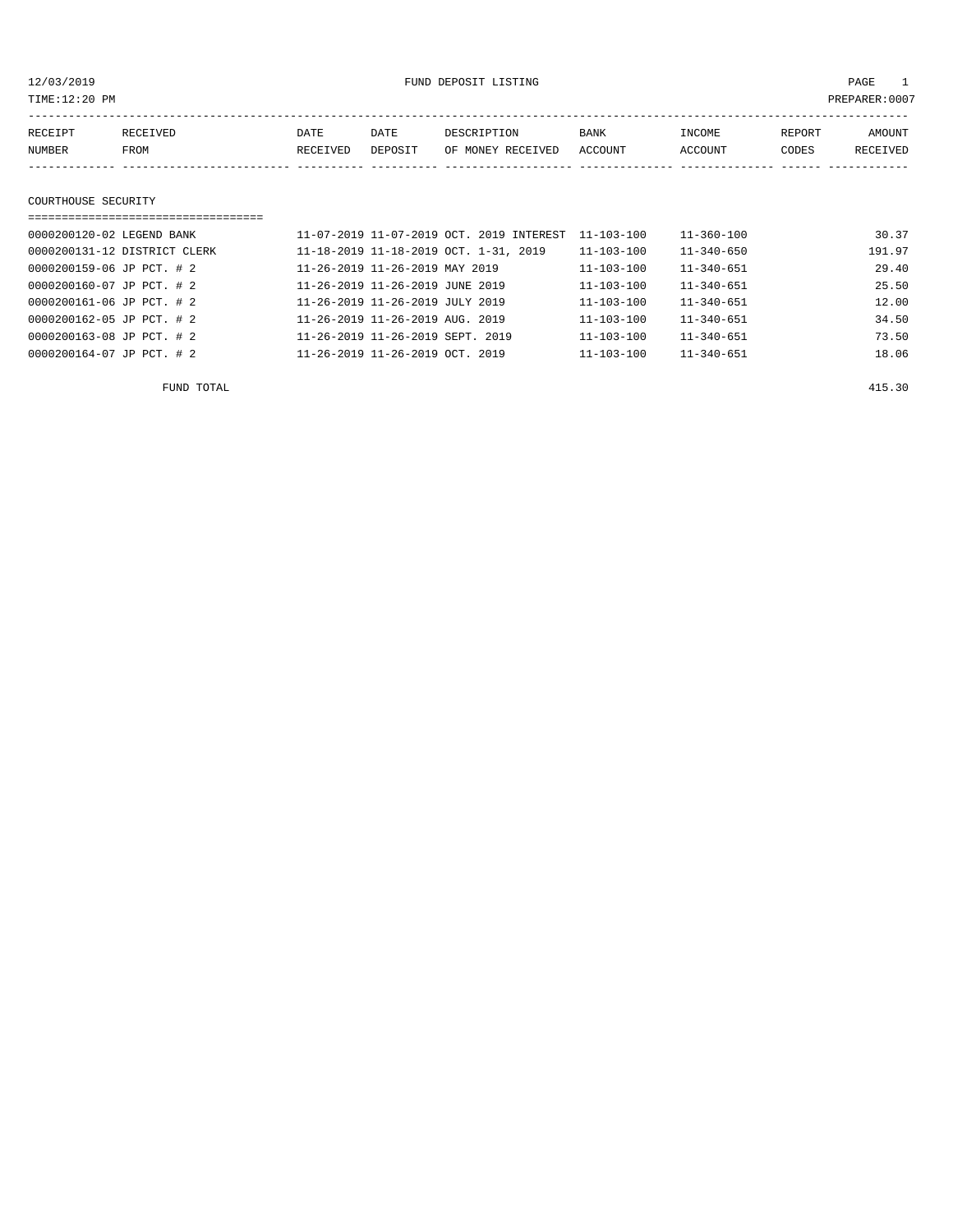${\rm FUND\ DEPOSIT\ LISTING} \begin{array}{l} {\rm \end{array}} {\rm \end{array}} {\rm \end{array}} {\rm \begin{array}} {\rm \end{array}} {\rm \begin{array}} {2} {\rm \end{array}} {\rm \begin{array}} {2} {\rm \end{array}} {\rm \begin{array}} {2} {\rm \end{array}} {\rm \begin{array}} {2} {\rm \end{array}} {\rm \begin{array}} {2} {\rm \end{array}} {\rm \begin{array}} {2} {\rm \end{array}} {\rm \begin{array}} {2} {\rm \end{array}} {\rm \begin{array}} {2} {\rm \end{array}} {\rm \begin{array}} {2} {\rm \end{array}} {\rm \begin{array}} {2} {\rm \$ 

| PREPARER: 0007<br>TIME:12:20 PM |                  |                  |                 |                                  |                        |                   |                 |                    |
|---------------------------------|------------------|------------------|-----------------|----------------------------------|------------------------|-------------------|-----------------|--------------------|
| RECEIPT<br>NUMBER               | RECEIVED<br>FROM | DATE<br>RECEIVED | DATE<br>DEPOSIT | DESCRIPTION<br>OF MONEY RECEIVED | <b>BANK</b><br>ACCOUNT | INCOME<br>ACCOUNT | REPORT<br>CODES | AMOUNT<br>RECEIVED |
|                                 |                  |                  |                 |                                  |                        |                   |                 |                    |
| CO.CLK.VITAL STAT.FEE           |                  |                  |                 |                                  |                        |                   |                 |                    |

===================================

0000200120-03 LEGEND BANK 11-07-2019 11-07-2019 OCT. 2019 INTEREST 12-103-100 12-360-100 0.93

FUND TOTAL  $0.93$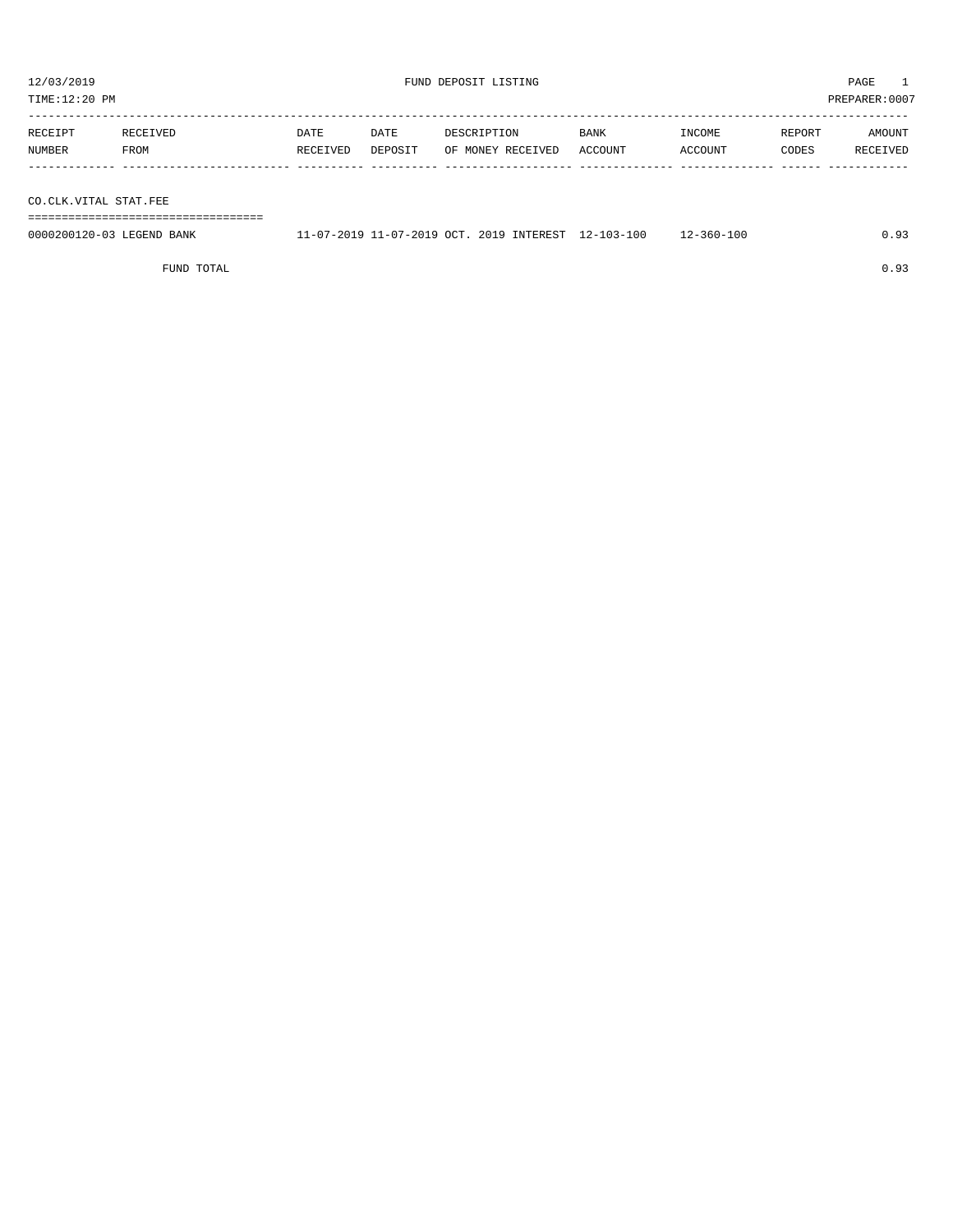12/03/2019 FUND DEPOSIT LISTING PAGE 1

| RECEIPT               | RECEIVED | DATE     | DATE    | DESCRIPTION       | BANK    | INCOME  | REPORT | <b>AMOUNT</b> |
|-----------------------|----------|----------|---------|-------------------|---------|---------|--------|---------------|
| NUMBER                | FROM     | RECEIVED | DEPOSIT | OF MONEY RECEIVED | ACCOUNT | ACCOUNT | CODES  | RECEIVED      |
|                       |          |          |         |                   |         |         |        |               |
|                       |          |          |         |                   |         |         |        |               |
| BAIL BONDS TRUST FUND |          |          |         |                   |         |         |        |               |
|                       |          |          |         |                   |         |         |        |               |
|                       |          |          |         |                   | .       | .       |        | .             |

|  | 0000200093-01 FANNIN COUNTY BAIL BONDS    11-01-2019 11-01-2019 BOND FEES |                                 | $13 - 103 - 113$ | $13 - 345 - 113$ | 195.00 |
|--|---------------------------------------------------------------------------|---------------------------------|------------------|------------------|--------|
|  | 0000200094-01 DOC'S BAIL BONDS                                            | 11-01-2019 11-01-2019 BOND FEES | $13 - 103 - 113$ | $13 - 345 - 113$ | 120.00 |
|  | 0000200095-01 CARPENTER'S BAIL BONDS                                      | 11-01-2019 11-01-2019 BOND FEES | $13 - 103 - 113$ | $13 - 345 - 113$ | 90.00  |
|  | 0000200134-01 CARPENTER'S BAIL BONDS                                      | 11-20-2019 11-20-2019 BOND FEES | $13 - 103 - 113$ | $13 - 345 - 113$ | 135.00 |
|  | 0000200135-01 FANNIN COUNTY BAIL BONDS                                    | 11-20-2019 11-20-2019 BOND FEES | $13 - 103 - 113$ | $13 - 345 - 113$ | 105.00 |
|  | 0000200136-01 DOC'S BAIL BONDS                                            | 11-20-2019 11-20-2019 BOND FEES | $13 - 103 - 113$ | $13 - 345 - 113$ | 90.00  |
|  |                                                                           |                                 |                  |                  |        |

FUND TOTAL 735.00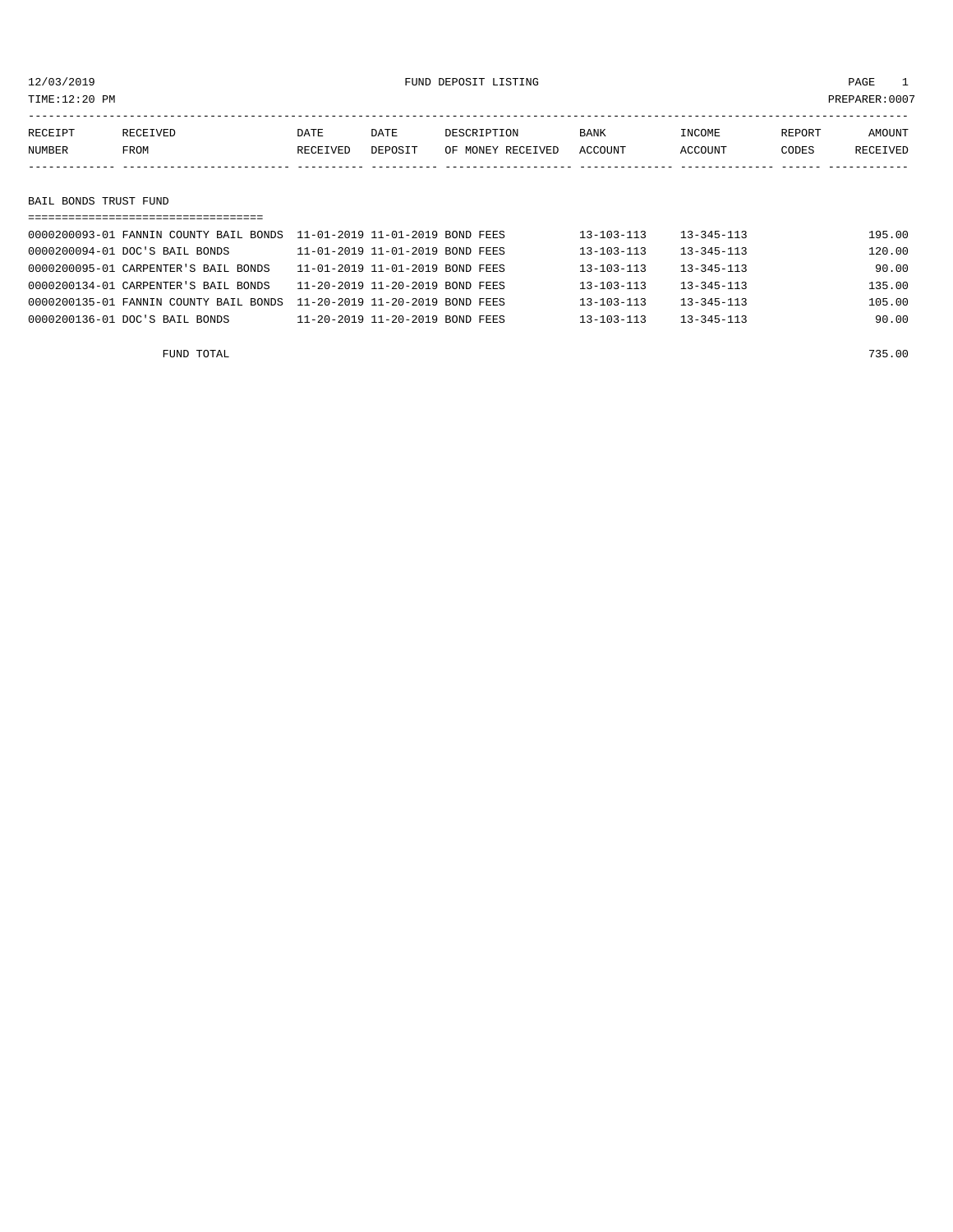| TIME:12:20 PM             |          |          |                                 |                   |                  |                  |        | PREPARER:0007 |
|---------------------------|----------|----------|---------------------------------|-------------------|------------------|------------------|--------|---------------|
| RECEIPT                   | RECEIVED | DATE     | DATE                            | DESCRIPTION       | <b>BANK</b>      | INCOME           | REPORT | AMOUNT        |
| NUMBER                    | FROM     | RECEIVED | DEPOSIT                         | OF MONEY RECEIVED | <b>ACCOUNT</b>   | ACCOUNT          | CODES  | RECEIVED      |
|                           |          |          |                                 |                   |                  |                  |        |               |
| JUSTICE CT.BLDG.SECURITY  |          |          |                                 |                   |                  |                  |        |               |
|                           |          |          |                                 |                   |                  |                  |        |               |
| 0000200159-07 JP PCT. # 2 |          |          | 11-26-2019 11-26-2019 MAY 2019  |                   | $14 - 103 - 100$ | $14 - 370 - 456$ |        | 9.80          |
| 0000200160-08 JP PCT. # 2 |          |          | 11-26-2019 11-26-2019 JUNE 2019 |                   | $14 - 103 - 100$ | $14 - 370 - 456$ |        | 8.50          |

0000200161-07 JP PCT. # 2 11-26-2019 11-26-2019 JULY 2019 14-103-100 14-370-456 4.00 0000200162-06 JP PCT. # 2 11-26-2019 11-26-2019 AUG. 2019 14-103-100 14-370-456 11.50

| 0000200163-09 JP PCT. # 2 | 11-26-2019 11-26-2019 SEPT. 2019 | 14-103-100       | $14 - 370 - 456$ | 24.50 |
|---------------------------|----------------------------------|------------------|------------------|-------|
| 0000200164-08 JP PCT. # 2 | 11-26-2019 11-26-2019 OCT. 2019  | $14 - 103 - 100$ | $14 - 370 - 456$ | 6.02  |
| FUND TOTAL                |                                  |                  |                  | 64.32 |
|                           |                                  |                  |                  |       |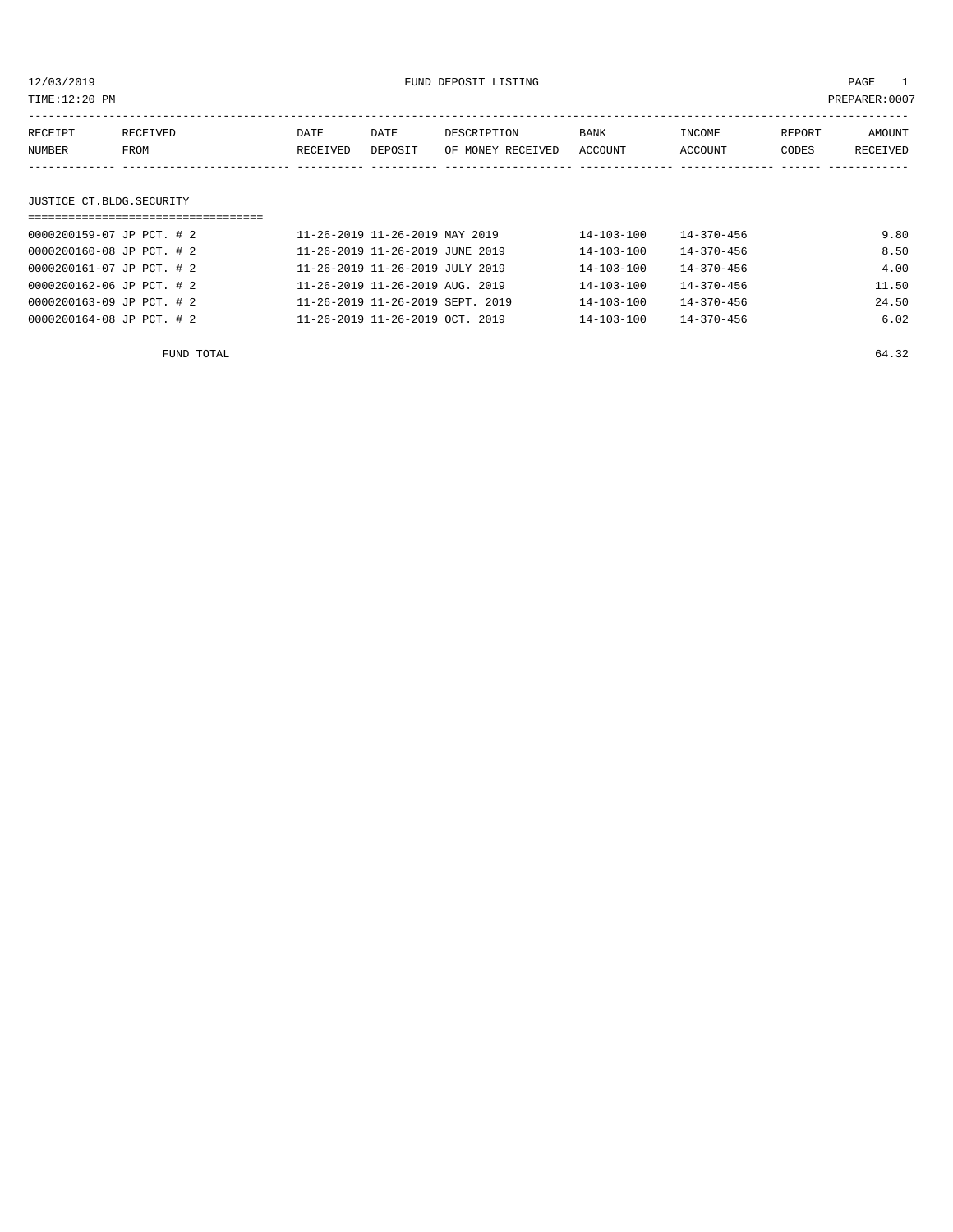TIME:12:20 PM PREPARER:0007

| RECEIPT               | RECEIVED | <b>DATE</b> | DATE    | DESCRIPTION       | <b>BANK</b> | INCOME  | REPORT | AMOUNT   |
|-----------------------|----------|-------------|---------|-------------------|-------------|---------|--------|----------|
| <b>NUMBER</b>         | FROM     | RECEIVED    | DEPOSIT | OF MONEY RECEIVED | ACCOUNT     | ACCOUNT | CODES  | RECEIVED |
|                       |          |             |         |                   |             |         |        |          |
|                       |          |             |         |                   |             |         |        |          |
| CO CLEPT PEGOPP WIGHT |          |             |         |                   |             |         |        |          |

CO.CLERK RECORD MNGMT.

| ===========================     |                                                      |                  |        |
|---------------------------------|------------------------------------------------------|------------------|--------|
| 0000200120-04 LEGEND BANK       | 11-07-2019 11-07-2019 OCT. 2019 INTEREST 18-103-100  | $18 - 360 - 100$ | 17.87  |
| 0000200129-01 DATA PRESERVATION | 11-14-2019 11-14-2019 SUBSCRIPTION/IMAGES 18-103-100 | $18 - 370 - 131$ | 437.50 |

FUND TOTAL 455.37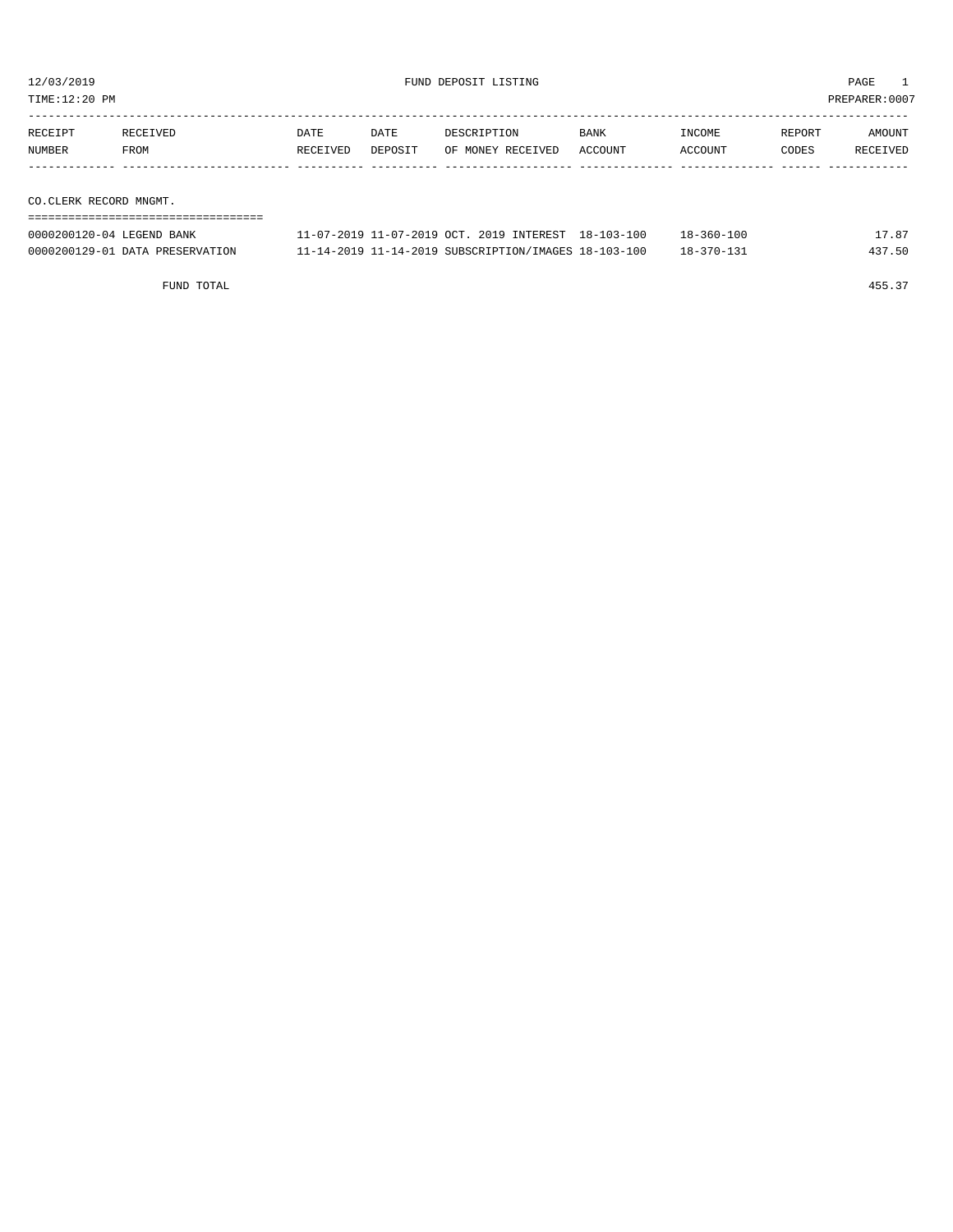TIME:12:20 PM PREPARER:0007

| RECEIPT                 | RECEIVED | DATE     | DATE    | DESCRIPTION       | <b>BANK</b> | INCOME  | REPORT | AMOUNT   |
|-------------------------|----------|----------|---------|-------------------|-------------|---------|--------|----------|
| NUMBER                  | FROM     | RECEIVED | DEPOSIT | OF MONEY RECEIVED | ACCOUNT     | ACCOUNT | CODES  | RECEIVED |
|                         |          |          |         |                   |             |         |        |          |
|                         |          |          |         |                   |             |         |        |          |
| DIST.CLK.RECORDS MNGMT. |          |          |         |                   |             |         |        |          |

| -----------------------      |                                                     |                  |                  |        |
|------------------------------|-----------------------------------------------------|------------------|------------------|--------|
| 0000200120-05 LEGEND BANK    | 11-07-2019 11-07-2019 OCT, 2019 INTEREST 19-103-100 |                  | $19 - 360 - 100$ | 3.40   |
| 0000200131-13 DISTRICT CLERK | 11-18-2019 11-18-2019 OCT. 1-31, 2019               | $19 - 103 - 100$ | $19 - 370 - 136$ | 218.05 |

FUND TOTAL 221.45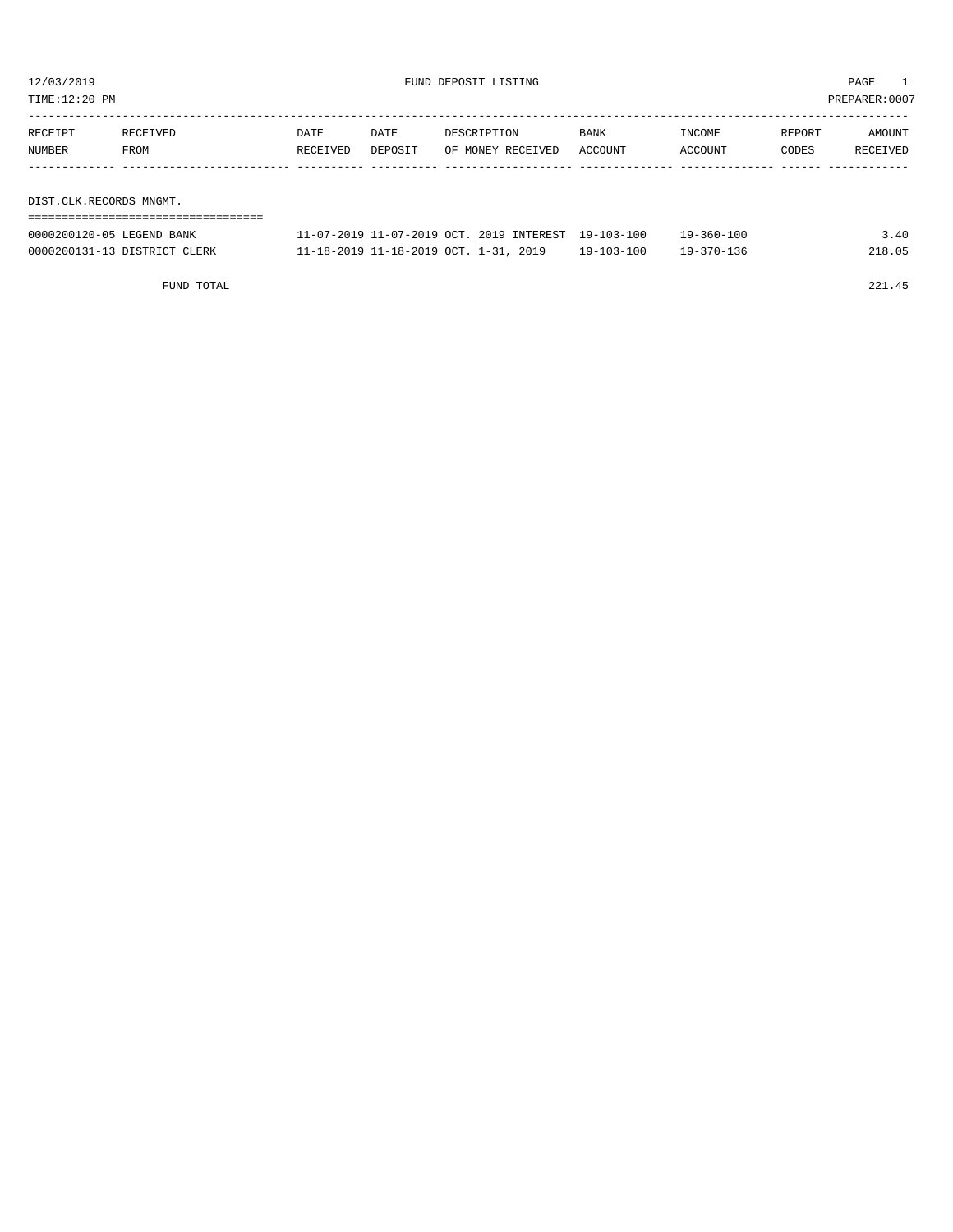TIME:12:20 PM PREPARER:0007

| RECEIPT | RECEIVED                  | DATE     | DATE    | DESCRIPTION       | <b>BANK</b> | INCOME  | REPORT | AMOUNT   |
|---------|---------------------------|----------|---------|-------------------|-------------|---------|--------|----------|
| NUMBER  | FROM                      | RECEIVED | DEPOSIT | OF MONEY RECEIVED | ACCOUNT     | ACCOUNT | CODES  | RECEIVED |
|         |                           |          |         |                   |             |         |        |          |
|         |                           |          |         |                   |             |         |        |          |
|         | COUNTY OFFICES REC.MNGMT. |          |         |                   |             |         |        |          |
|         |                           |          |         |                   |             |         |        |          |

| 0000200120-06 LEGEND BANK    | 11-07-2019 11-07-2019 OCT. 2019 INTEREST 20-103-100 |                  | $20 - 360 - 100$ | 15.91  |
|------------------------------|-----------------------------------------------------|------------------|------------------|--------|
| 0000200131-14 DISTRICT CLERK | 11-18-2019 11-18-2019 OCT. 1-31, 2019               | $20 - 103 - 100$ | $20 - 370 - 135$ | 347.25 |

FUND TOTAL 363.16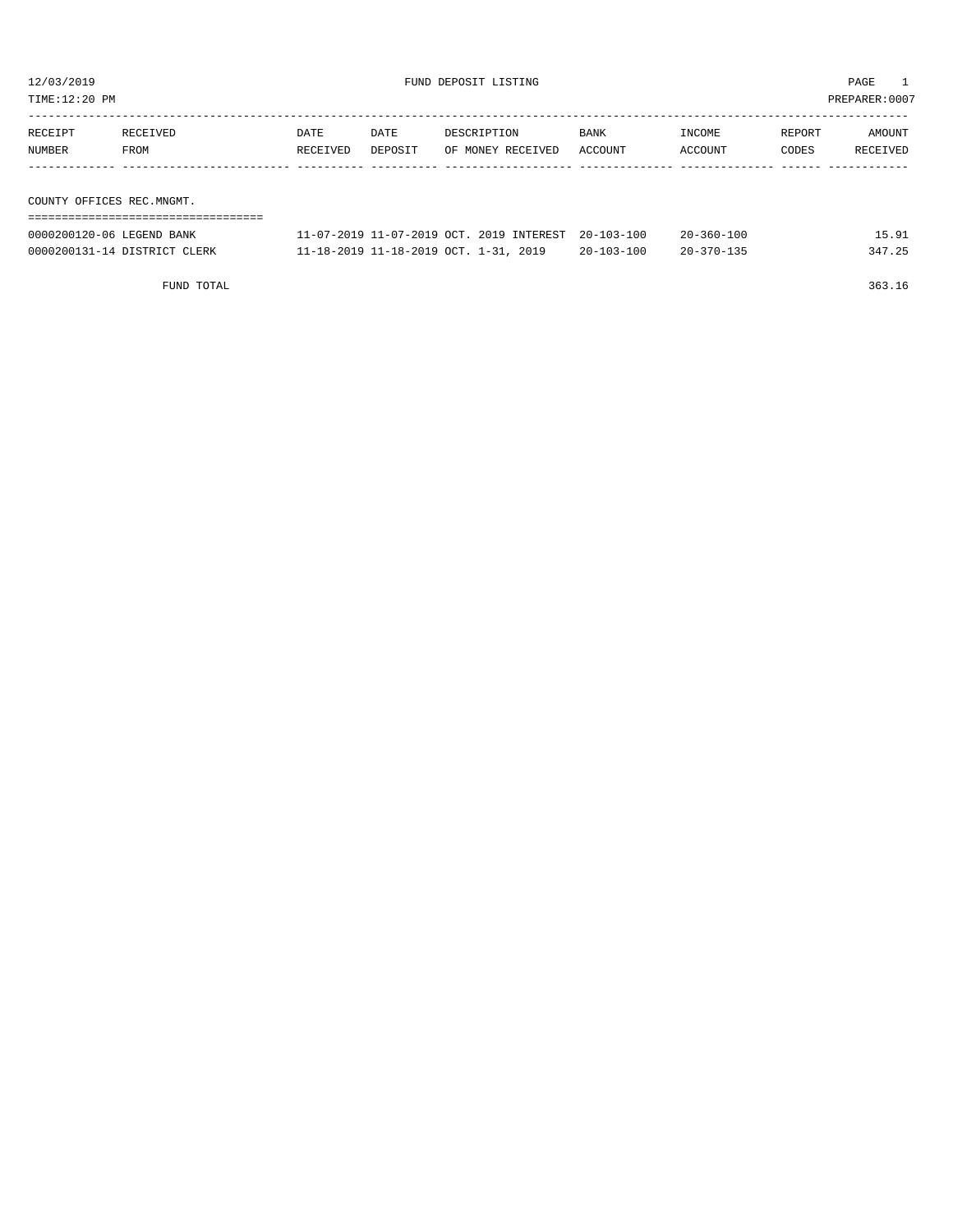12/03/2019 FUND DEPOSIT LISTING PAGE 1

| RECEIPT       | RECEIVED    | DATE     | DATE    | DESCRIPTION               | BANK | <b>TNCOME</b> | REPORT | AMOUNT          |
|---------------|-------------|----------|---------|---------------------------|------|---------------|--------|-----------------|
| <b>NUMBER</b> | <b>FROM</b> | RECEIVED | DEPOSIT | OF MONEY RECEIVED ACCOUNT |      | ACCOUNT       | CODES  | <b>RECEIVED</b> |
|               |             |          |         |                           |      |               |        |                 |

FANNIN CO. R & B #1 FUND

| ======================================                                   |                                            |                  |                  |           |
|--------------------------------------------------------------------------|--------------------------------------------|------------------|------------------|-----------|
| 0000200098-02 TAX A/C                                                    | 11-01-2019 11-01-2019 WEEK OF 10/18/19     | $21 - 103 - 100$ | $21 - 321 - 300$ | 8.15      |
| 0000200099-02 TAX A/C                                                    | 11-01-2019 11-01-2019 WEEK OF 10/26/19     | $21 - 103 - 100$ | $21 - 321 - 300$ | 1,061.80  |
| 0000200110-02 TEXPOOL                                                    | 11-06-2019 11-06-2019 OCT. 2019 INTEREST   | $21 - 103 - 175$ | $21 - 360 - 100$ | 29.55     |
| 0000200115-03 APPRAISAL DISTRICT                                         | 11-07-2019 11-07-2019 TAXES                | $21 - 103 - 100$ | $21 - 310 - 110$ | 8,910.48  |
| 0000200115-09 APPRAISAL DISTRICT                                         | 11-07-2019 11-07-2019 TAXES                | $21 - 103 - 100$ | $21 - 310 - 120$ | 248.51    |
| 0000200116-02 TAX A/C                                                    | 11-07-2019 11-07-2019 WEEK OF 11/01/19     | $21 - 103 - 100$ | $21 - 321 - 300$ | 1,210.57  |
| 0000200117-02 TAX A/C                                                    | 11-07-2019 11-07-2019 WEEK OF 10/25/19     | $21 - 103 - 100$ | $21 - 321 - 300$ | 2.04      |
| 0000200119-01 MIKE ALLRED                                                | 11-07-2019 11-07-2019 CULVERT              | $21 - 103 - 100$ | $21 - 370 - 145$ | 279.90    |
| 0000200120-07 LEGEND BANK                                                | 11-07-2019 11-07-2019 OCT. 2019 INTEREST   | $21 - 103 - 100$ | $21 - 360 - 100$ | 23.91     |
| 0000200121-02 COMPTROLLER                                                | 11-08-2019 11-08-2019 SEPT. 2019 - LOCAL   | $21 - 103 - 100$ | $21 - 318 - 160$ | 4,975.61  |
| 0000200130-04 APPRAISAL DISTRICT                                         | 11-15-2019 11-15-2019 TAXES                | $21 - 103 - 100$ | $21 - 310 - 110$ | 10,035.48 |
| 0000200130-10 APPRAISAL DISTRICT                                         | 11-15-2019 11-15-2019 TAXES                | $21 - 103 - 100$ | $21 - 310 - 120$ | 457.77    |
| 0000200131-17 DISTRICT CLERK                                             | 11-18-2019 11-18-2019 OCT. 1-31, 2019      | $21 - 103 - 100$ | $21 - 350 - 450$ | 671.70    |
| 0000200137-01 LEAPS N LAUGHS                                             | 11-20-2019 11-20-2019 ROCK                 | $21 - 103 - 100$ | $21 - 370 - 145$ | 200.00    |
| 0000200138-01 TEXAS DIVISION OF EMERGEN 11-20-2019 11-20-2019 FEMA GRANT |                                            | $21 - 103 - 100$ | $21 - 330 - 200$ | 22,622.48 |
| 0000200142-03 APPRAISAL DISTRICT                                         | 11-21-2019 11-21-2019 TAXES                | $21 - 103 - 100$ | $21 - 310 - 110$ | 5,329.75  |
| 0000200142-09 APPRAISAL DISTRICT                                         | 11-21-2019 11-21-2019 TAXES                | $21 - 103 - 100$ | $21 - 310 - 120$ | 80.06     |
| 0000200145-02 TAX A/C                                                    | 11-21-2019 11-21-2019 WEEK OF 11/15/19     | $21 - 103 - 100$ | $21 - 321 - 300$ | 839.66    |
| 0000200146-02 TAX A/C                                                    | 11-21-2019 11-21-2019 WEEK OF 11/08/19     | $21 - 103 - 100$ | $21 - 321 - 300$ | 1,326.74  |
| 0000200159-09 JP PCT. # 2                                                | $11 - 26 - 2019$ $11 - 26 - 2019$ MAY 2019 | $21 - 103 - 100$ | $21 - 350 - 456$ | 654.10    |
| 0000200160-10 JP PCT. # 2                                                | 11-26-2019 11-26-2019 JUNE 2019            | $21 - 103 - 100$ | $21 - 350 - 456$ | 131.37    |
| 0000200161-09 JP PCT. # 2                                                | 11-26-2019 11-26-2019 JULY 2019            | $21 - 103 - 100$ | $21 - 350 - 456$ | 148.73    |
| 0000200162-08 JP PCT. # 2                                                | 11-26-2019 11-26-2019 AUG. 2019            | $21 - 103 - 100$ | $21 - 350 - 456$ | 245.46    |
| 0000200163-11 JP PCT. # 2                                                | 11-26-2019 11-26-2019 SEPT. 2019           | $21 - 103 - 100$ | $21 - 350 - 456$ | 875.65    |
| 0000200164-10 JP PCT. # 2                                                | 11-26-2019 11-26-2019 OCT. 2019            | $21 - 103 - 100$ | $21 - 350 - 456$ | 430.77    |
| 0000200169-01 RANDALL PEELER                                             | 11-27-2019 11-27-2019 CULVERT              | $21 - 103 - 100$ | $21 - 370 - 145$ | 437.91    |
| 0000200170-01 JOHHNY BINGHAM                                             | 11-27-2019 11-27-2019 CULVERT              | $21 - 103 - 100$ | $21 - 370 - 145$ | 224.10    |
| 0000200171-04 APPRAISAL DISTRICT                                         | 11-27-2019 11-27-2019 TAXES                | $21 - 103 - 100$ | $21 - 310 - 110$ | 6,405.06  |
| 0000200171-10 APPRAISAL DISTRICT                                         | 11-27-2019 11-27-2019 TAXES                | $21 - 103 - 100$ | $21 - 310 - 120$ | 617.59    |

FUND TOTAL 68,484.90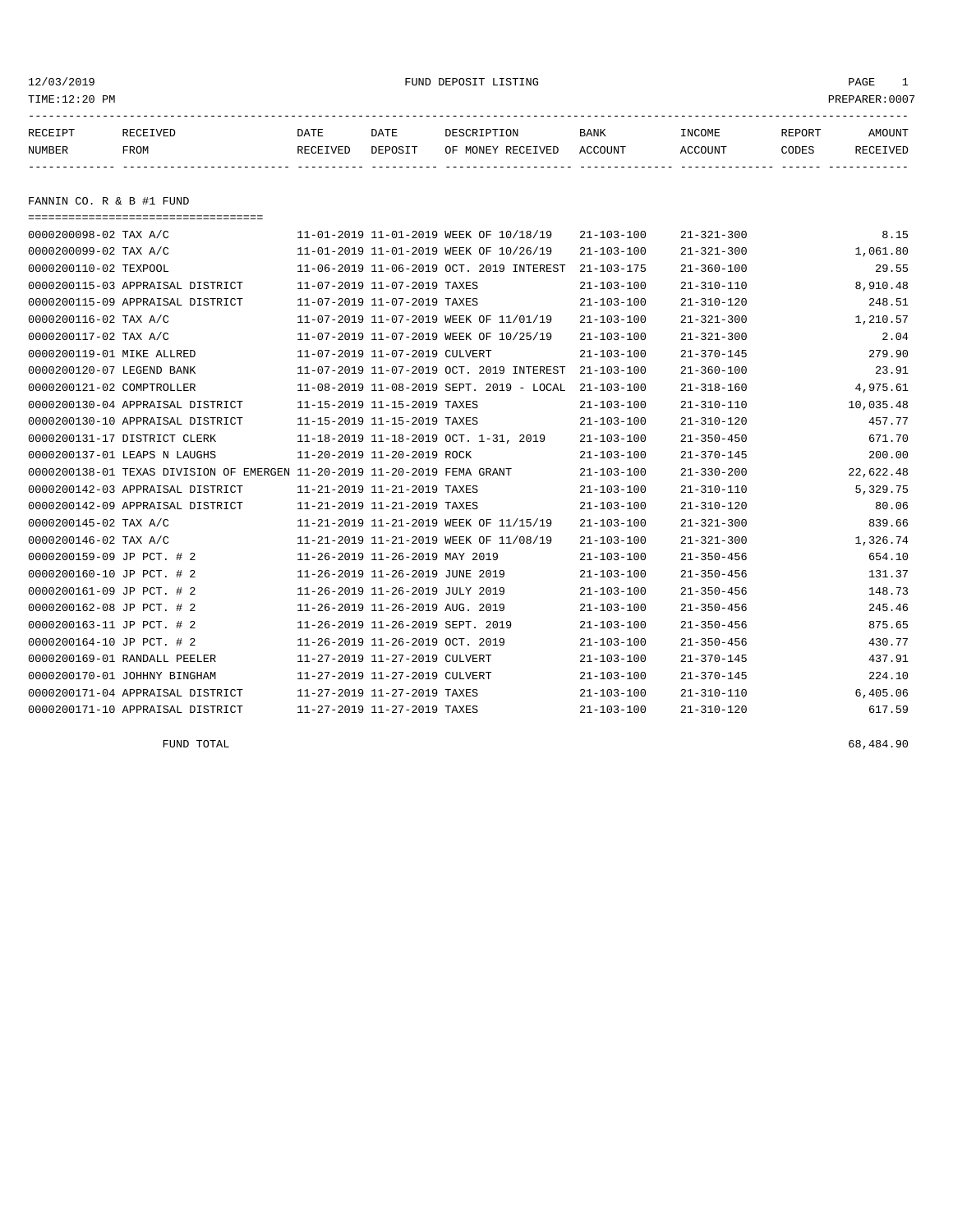12/03/2019 FUND DEPOSIT LISTING PAGE 1

| RECEIPT | RECEIVED | DATE     | DATE    | DESCRIPTION       | <b>BANK</b> | <b>INCOME</b> | REPORT | AMOUNT          |
|---------|----------|----------|---------|-------------------|-------------|---------------|--------|-----------------|
| NUMBER  | FROM     | RECEIVED | DEPOSIT | OF MONEY RECEIVED | ACCOUNT     | ACCOUNT       | CODES  | <b>RECEIVED</b> |
|         |          |          |         |                   |             |               |        |                 |

FANNIN CO. R & B #2 FUND

| ==================================== |                                                      |                  |                  |           |
|--------------------------------------|------------------------------------------------------|------------------|------------------|-----------|
| 0000200098-03 TAX A/C                | 11-01-2019 11-01-2019 WEEK OF 10/18/19               | $22 - 103 - 100$ | $22 - 321 - 300$ | 9.50      |
| 0000200099-03 TAX A/C                | 11-01-2019 11-01-2019 WEEK OF 10/26/19               | $22 - 103 - 100$ | $22 - 321 - 300$ | 1,236.85  |
| 0000200110-03 TEXPOOL                | 11-06-2019 11-06-2019 OCT. 2019 INTEREST             | $22 - 103 - 175$ | $22 - 360 - 100$ | 421.80    |
| 0000200115-04 APPRAISAL DISTRICT     | 11-07-2019 11-07-2019 TAXES                          | $22 - 103 - 100$ | $22 - 310 - 110$ | 10,379.52 |
| 0000200115-10 APPRAISAL DISTRICT     | 11-07-2019 11-07-2019 TAXES                          | $22 - 103 - 100$ | $22 - 310 - 120$ | 289.48    |
| 0000200116-03 TAX A/C                | 11-07-2019 11-07-2019 WEEK OF 11/01/19               | $22 - 103 - 100$ | $22 - 321 - 300$ | 1,410.16  |
| 0000200117-03 TAX A/C                | 11-07-2019 11-07-2019 WEEK OF 10/25/19               | $22 - 103 - 100$ | $22 - 321 - 300$ | 2.37      |
| 0000200120-08 LEGEND BANK            | 11-07-2019 11-07-2019 OCT. 2019 INTEREST             | $22 - 103 - 100$ | $22 - 360 - 100$ | 59.22     |
| 0000200121-03 COMPTROLLER            | 11-08-2019 11-08-2019 SEPT. 2019 - LOCAL             | $22 - 103 - 100$ | $22 - 318 - 160$ | 5,795.92  |
| 0000200130-05 APPRAISAL DISTRICT     | 11-15-2019 11-15-2019 TAXES                          | $22 - 103 - 100$ | $22 - 310 - 110$ | 11,690.00 |
| 0000200130-11 APPRAISAL DISTRICT     | 11-15-2019 11-15-2019 TAXES                          | $22 - 103 - 100$ | $22 - 310 - 120$ | 533.25    |
| 0000200131-18 DISTRICT CLERK         | 11-18-2019 11-18-2019 OCT. 1-31, 2019                | $22 - 103 - 100$ | $22 - 350 - 450$ | 782.45    |
| 0000200142-04 APPRAISAL DISTRICT     | 11-21-2019 11-21-2019 TAXES                          | $22 - 103 - 100$ | $22 - 310 - 110$ | 6,208.45  |
| 0000200142-10 APPRAISAL DISTRICT     | 11-21-2019 11-21-2019 TAXES                          | $22 - 103 - 100$ | $22 - 310 - 120$ | 93.27     |
| 0000200145-03 TAX A/C                | 11-21-2019 11-21-2019 WEEK OF 11/15/19               | $22 - 103 - 100$ | $22 - 321 - 300$ | 978.09    |
| 0000200146-03 TAX A/C                | 11-21-2019 11-21-2019 WEEK OF 11/08/19               | $22 - 103 - 100$ | $22 - 321 - 300$ | 1,545.47  |
| 0000200159-10 JP PCT. # 2            | 11-26-2019 11-26-2019 MAY 2019                       | $22 - 103 - 100$ | $22 - 350 - 456$ | 761.93    |
| 0000200160-11 JP PCT. # 2            | 11-26-2019 11-26-2019 JUNE 2019                      | $22 - 103 - 100$ | $22 - 350 - 456$ | 153.03    |
| 0000200161-10 JP PCT. # 2            | 11-26-2019 11-26-2019 JULY 2019                      | $22 - 103 - 100$ | $22 - 350 - 456$ | 173.25    |
| 0000200162-09 JP PCT. # 2            | 11-26-2019 11-26-2019 AUG. 2019                      | $22 - 103 - 100$ | $22 - 350 - 456$ | 285.92    |
| 0000200163-12 JP PCT. # 2            | 11-26-2019 11-26-2019 SEPT. 2019                     | $22 - 103 - 100$ | $22 - 350 - 456$ | 1,020.01  |
| 0000200164-11 JP PCT. # 2            | 11-26-2019 11-26-2019 OCT. 2019                      | $22 - 103 - 100$ | $22 - 350 - 456$ | 501.79    |
| 0000200167-01 FIRST WESTERN TITLE    | 11-26-2019 11-26-2019 114 REECE LANE, TRE 22-103-100 |                  | $22 - 370 - 150$ | 1,400.00  |
| 0000200171-05 APPRAISAL DISTRICT     | 11-27-2019 11-27-2019 TAXES                          | $22 - 103 - 100$ | $22 - 310 - 110$ | 7,461.05  |
| 0000200171-11 APPRAISAL DISTRICT     | 11-27-2019 11-27-2019 TAXES                          | $22 - 103 - 100$ | $22 - 310 - 120$ | 719.41    |

FUND TOTAL 53,912.19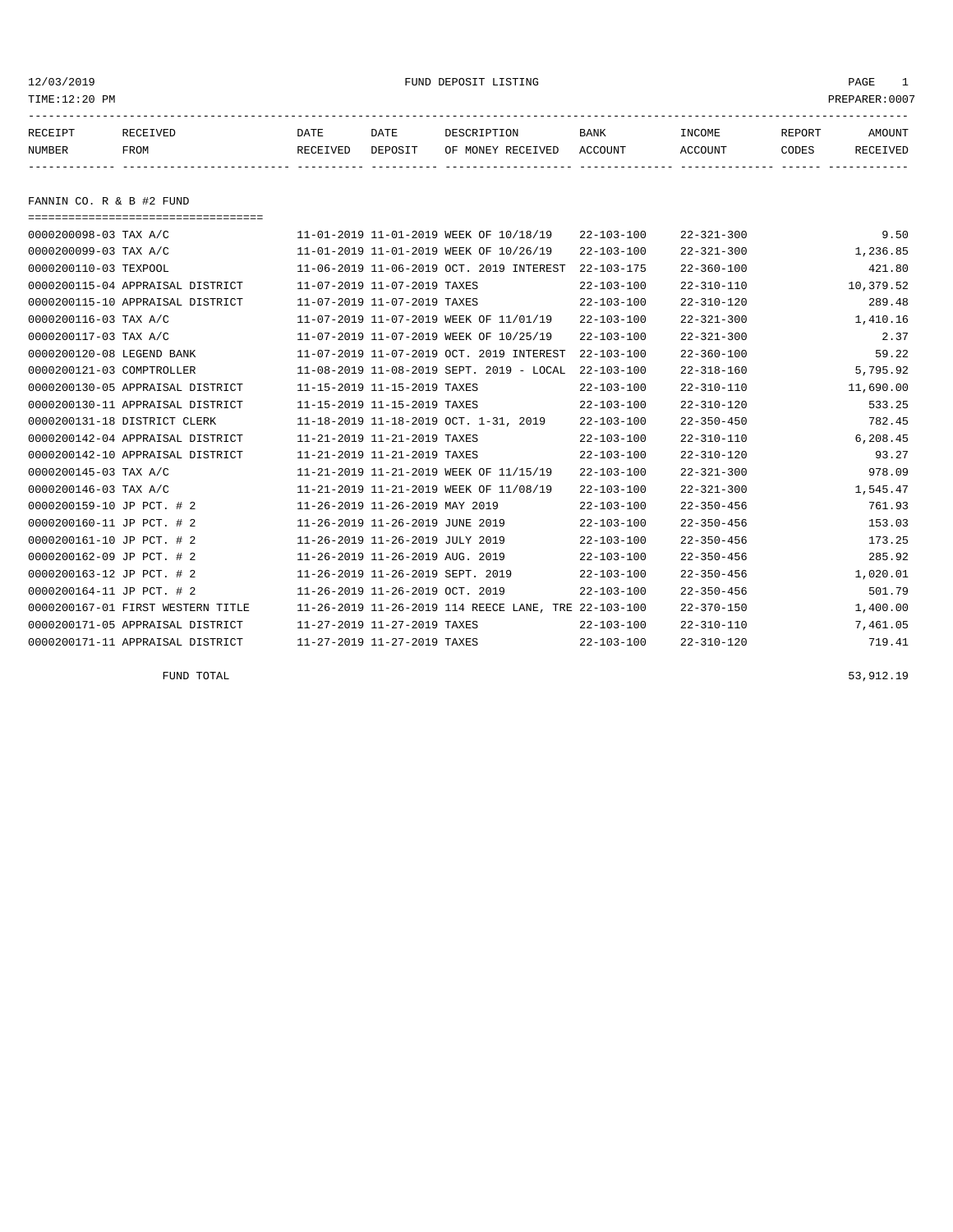12/03/2019 FUND DEPOSIT LISTING PAGE 1

| RECEIPT | <b>RECEIVED</b> | DATE            | DATE    | DESCRIPTION       | <b>BANK</b> | INCOME  | REPORT | AMOUNT   |
|---------|-----------------|-----------------|---------|-------------------|-------------|---------|--------|----------|
| NUMBER  | FROM            | <b>RECEIVED</b> | DEPOSIT | OF MONEY RECEIVED | ACCOUNT     | ACCOUNT | CODES  | RECEIVED |
|         |                 |                 |         |                   |             |         |        |          |

FANNIN CO. R & B #3 FUND

| ====================================== |                                                      |                  |                  |           |
|----------------------------------------|------------------------------------------------------|------------------|------------------|-----------|
| 0000200098-04 TAX A/C                  | 11-01-2019 11-01-2019 WEEK OF 10/18/19               | $23 - 103 - 100$ | $23 - 321 - 300$ | 14.24     |
| 0000200099-04 TAX A/C                  | 11-01-2019 11-01-2019 WEEK OF 10/26/19               | $23 - 103 - 100$ | $23 - 321 - 300$ | 1,855.28  |
| 0000200107-01 CNH INDUSTRIAL CAPITAL   | 11-04-2019 11-04-2019 REFUND                         | $23 - 103 - 100$ | $23 - 370 - 130$ | 1,044.19  |
| 0000200110-04 TEXPOOL                  | 11-06-2019 11-06-2019 OCT. 2019 INTEREST             | $23 - 103 - 175$ | $23 - 360 - 100$ | 484.18    |
| 0000200115-05 APPRAISAL DISTRICT       | 11-07-2019 11-07-2019 TAXES                          | $23 - 103 - 100$ | $23 - 310 - 110$ | 15,569.29 |
| 0000200115-11 APPRAISAL DISTRICT       | 11-07-2019 11-07-2019 TAXES                          | $23 - 103 - 100$ | $23 - 310 - 120$ | 434.22    |
| 0000200116-04 TAX A/C                  | 11-07-2019 11-07-2019 WEEK OF 11/01/19               | $23 - 103 - 100$ | $23 - 321 - 300$ | 2, 115.23 |
| 0000200117-04 TAX A/C                  | 11-07-2019 11-07-2019 WEEK OF 10/25/19               | $23 - 103 - 100$ | $23 - 321 - 300$ | 3.56      |
| 0000200120-09 LEGEND BANK              | 11-07-2019 11-07-2019 OCT. 2019 INTEREST             | $23 - 103 - 100$ | $23 - 360 - 100$ | 69.52     |
| 0000200121-04 COMPTROLLER              | 11-08-2019 11-08-2019 SEPT. 2019 - LOCAL             | $23 - 103 - 100$ | $23 - 318 - 160$ | 8,693.88  |
| 0000200128-01 KEVIN NORRIS             | 11-14-2019 11-14-2019 CULVERT                        | $23 - 103 - 100$ | $23 - 370 - 145$ | 1,496.52  |
| 0000200130-06 APPRAISAL DISTRICT       | 11-15-2019 11-15-2019 TAXES                          | $23 - 103 - 100$ | $23 - 310 - 110$ | 17,535.00 |
| 0000200130-12 APPRAISAL DISTRICT       | 11-15-2019 11-15-2019 TAXES                          | $23 - 103 - 100$ | $23 - 310 - 120$ | 799.88    |
| 0000200131-19 DISTRICT CLERK           | 11-18-2019 11-18-2019 OCT. 1-31, 2019                | $23 - 103 - 100$ | $23 - 350 - 450$ | 1,173.67  |
| 0000200132-01 CITY OF HONEY GROVE      | 11-18-2019 11-18-2019 CULVERT, BANDS, & D 23-103-100 |                  | $23 - 370 - 145$ | 283.51    |
| 0000200142-05 APPRAISAL DISTRICT       | 11-21-2019 11-21-2019 TAXES                          | $23 - 103 - 100$ | $23 - 310 - 110$ | 9,312.68  |
| 0000200142-11 APPRAISAL DISTRICT       | 11-21-2019 11-21-2019 TAXES                          | $23 - 103 - 100$ | $23 - 310 - 120$ | 139.90    |
| 0000200145-04 TAX A/C                  | 11-21-2019 11-21-2019 WEEK OF 11/15/19               | $23 - 103 - 100$ | $23 - 321 - 300$ | 1,467.13  |
| 0000200146-04 TAX A/C                  | 11-21-2019 11-21-2019 WEEK OF 11/08/19               | $23 - 103 - 100$ | $23 - 321 - 300$ | 2,318.21  |
| 0000200150-01 AUCTIONEEREXPRESS.COM    | 11-21-2019 11-21-2019 AUCTION PROCEEDS               | $23 - 103 - 100$ | $23 - 364 - 163$ | 14,245.00 |
| 0000200159-11 JP PCT. # 2              | 11-26-2019 11-26-2019 MAY 2019                       | $23 - 103 - 100$ | $23 - 350 - 456$ | 1,142.90  |
| 0000200160-12 JP PCT. # 2              | 11-26-2019 11-26-2019 JUNE 2019                      | $23 - 103 - 100$ | $23 - 350 - 456$ | 229.54    |
| 0000200161-11 JP PCT. # 2              | 11-26-2019 11-26-2019 JULY 2019                      | $23 - 103 - 100$ | $23 - 350 - 456$ | 259.88    |
| 0000200162-10 JP PCT. # 2              | 11-26-2019 11-26-2019 AUG. 2019                      | $23 - 103 - 100$ | $23 - 350 - 456$ | 428.89    |
| 0000200163-13 JP PCT. # 2              | 11-26-2019 11-26-2019 SEPT. 2019                     | $23 - 103 - 100$ | $23 - 350 - 456$ | 1,530.02  |
| 0000200164-12 JP PCT. # 2              | 11-26-2019 11-26-2019 OCT. 2019                      | $23 - 103 - 100$ | $23 - 350 - 456$ | 752.69    |
| 0000200171-06 APPRAISAL DISTRICT       | 11-27-2019 11-27-2019 TAXES                          | $23 - 103 - 100$ | $23 - 310 - 110$ | 11,191.57 |
| 0000200171-12 APPRAISAL DISTRICT       | 11-27-2019 11-27-2019 TAXES                          | $23 - 103 - 100$ | $23 - 310 - 120$ | 1,079.11  |

FUND TOTAL  $95,669.69$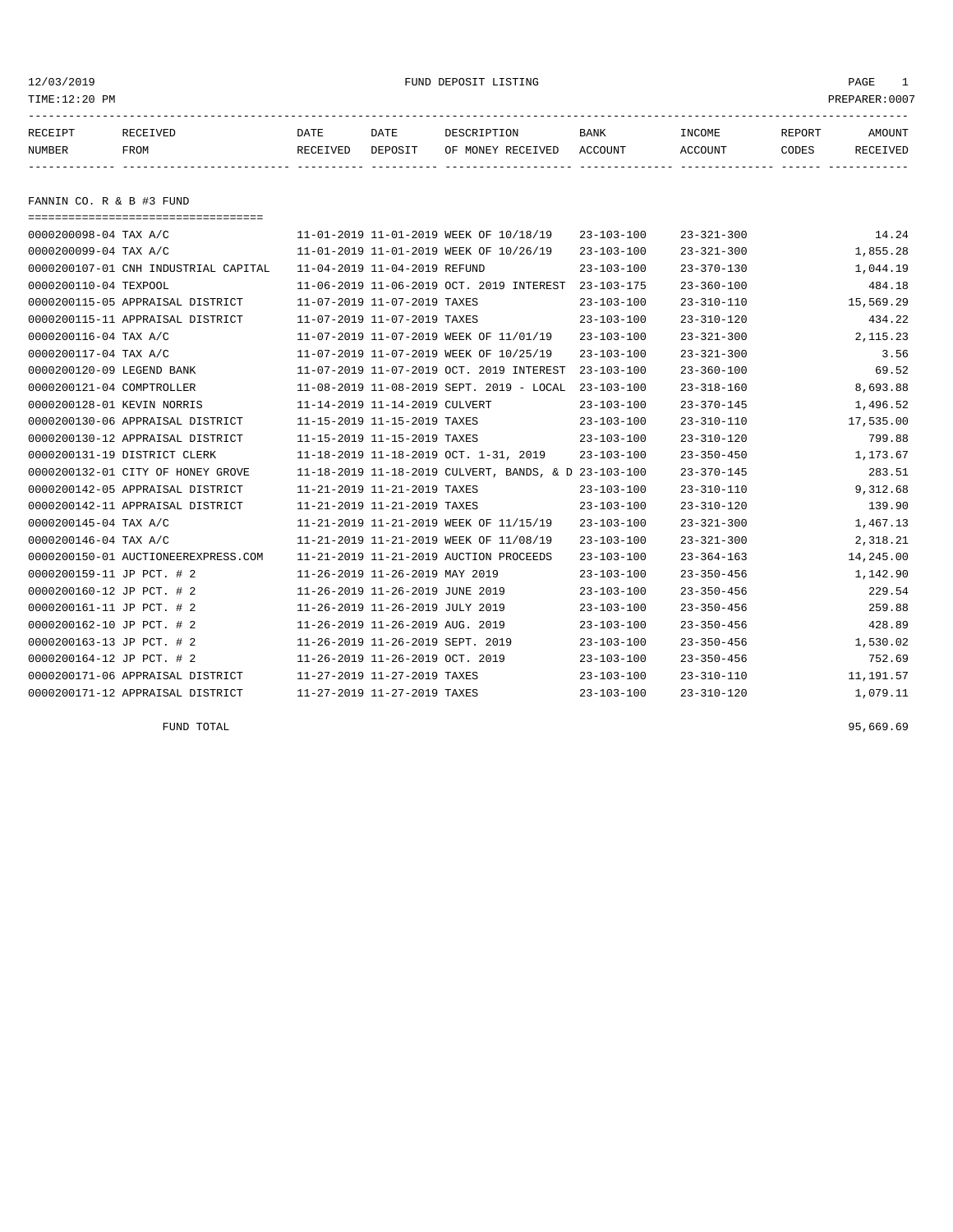12/03/2019 FUND DEPOSIT LISTING PAGE 1

| RECEIPT | RECEIVED | DATE     | DATE    | DESCRIPTION       | <b>BANK</b> | INCOME  | REPORT | AMOUNT   |
|---------|----------|----------|---------|-------------------|-------------|---------|--------|----------|
| NUMBER  | FROM     | RECEIVED | DEPOSIT | OF MONEY RECEIVED | ACCOUNT     | ACCOUNT | CODES  | RECEIVED |
|         |          |          |         |                   |             |         |        |          |

FANNIN CO. R & B #4 FUND

| ======================================                                   |                                          |                  |                  |           |
|--------------------------------------------------------------------------|------------------------------------------|------------------|------------------|-----------|
| 0000200098-05 TAX A/C                                                    | 11-01-2019 11-01-2019 WEEK OF 10/18/19   | $24 - 103 - 100$ | $24 - 321 - 300$ | 8.11      |
| 0000200099-05 TAX A/C                                                    | 11-01-2019 11-01-2019 WEEK OF 10/26/19   | $24 - 103 - 100$ | $24 - 321 - 300$ | 1,056.07  |
| 0000200110-05 TEXPOOL                                                    | 11-06-2019 11-06-2019 OCT. 2019 INTEREST | $24 - 103 - 175$ | $24 - 360 - 100$ | 338.58    |
| 0000200115-06 APPRAISAL DISTRICT                                         | 11-07-2019 11-07-2019 TAXES              | $24 - 103 - 100$ | $24 - 310 - 110$ | 8,862.38  |
| 0000200115-12 APPRAISAL DISTRICT                                         | 11-07-2019 11-07-2019 TAXES              | $24 - 103 - 100$ | $24 - 310 - 120$ | 247.17    |
| 0000200116-05 TAX A/C                                                    | 11-07-2019 11-07-2019 WEEK OF 11/01/19   | $24 - 103 - 100$ | $24 - 321 - 300$ | 1,204.04  |
| 0000200117-05 TAX A/C                                                    | 11-07-2019 11-07-2019 WEEK OF 10/25/19   | $24 - 103 - 100$ | $24 - 321 - 300$ | 2.03      |
| 0000200120-10 LEGEND BANK                                                | 11-07-2019 11-07-2019 OCT. 2019 INTEREST | $24 - 103 - 100$ | $24 - 360 - 100$ | 17.53     |
| 0000200121-05 COMPTROLLER                                                | 11-08-2019 11-08-2019 SEPT. 2019 - LOCAL | $24 - 103 - 100$ | $24 - 318 - 160$ | 4,948.75  |
| 0000200130-07 APPRAISAL DISTRICT                                         | 11-15-2019 11-15-2019 TAXES              | $24 - 103 - 100$ | $24 - 310 - 110$ | 9,981.31  |
| 0000200130-13 APPRAISAL DISTRICT                                         | 11-15-2019 11-15-2019 TAXES              | $24 - 103 - 100$ | $24 - 310 - 120$ | 455.31    |
| 0000200131-20 DISTRICT CLERK                                             | 11-18-2019 11-18-2019 OCT. 1-31, 2019    | $24 - 103 - 100$ | $24 - 350 - 450$ | 668.08    |
| 0000200139-01 TEXAS DIVISION OF EMERGEN 11-20-2019 11-20-2019 FEMA GRANT |                                          | $24 - 103 - 100$ | $24 - 330 - 200$ | 29,456.88 |
| 0000200140-01 TEXAS DIVISION OF EMERGEN 11-20-2019 11-20-2019 FEMA GRANT |                                          | $24 - 103 - 100$ | $24 - 330 - 200$ | 24,976.84 |
| 0000200142-06 APPRAISAL DISTRICT                                         | 11-21-2019 11-21-2019 TAXES              | $24 - 103 - 100$ | $24 - 310 - 110$ | 5,300.98  |
| 0000200142-12 APPRAISAL DISTRICT                                         | 11-21-2019 11-21-2019 TAXES              | $24 - 103 - 100$ | $24 - 310 - 120$ | 79.63     |
| 0000200145-05 TAX A/C                                                    | 11-21-2019 11-21-2019 WEEK OF 11/15/19   | $24 - 103 - 100$ | $24 - 321 - 300$ | 835.12    |
| 0000200146-05 TAX A/C                                                    | 11-21-2019 11-21-2019 WEEK OF 11/08/19   | $24 - 103 - 100$ | $24 - 321 - 300$ | 1,319.58  |
| 0000200149-01 MATTHEW DAVIS                                              | 11-21-2019 11-21-2019 CULVERT            | $24 - 103 - 100$ | $24 - 370 - 145$ | 299.10    |
| 0000200159-12 JP PCT. # 2                                                | 11-26-2019 11-26-2019 MAY 2019           | $24 - 103 - 100$ | $24 - 350 - 456$ | 650.57    |
| 0000200160-13 JP PCT. # 2                                                | 11-26-2019 11-26-2019 JUNE 2019          | $24 - 103 - 100$ | $24 - 350 - 456$ | 130.66    |
| 0000200161-12 JP PCT. # 2                                                | 11-26-2019 11-26-2019 JULY 2019          | $24 - 103 - 100$ | $24 - 350 - 456$ | 147.94    |
| 0000200162-11 JP PCT. # 2                                                | 11-26-2019 11-26-2019 AUG. 2019          | $24 - 103 - 100$ | $24 - 350 - 456$ | 244.13    |
| 0000200163-14 JP PCT. # 2                                                | 11-26-2019 11-26-2019 SEPT. 2019         | $24 - 103 - 100$ | $24 - 350 - 456$ | 870.92    |
| 0000200164-13 JP PCT. # 2                                                | 11-26-2019 11-26-2019 OCT. 2019          | $24 - 103 - 100$ | $24 - 350 - 456$ | 428.45    |
| 0000200171-07 APPRAISAL DISTRICT                                         | 11-27-2019 11-27-2019 TAXES              | $24 - 103 - 100$ | $24 - 310 - 110$ | 6,370.48  |
| 0000200171-13 APPRAISAL DISTRICT                                         | 11-27-2019 11-27-2019 TAXES              | $24 - 103 - 100$ | $24 - 310 - 120$ | 614.26    |

FUND TOTAL 99,514.90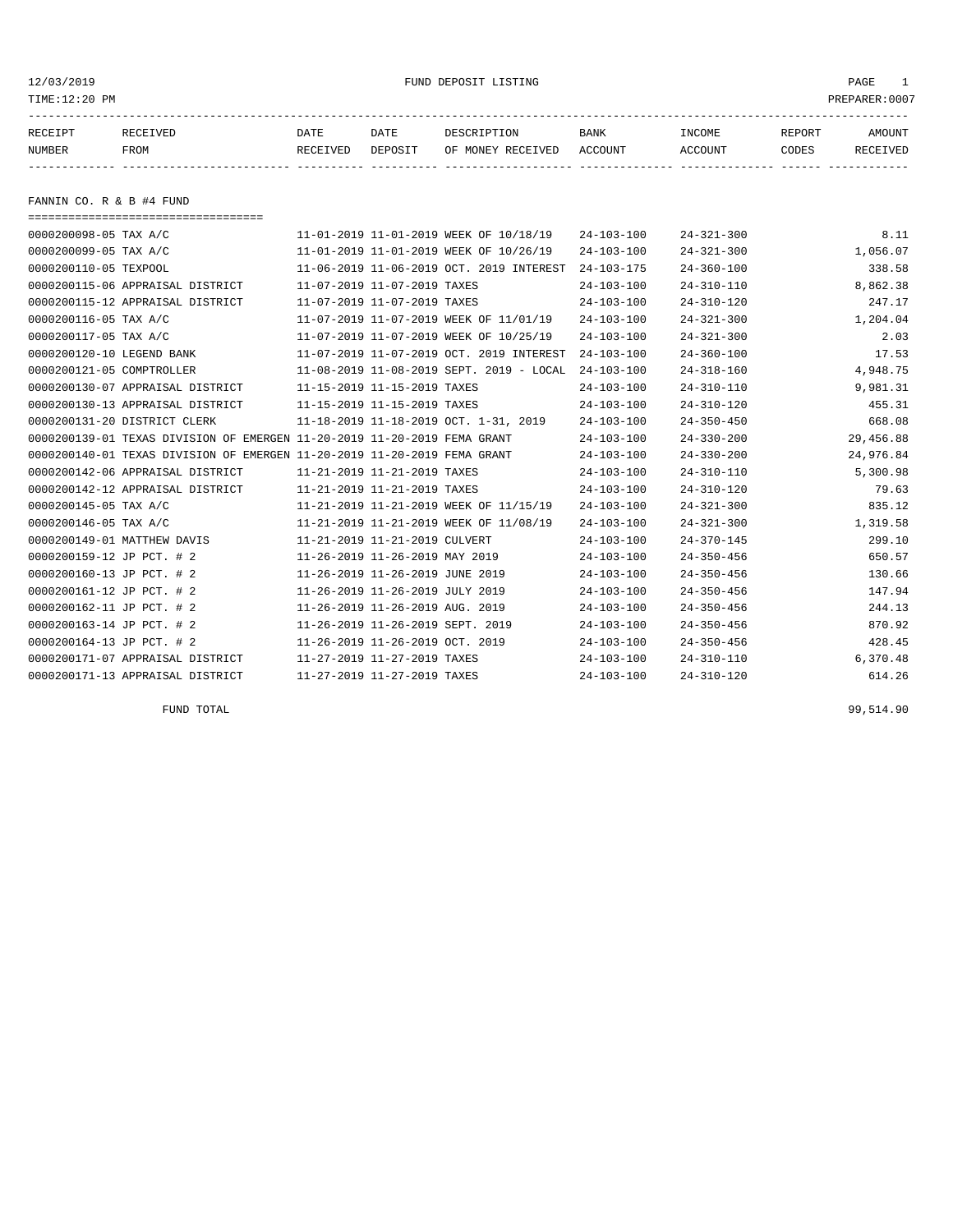TIME:12:20 PM PREPARER:0007 -----------------------------------------------------------------------------------------------------------------------------------

| RECEIPT | RECEIVED | DATE     | DATE    | DESCRIPTION       | <b>BANK</b> | INCOME         | REPORT | AMOUNT   |
|---------|----------|----------|---------|-------------------|-------------|----------------|--------|----------|
| NUMBER  | FROM     | RECEIVED | DEPOSIT | OF MONEY RECEIVED | ACCOUNT     | <b>ACCOUNT</b> | CODES  | RECEIVED |
|         |          |          |         |                   |             |                |        |          |

J.P.#1 JUST.CT.TECHNOLOGY

===================================

| 0000200120-11 LEGEND BANK | 11-07-2019 11-07-2019 OCT, 2019 INTEREST 26-103-100 |  | $26 - 360 - 100$ | 12.84 |
|---------------------------|-----------------------------------------------------|--|------------------|-------|
|                           |                                                     |  |                  |       |

FUND TOTAL 12.84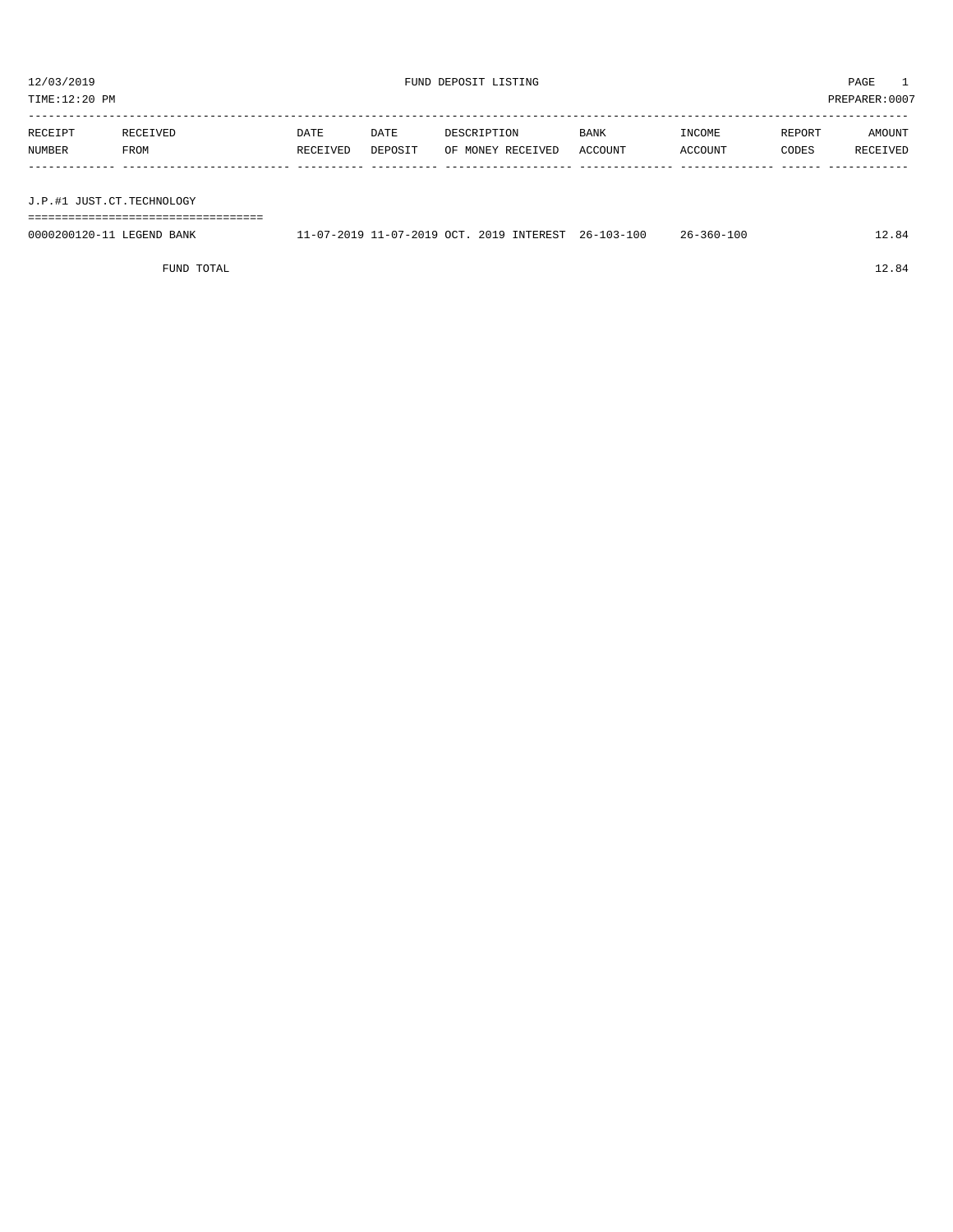12/03/2019 FUND DEPOSIT LISTING PAGE 1

| RECEIPT | RECEIVED | DATE     | DATE    | DESCRIPTION               | <b>BANK</b> | <b>TNCOME</b>  | REPORT | AMOUNT   |
|---------|----------|----------|---------|---------------------------|-------------|----------------|--------|----------|
| NUMBER  | FROM     | RECEIVED | DEPOSIT | OF MONEY RECEIVED ACCOUNT |             | <b>ACCOUNT</b> | CODES  | RECEIVED |
|         |          |          |         |                           |             |                |        |          |

## J.P.#2 JUST.CT.TECHNOLOGY

| =============================== |                                             |                  |                  |       |
|---------------------------------|---------------------------------------------|------------------|------------------|-------|
| 0000200120-12 LEGEND BANK       | 11-07-2019 11-07-2019 OCT. 2019 INTEREST    | $27 - 103 - 100$ | 27-360-100       | 2.38  |
| 0000200159-08 JP PCT. # 2       | 11-26-2019 11-26-2019 MAY 2019              | $27 - 103 - 100$ | $27 - 370 - 456$ | 39.20 |
| 0000200160-09 JP PCT. # 2       | 11-26-2019 11-26-2019 JUNE 2019             | $27 - 103 - 100$ | $27 - 370 - 456$ | 34.00 |
| 0000200161-08 JP PCT. # 2       | 11-26-2019 11-26-2019 JULY 2019             | $27 - 103 - 100$ | $27 - 370 - 456$ | 16.00 |
| 0000200162-07 JP PCT. # 2       | $11 - 26 - 2019$ $11 - 26 - 2019$ AUG. 2019 | $27 - 103 - 100$ | $27 - 370 - 456$ | 46.00 |
| 0000200163-10 JP PCT. # 2       | 11-26-2019 11-26-2019 SEPT. 2019            | $27 - 103 - 100$ | $27 - 370 - 456$ | 98.00 |
| 0000200164-09 JP PCT. # 2       | $11 - 26 - 2019$ $11 - 26 - 2019$ OCT, 2019 | 27-103-100       | $27 - 370 - 456$ | 24.08 |

FUND TOTAL 259.66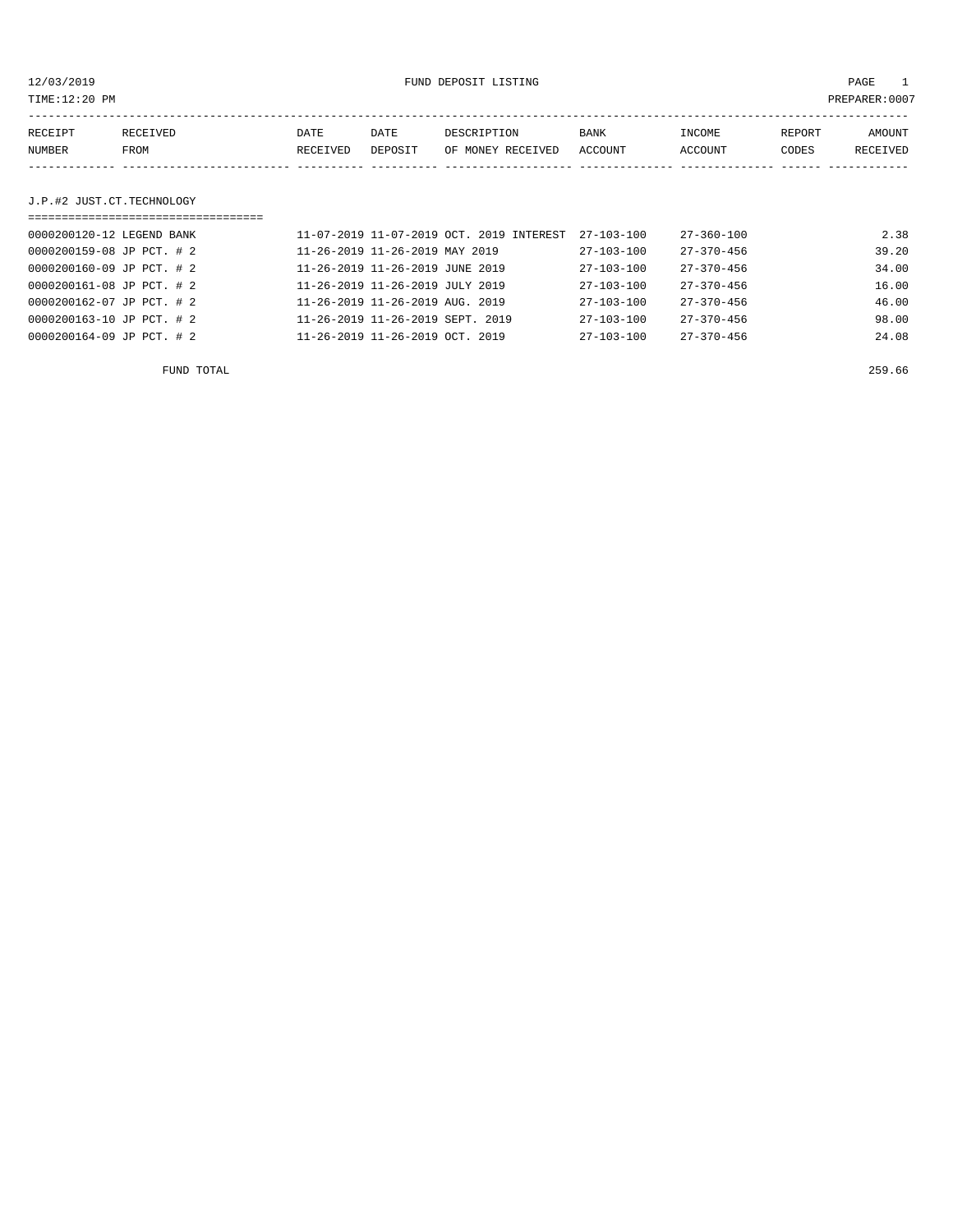| 12/03/2019<br>FUND DEPOSIT LISTING<br>TIME:12:20 PM |                  |                  |                 |                                  |                        | PAGE<br>PREPARER: 0007 |                 |                    |
|-----------------------------------------------------|------------------|------------------|-----------------|----------------------------------|------------------------|------------------------|-----------------|--------------------|
| RECEIPT<br>NUMBER                                   | RECEIVED<br>FROM | DATE<br>RECEIVED | DATE<br>DEPOSIT | DESCRIPTION<br>OF MONEY RECEIVED | <b>BANK</b><br>ACCOUNT | INCOME<br>ACCOUNT      | REPORT<br>CODES | AMOUNT<br>RECEIVED |
| J.P.#3 JUST.CT.TECHNOLOGY                           |                  |                  |                 |                                  |                        |                        |                 |                    |

===================================

| 0000200120-13 LEGEND BANK | 11-07-2019 11-07-2019 OCT. 2019 INTEREST 28-103-100 |  | 28-360-100 | 1.61 |
|---------------------------|-----------------------------------------------------|--|------------|------|
|                           |                                                     |  |            |      |

FUND TOTAL  $1.61$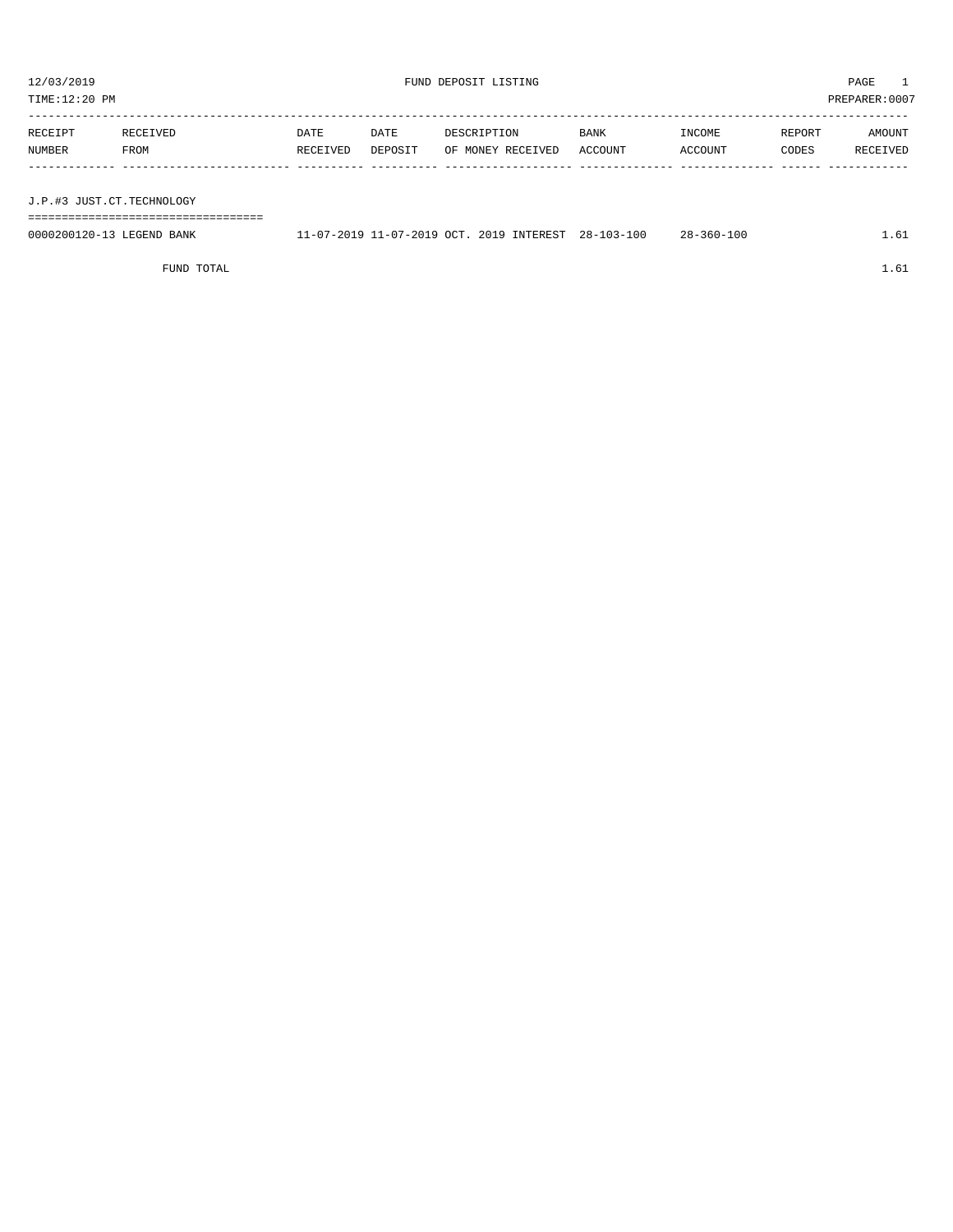TIME:12:20 PM PREPARER:0007

| RECEIPT | RECEIVED                    | DATE     | DATE    | DESCRIPTION       | <b>BANK</b> | INCOME  | REPORT | AMOUNT   |
|---------|-----------------------------|----------|---------|-------------------|-------------|---------|--------|----------|
| NUMBER  | FROM                        | RECEIVED | DEPOSIT | OF MONEY RECEIVED | ACCOUNT     | ACCOUNT | CODES  | RECEIVED |
|         |                             |          |         |                   |             |         |        |          |
|         |                             |          |         |                   |             |         |        |          |
|         | DISTRICT CT.RECORDS ARCHIVE |          |         |                   |             |         |        |          |

===================================

| 0000200120-14 LEGEND BANK    | 11-07-2019 11-07-2019 OCT. 2019 INTEREST 34-103-100 |            | $34 - 360 - 100$ | 8.50   |
|------------------------------|-----------------------------------------------------|------------|------------------|--------|
| 0000200131-15 DISTRICT CLERK | 11-18-2019 11-18-2019 OCT. 1-31, 2019               | 34-103-100 | $34 - 370 - 450$ | 402.82 |

FUND TOTAL 411.32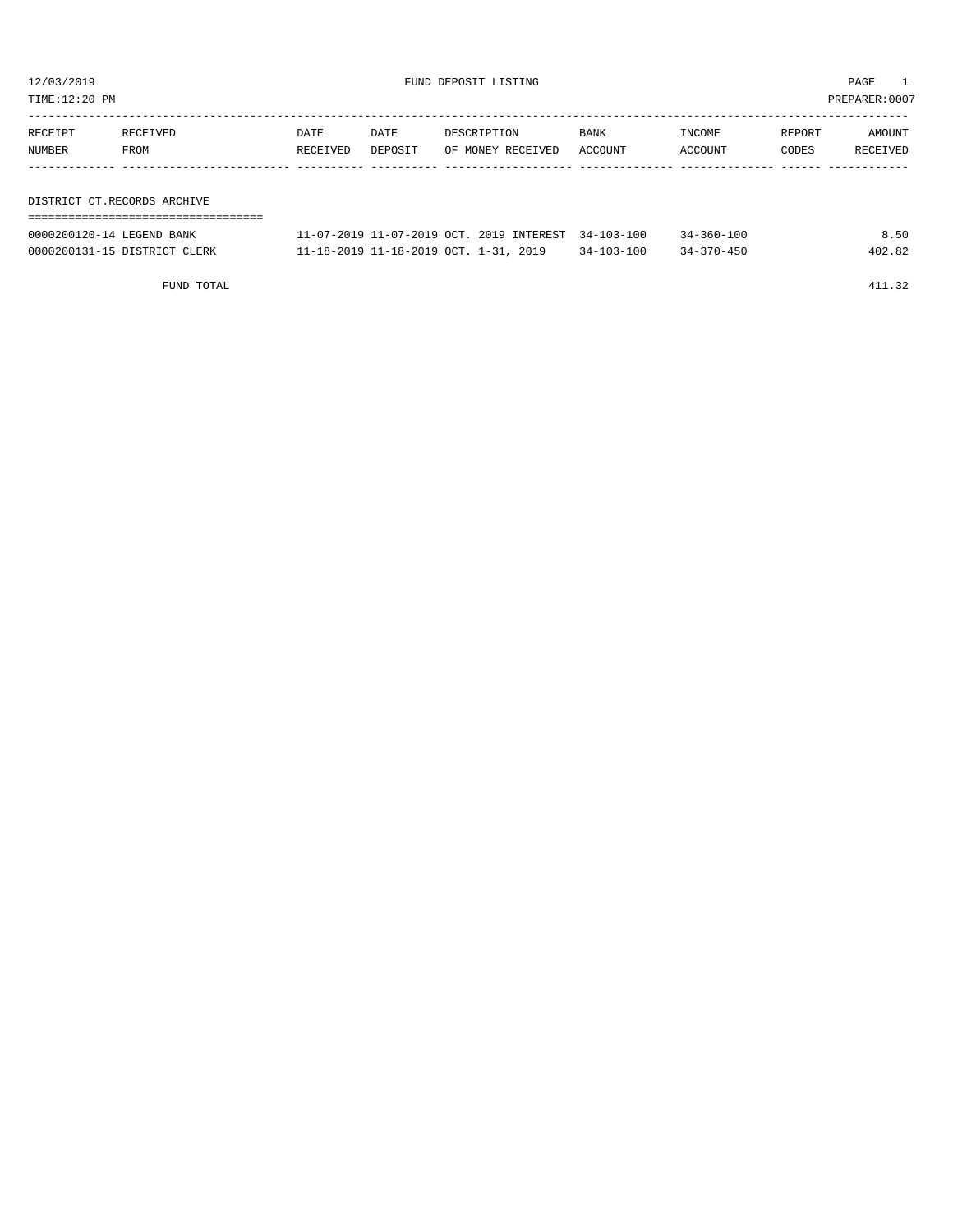TIME:12:20 PM PREPARER:0007

| RECEIPT | RECEIVED | DATE     | DATE    | DESCRIPTION       | BANK    | INCOME  | REPORT | AMOUNT   |
|---------|----------|----------|---------|-------------------|---------|---------|--------|----------|
| NUMBER  | FROM     | RECEIVED | DEPOSIT | OF MONEY RECEIVED | ACCOUNT | ACCOUNT | CODES  | RECEIVED |
|         |          |          |         |                   |         |         |        |          |
|         |          |          |         |                   |         |         |        |          |

#### LAW LIBRARY FUND

| ----------------------------------- |                                                     |            |                  |        |
|-------------------------------------|-----------------------------------------------------|------------|------------------|--------|
| 0000200120-15 LEGEND BANK           | 11-07-2019 11-07-2019 OCT. 2019 INTEREST 35-103-100 |            | $35 - 360 - 100$ | 46.29  |
| 0000200131-16 DISTRICT CLERK        | 11-18-2019 11-18-2019 OCT. 1-31, 2019               | 35-103-100 | 35-340-450       | 945.00 |

FUND TOTAL 991.29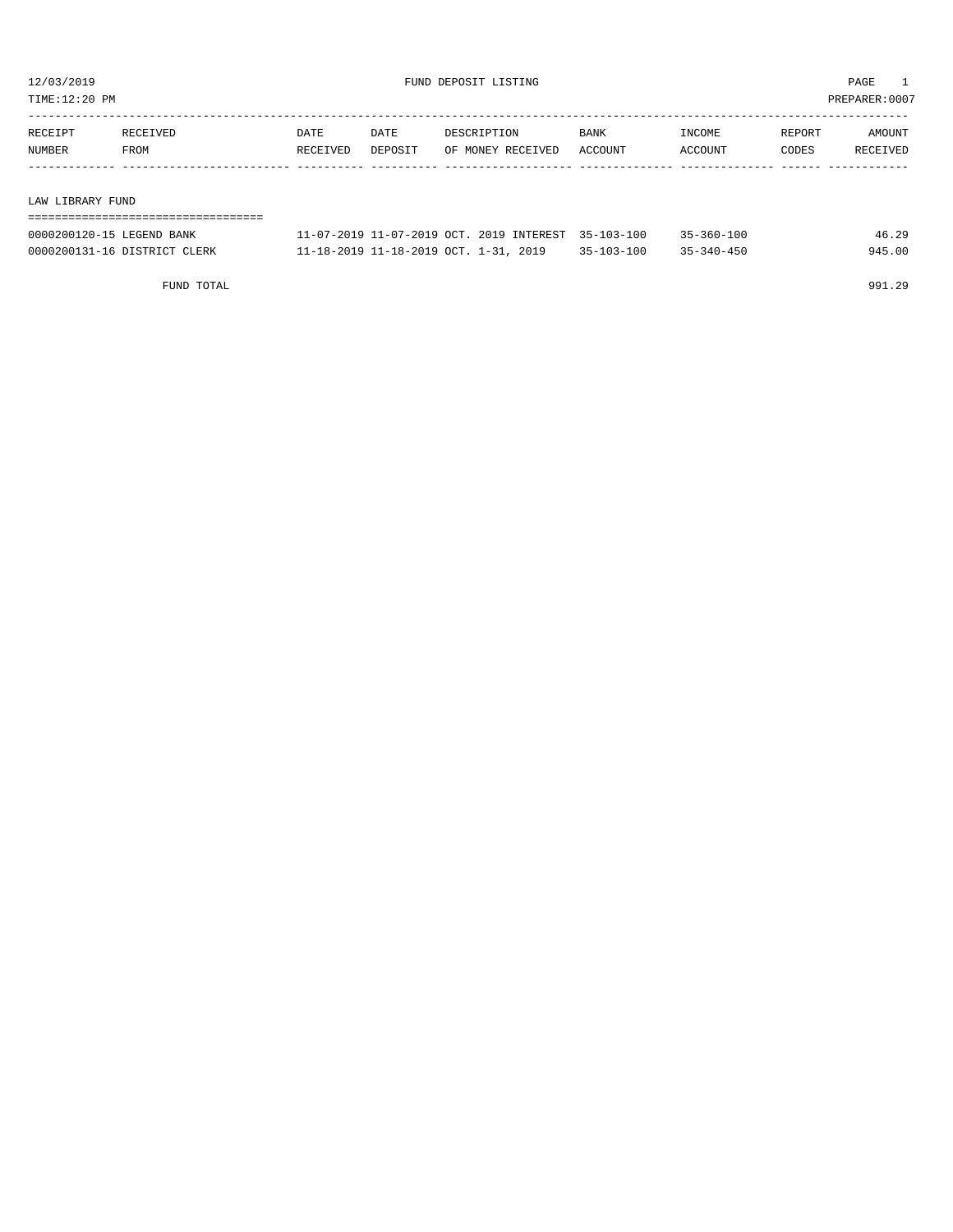TIME:12:20 PM PREPARER:0007

| RECEIPT | <b>RECEIVED</b> | DATE     | DATE    | DESCRIPTION       | <b>BANK</b> | INCOME  | REPORT | <b>AMOUNT</b> |
|---------|-----------------|----------|---------|-------------------|-------------|---------|--------|---------------|
| NUMBER  | FROM            | RECEIVED | DEPOSIT | OF MONEY RECEIVED | ACCOUNT     | ACCOUNT | CODES  | RECEIVED      |
|         |                 |          |         |                   |             |         |        |               |
|         |                 |          |         |                   |             |         |        |               |

# D.A. FEE ACCOUNT FUND

|                                  | 0000200104-01 DISTRICT ATTORNEY TRUST                11-04-2019 11-04-2019 DISTRICT ATTORNEY F 36-103-136 |                  | $36 - 340 - 475$ | 30.00  |
|----------------------------------|-----------------------------------------------------------------------------------------------------------|------------------|------------------|--------|
| 0000200120-23 LEGEND BANK        | 11-07-2019 11-07-2019 OCT. 2019 INTEREST 36-103-136                                                       |                  | $36 - 360 - 100$ | 0.58   |
| 0000200120-24 LEGEND BANK        | 11-07-2019 11-07-2019 OCT. 2019 INTEREST 36-103-236                                                       |                  | $36 - 360 - 236$ | 0.06   |
| 0000200127-01 FANNIN COUNTY CSCD | 11-14-2019 11-14-2019 BLOOD DRAWS                                                                         | $36 - 103 - 136$ | $36 - 370 - 130$ | 143.69 |

FUND TOTAL 23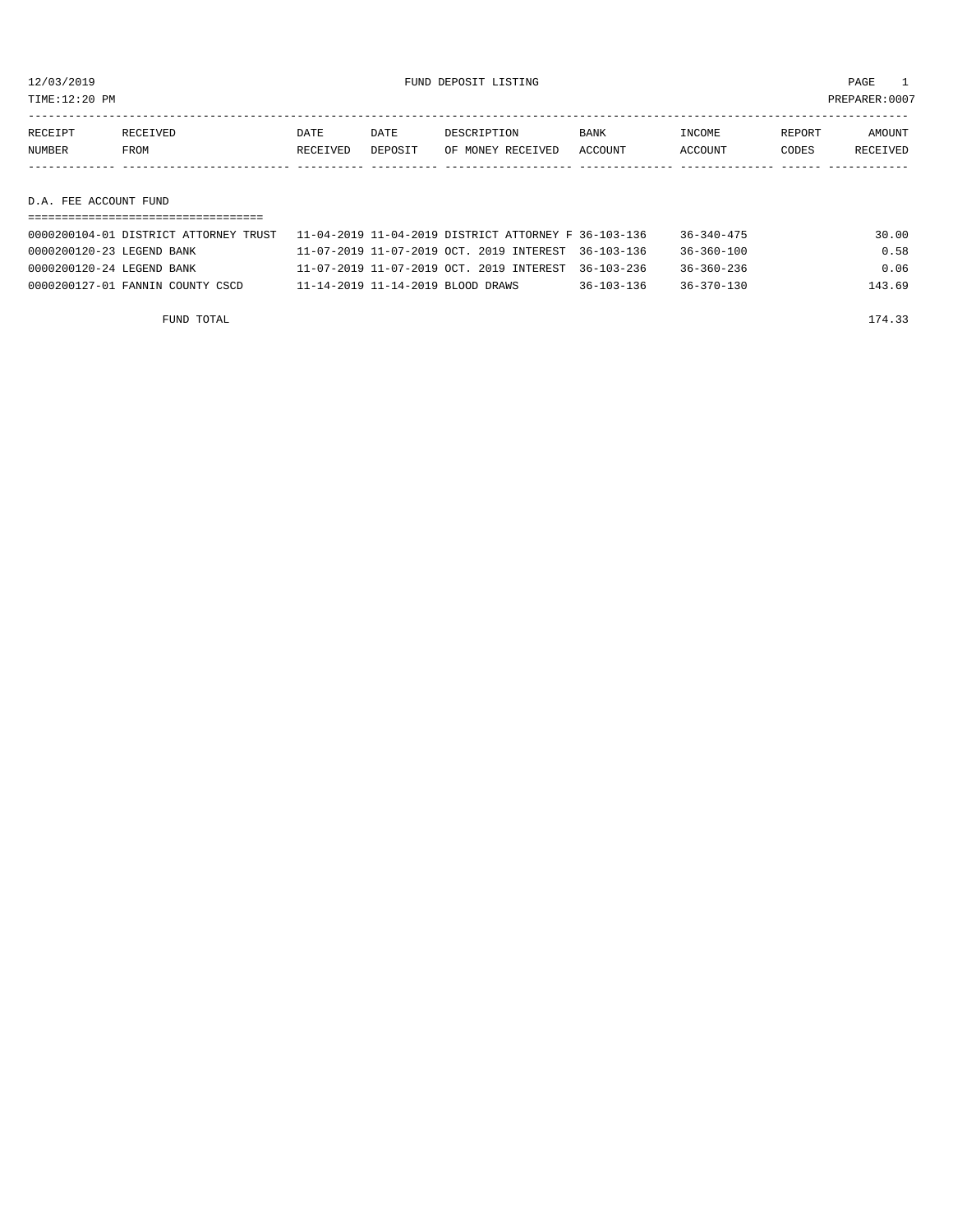| TIME:12:20 PM            |                  |                  |                 |                                  |                 |                   | PREPARER:0007   |                    |
|--------------------------|------------------|------------------|-----------------|----------------------------------|-----------------|-------------------|-----------------|--------------------|
| RECEIPT<br><b>NUMBER</b> | RECEIVED<br>FROM | DATE<br>RECEIVED | DATE<br>DEPOSIT | DESCRIPTION<br>OF MONEY RECEIVED | BANK<br>ACCOUNT | INCOME<br>ACCOUNT | REPORT<br>CODES | AMOUNT<br>RECEIVED |
|                          |                  |                  |                 |                                  |                 |                   |                 |                    |
| CONTRABAND SEIZURE       |                  |                  |                 |                                  |                 |                   |                 |                    |

===================================

| 0000200120-25<br><sup>T</sup> EGEND L<br>BANK | 7.0019.00T<br>. – 07 – 201 | 2019<br>INTEREST | $\sim$ | $-360 - 100$ | $\sim$ |
|-----------------------------------------------|----------------------------|------------------|--------|--------------|--------|
|                                               |                            |                  |        |              |        |

FUND TOTAL 5.23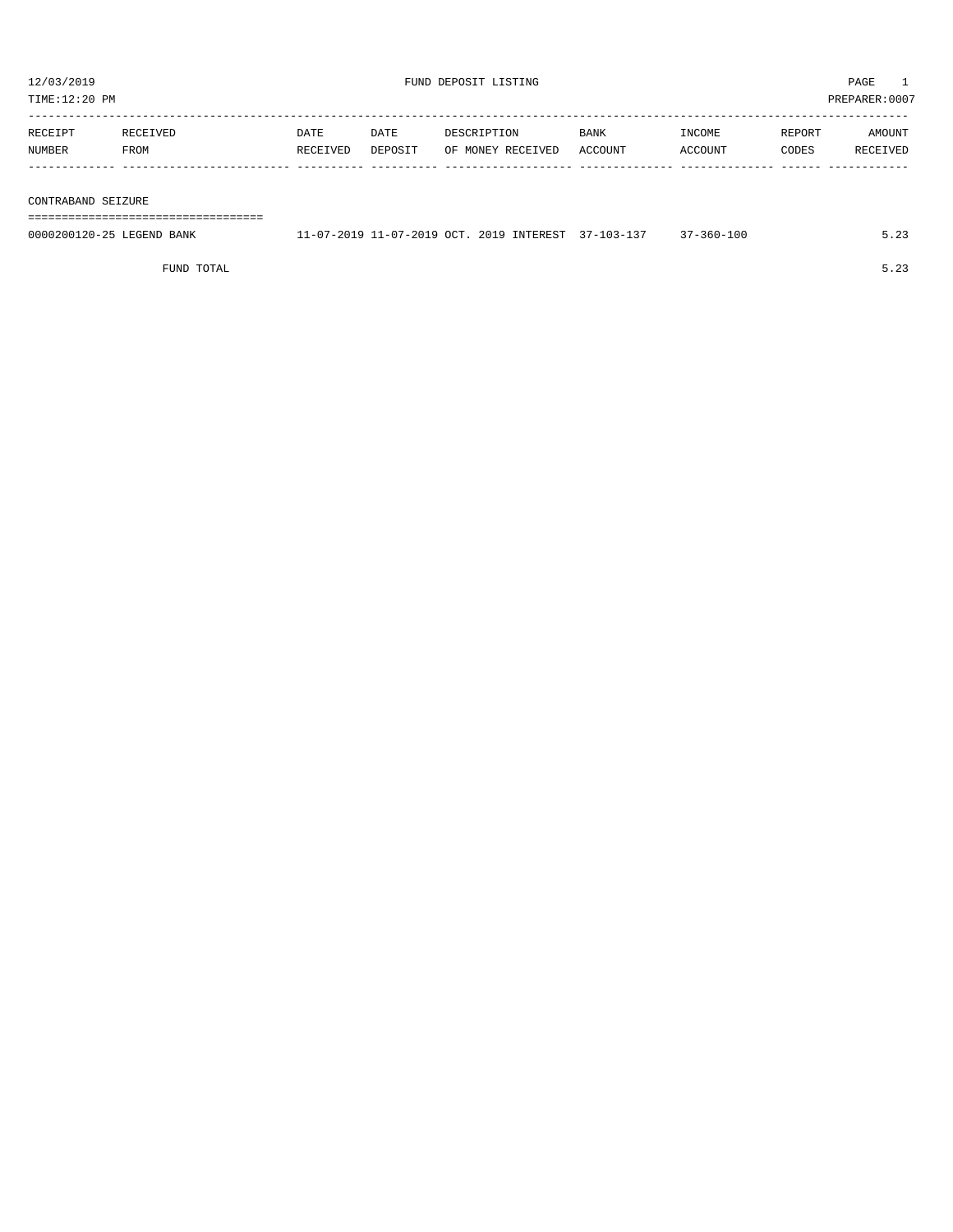TIME:12:20 PM PREPARER:0007

| RECEIPT       | RECEIVED | DATE     | DATE    | DESCRIPTION       | <b>BANK</b> | INCOME  | REPORT | AMOUNT   |
|---------------|----------|----------|---------|-------------------|-------------|---------|--------|----------|
| <b>NUMBER</b> | FROM     | RECEIVED | DEPOSIT | OF MONEY RECEIVED | ACCOUNT     | ACCOUNT | CODES  | RECEIVED |
|               |          |          |         |                   |             |         |        |          |
|               |          |          |         |                   |             |         |        |          |

#### IHC CO-OP GIN

| 0000200110-06 TEXPOOL     | 11-06-2019 11-06-2019 OCT, 2019 INTEREST, 38-103-175 |  | 38-360-100       | 30.89 |
|---------------------------|------------------------------------------------------|--|------------------|-------|
| 0000200120-16 LEGEND BANK | 11-07-2019 11-07-2019 OCT, 2019 INTEREST, 38-103-100 |  | $38 - 360 - 100$ | 0 1 7 |

FUND TOTAL 31.06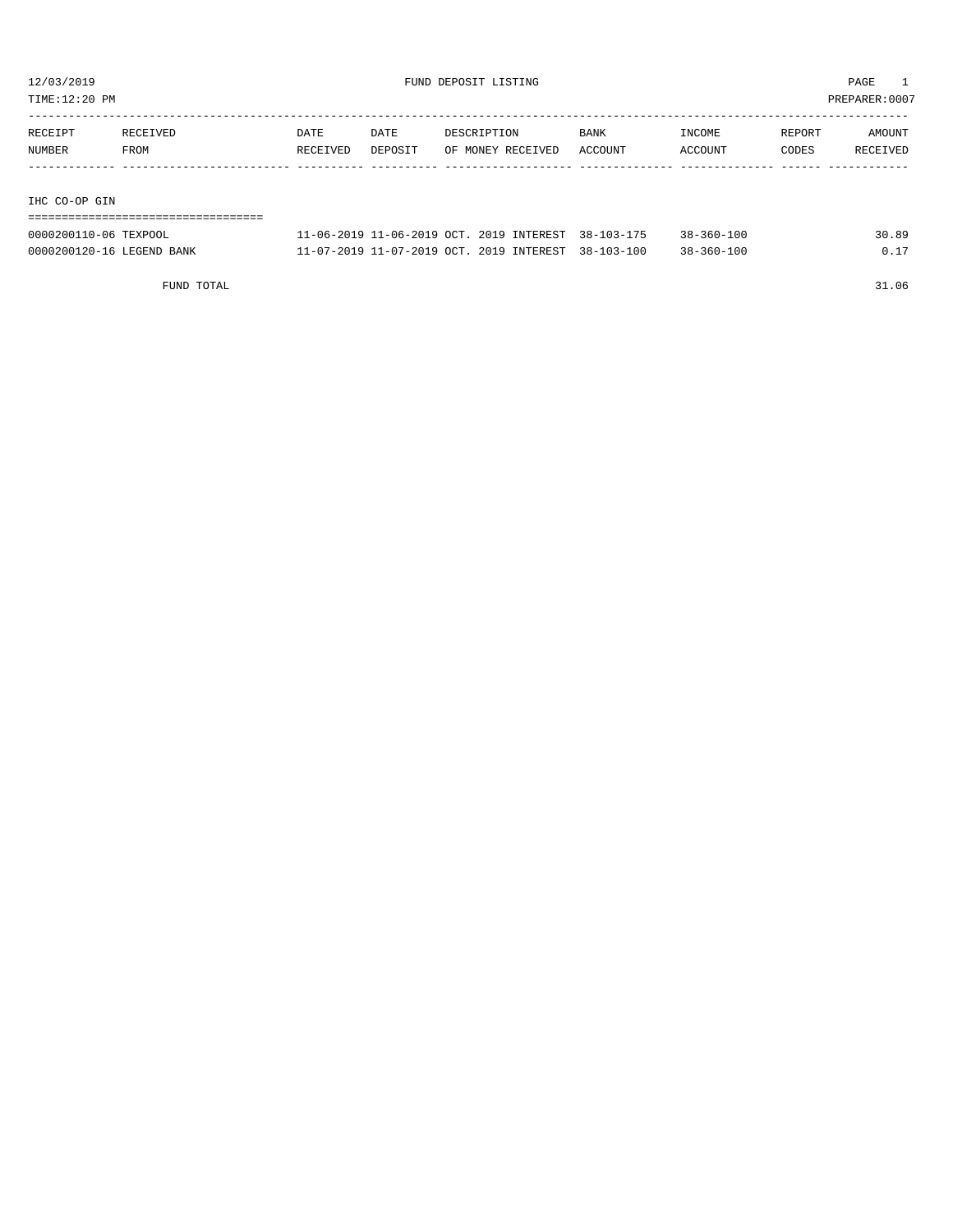TIME:12:20 PM PREPARER:0007

| RECEIPT       | RECEIVED | DATE     | DATE    | DESCRIPTION       | <b>BANK</b> | INCOME  | REPORT | AMOUNT   |
|---------------|----------|----------|---------|-------------------|-------------|---------|--------|----------|
| NUMBER        | FROM     | RECEIVED | DEPOSIT | OF MONEY RECEIVED | ACCOUNT     | ACCOUNT | CODES  | RECEIVED |
|               |          |          |         |                   |             |         |        |          |
|               |          |          |         |                   |             |         |        |          |
| THA B B ACOBB |          |          |         |                   |             |         |        |          |

IHC B.R. COOPER

| 0000200110-07 TEXPOOL     | 11-06-2019 11-06-2019 OCT, 2019 INTEREST 39-103-175 |  | $39 - 360 - 100$ | 10.27 |
|---------------------------|-----------------------------------------------------|--|------------------|-------|
| 0000200120-17 LEGEND BANK | 11-07-2019 11-07-2019 OCT. 2019 INTEREST 39-103-100 |  | 39-360-100       | 3.74  |

FUND TOTAL 14.01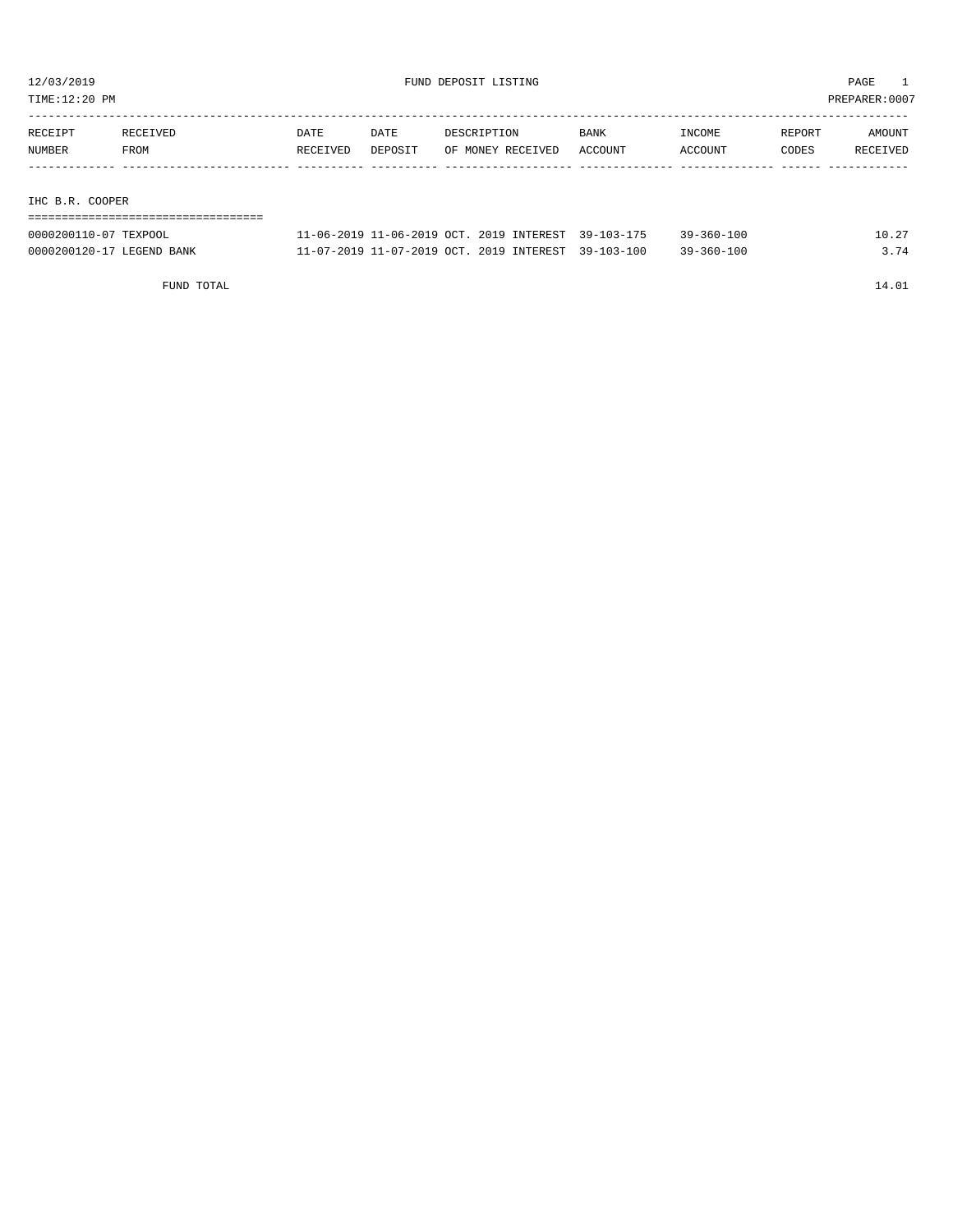| RECEIPT | RECEIVED | DATE     | DATE    | DESCRIPTION       | <b>BANK</b> | INCOME  | REPORT | AMOUNT   |
|---------|----------|----------|---------|-------------------|-------------|---------|--------|----------|
| NUMBER  | FROM     | RECEIVED | DEPOSIT | OF MONEY RECEIVED | ACCOUNT     | ACCOUNT | CODES  | RECEIVED |
|         |          |          |         |                   |             |         |        |          |

# CO.CLK.COURT RE

FUND TOTAL 3.74

| TIME:12:20 PM             |                                     |          |         |             |                                          |                  |                  |        | PREPARER:0007 |
|---------------------------|-------------------------------------|----------|---------|-------------|------------------------------------------|------------------|------------------|--------|---------------|
|                           |                                     |          |         |             |                                          |                  |                  |        |               |
| RECEIPT                   | RECEIVED                            | DATE     | DATE    | DESCRIPTION |                                          | <b>BANK</b>      | INCOME           | REPORT | AMOUNT        |
| NUMBER                    | FROM                                | RECEIVED | DEPOSIT |             | OF MONEY RECEIVED                        | ACCOUNT          | ACCOUNT          | CODES  | RECEIVED      |
|                           |                                     |          |         |             |                                          |                  |                  |        |               |
|                           |                                     |          |         |             |                                          |                  |                  |        |               |
|                           | CO. CLK. COURT RECORDS PRESERVATION |          |         |             |                                          |                  |                  |        |               |
|                           | ---------------------------         |          |         |             |                                          |                  |                  |        |               |
| 0000200120-18 LEGEND BANK |                                     |          |         |             | 11-07-2019 11-07-2019 OCT. 2019 INTEREST | $52 - 103 - 100$ | $52 - 360 - 100$ |        | 3.74          |
|                           |                                     |          |         |             |                                          |                  |                  |        |               |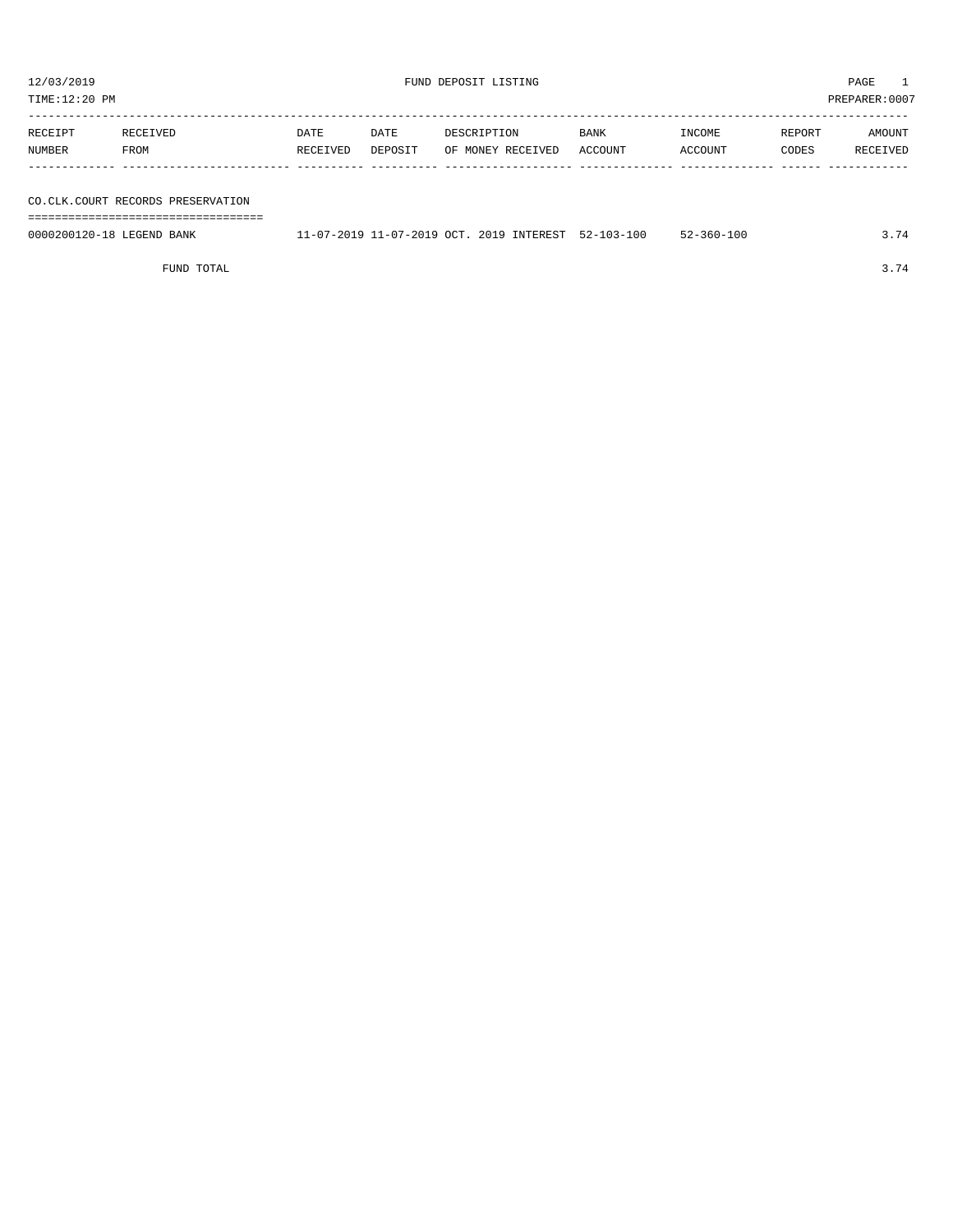TIME:12:20 PM PREPARER:0007

| RECEIPT | <b>RECEIVED</b> | DATE            | DATE    | DESCRIPTION       | <b>BANK</b> | <b>INCOME</b> | REPORT | <b>MOUNT</b>    |
|---------|-----------------|-----------------|---------|-------------------|-------------|---------------|--------|-----------------|
| NUMBER  | FROM            | <b>RECEIVED</b> | DEPOSIT | OF MONEY RECEIVED | ACCOUNT     | ACCOUNT       | CODES  | <b>RECEIVED</b> |
|         |                 |                 |         |                   |             |               |        |                 |

## F C SHERIFF FORFEITURE

| 0000200120-26 LEGEND BANK                                                     | 11-07-2019 11-07-2019 OCT. 2019 INTEREST 56-103-156                                        |                  | 56-360-100 | 3.93     |
|-------------------------------------------------------------------------------|--------------------------------------------------------------------------------------------|------------------|------------|----------|
| 0000200120-27 LEGEND BANK                                                     | 11-07-2019 11-07-2019 OCT. 2019 INTEREST 56-103-159                                        |                  | 56-360-100 | 0.20     |
|                                                                               | 0000200153-01 FANNIN COUNTY SHERIFF'S 11-22-2019 11-22-2019 REIMBURSEMENT FOR A 56-103-156 |                  | 56-370-130 | 540.00   |
| 0000200157-01 RENE' BATES AUCTIONEERS, 11-22-2019 11-22-2019 AUCTION PROCEEDS |                                                                                            | $56 - 103 - 156$ | 56-352-200 | 4,850.00 |

FUND TOTAL  $5,394.13$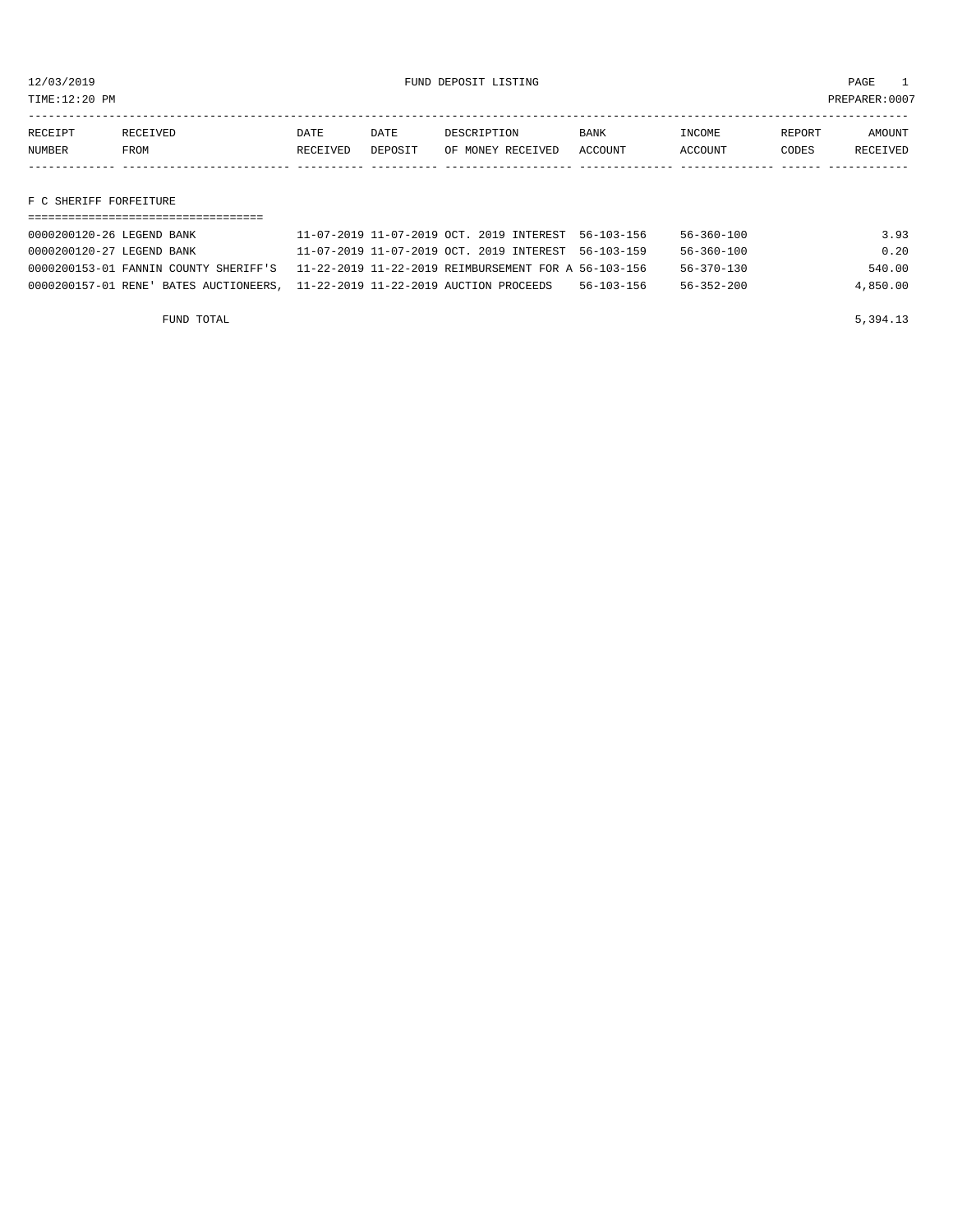TIME:12:20 PM PREPARER:0007

| RECEIPT            | RECEIVED | <b>DATE</b> | DATE    | DESCRIPTION       | <b>BANK</b> | INCOME         | REPORT | AMOUNT   |
|--------------------|----------|-------------|---------|-------------------|-------------|----------------|--------|----------|
| NUMBER             | FROM     | RECEIVED    | DEPOSIT | OF MONEY RECEIVED | ACCOUNT     | <b>ACCOUNT</b> | CODES  | RECEIVED |
|                    |          |             |         |                   |             |                |        |          |
|                    |          |             |         |                   |             |                |        |          |
| DRUG COURT PROGRAM |          |             |         |                   |             |                |        |          |

| 0000200120-19 LEGEND BANK    | 11-07-2019 11-07-2019 OCT. 2019 INTEREST 59-103-100 |            | $59 - 360 - 100$ | 7.65  |
|------------------------------|-----------------------------------------------------|------------|------------------|-------|
| 0000200131-23 DISTRICT CLERK | 11-18-2019 11-18-2019 OCT. 1-31, 2019               | 59-103-100 | 59-370-425       | 85.64 |

FUND TOTAL 93.29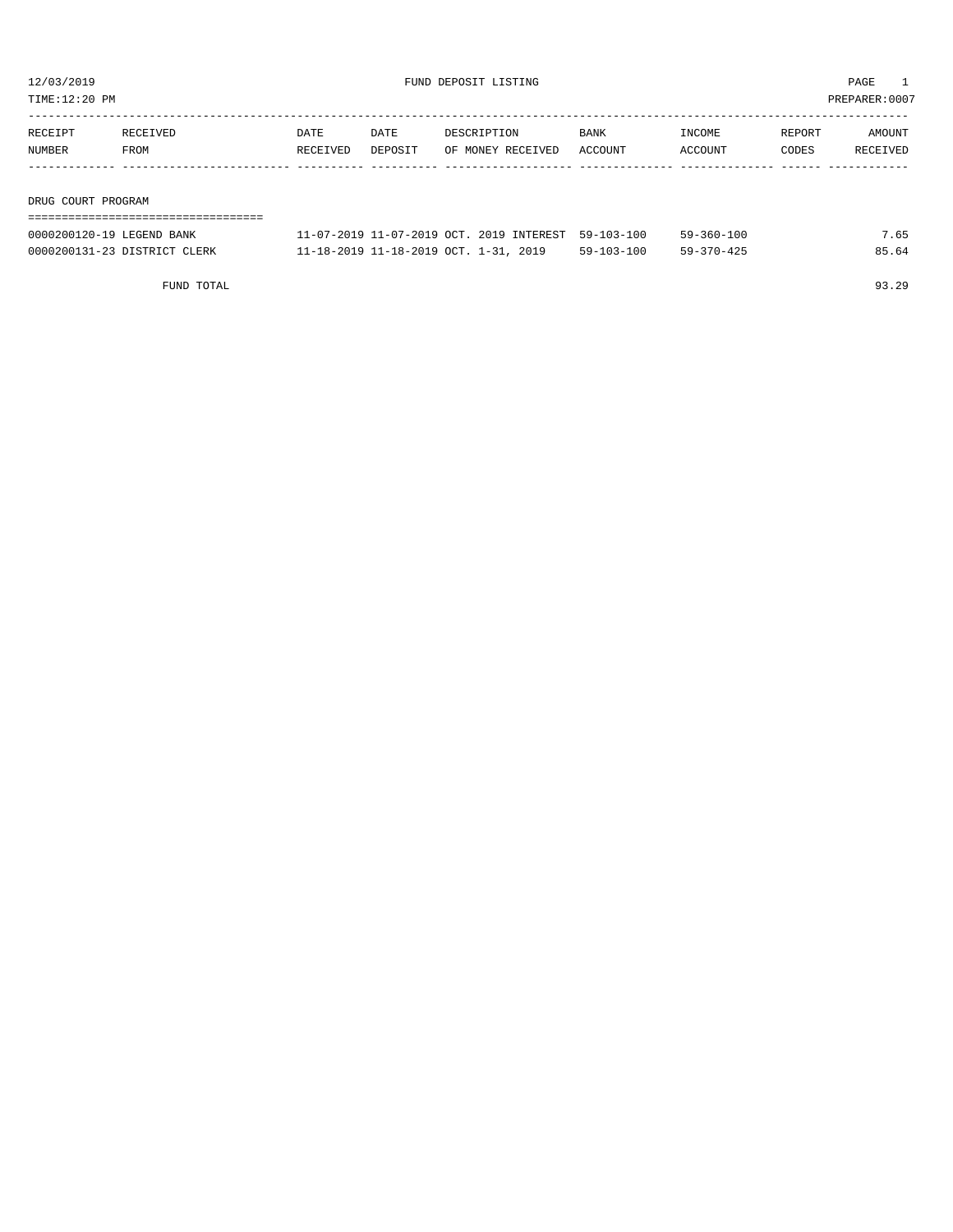| TIME: 12:20 PM<br>PREPARER: 0007 |                                  |          |                             |                   |                  |                  |        |           |  |
|----------------------------------|----------------------------------|----------|-----------------------------|-------------------|------------------|------------------|--------|-----------|--|
| RECEIPT                          | RECEIVED                         | DATE     | DATE                        | DESCRIPTION       | <b>BANK</b>      | INCOME           | REPORT | AMOUNT    |  |
| NUMBER                           | FROM                             | RECEIVED | DEPOSIT                     | OF MONEY RECEIVED | ACCOUNT          | ACCOUNT          | CODES  | RECEIVED  |  |
|                                  |                                  |          |                             |                   |                  |                  |        |           |  |
| SINKING FUND                     |                                  |          |                             |                   |                  |                  |        |           |  |
|                                  |                                  |          |                             |                   |                  |                  |        |           |  |
|                                  | 0000200115-02 APPRAISAL DISTRICT |          | 11-07-2019 11-07-2019 TAXES |                   | 60-103-100       | 60-310-110       |        | 13,888.11 |  |
|                                  | 0000200115-08 APPRAISAL DISTRICT |          | 11-07-2019 11-07-2019 TAXES |                   | $60 - 103 - 100$ | $60 - 310 - 120$ |        | 166.05    |  |
|                                  | 0000200130-03 APPRAISAL DISTRICT |          | 11-15-2019 11-15-2019 TAXES |                   | 60-103-100       | 60-310-110       |        | 15,580.76 |  |
|                                  | 0000200130-09 APPRAISAL DISTRICT |          | 11-15-2019 11-15-2019 TAXES |                   | 60-103-100       | 60-310-120       |        | 337.44    |  |
|                                  | 0000200142-02 APPRAISAL DISTRICT |          | 11-21-2019 11-21-2019 TAXES |                   | 60-103-100       | $60 - 310 - 110$ |        | 8,280.83  |  |
|                                  | 0000200142-08 APPRAISAL DISTRICT |          | 11-21-2019 11-21-2019 TAXES |                   | $60 - 103 - 100$ | $60 - 310 - 120$ |        | 53.59     |  |

0000200171-03 APPRAISAL DISTRICT 11-27-2019 11-27-2019 TAXES 60-103-100 60-310-110 9,982.63 0000200171-09 APPRAISAL DISTRICT 11-27-2019 11-27-2019 TAXES 60-103-100 60-310-120 408.42

FUND TOTAL  $^{48}$ , 697.83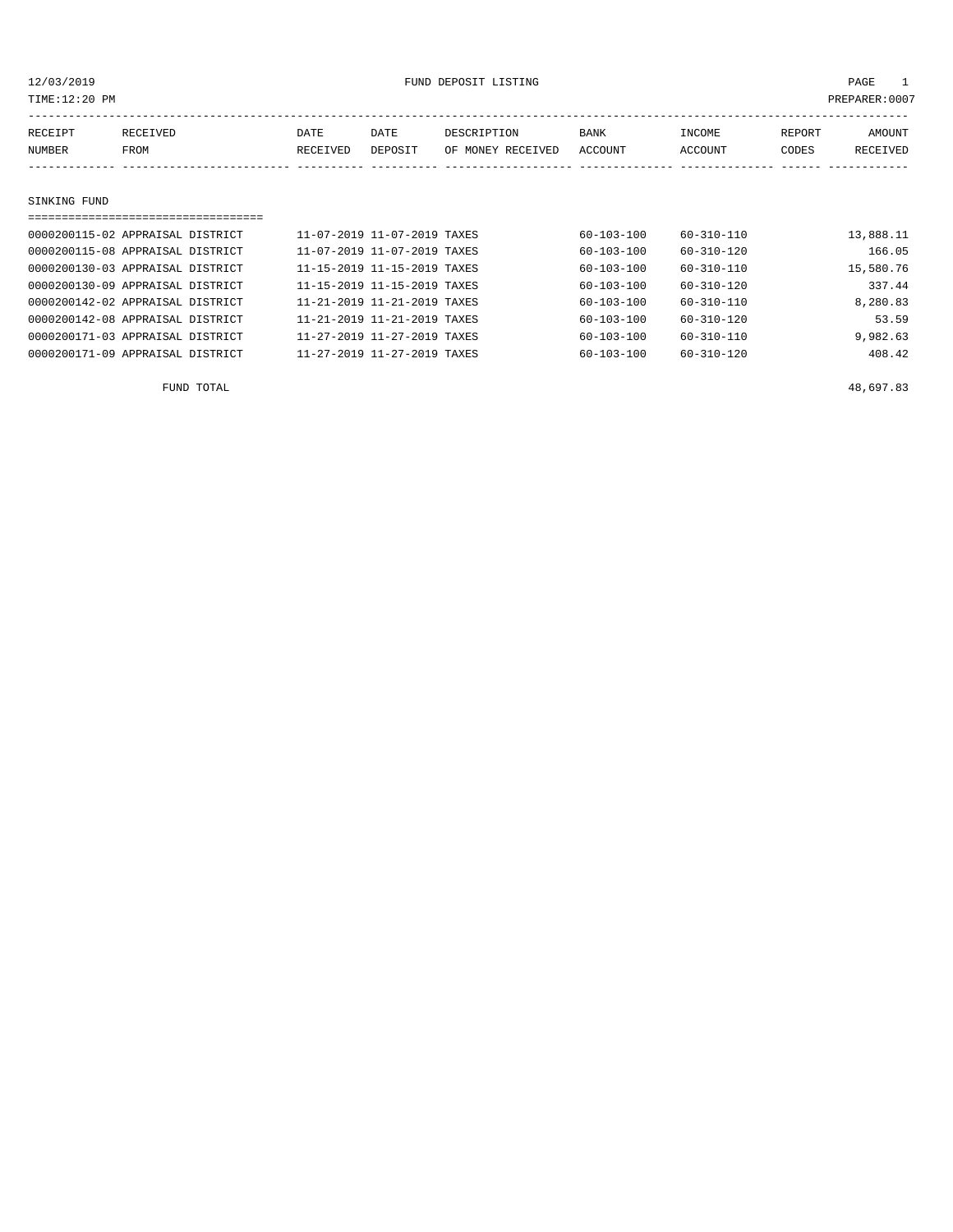TIME:12:20 PM PREPARER:0007 ----------------------------------------------------------------------------------------------------------------------------------- RECEIPT RECEIVED DATE DATE DESCRIPTION BANK INCOME REPORT AMOUNT NUMBER FROM RECEIVED DEPOSIT OF MONEY RECEIVED ACCOUNT ACCOUNT CODES RECEIVED ------------- ------------------------- ---------- ---------- ------------------- -------------- -------------- ------ ------------ DIST.CLK.CO.&DIST.CT.TECH.-COMB.FUN ===================================

| 0000200131-21<br>1 DISTRICT CLERK | 2019<br>$-18-2019$ 11-18-2019 OCT. | 51-103-100 | $-370 - 440$ | $\Lambda$ $\Omega$<br>$\sim$ $\sim$ |
|-----------------------------------|------------------------------------|------------|--------------|-------------------------------------|
|                                   |                                    |            |              |                                     |

FUND TOTAL 27.48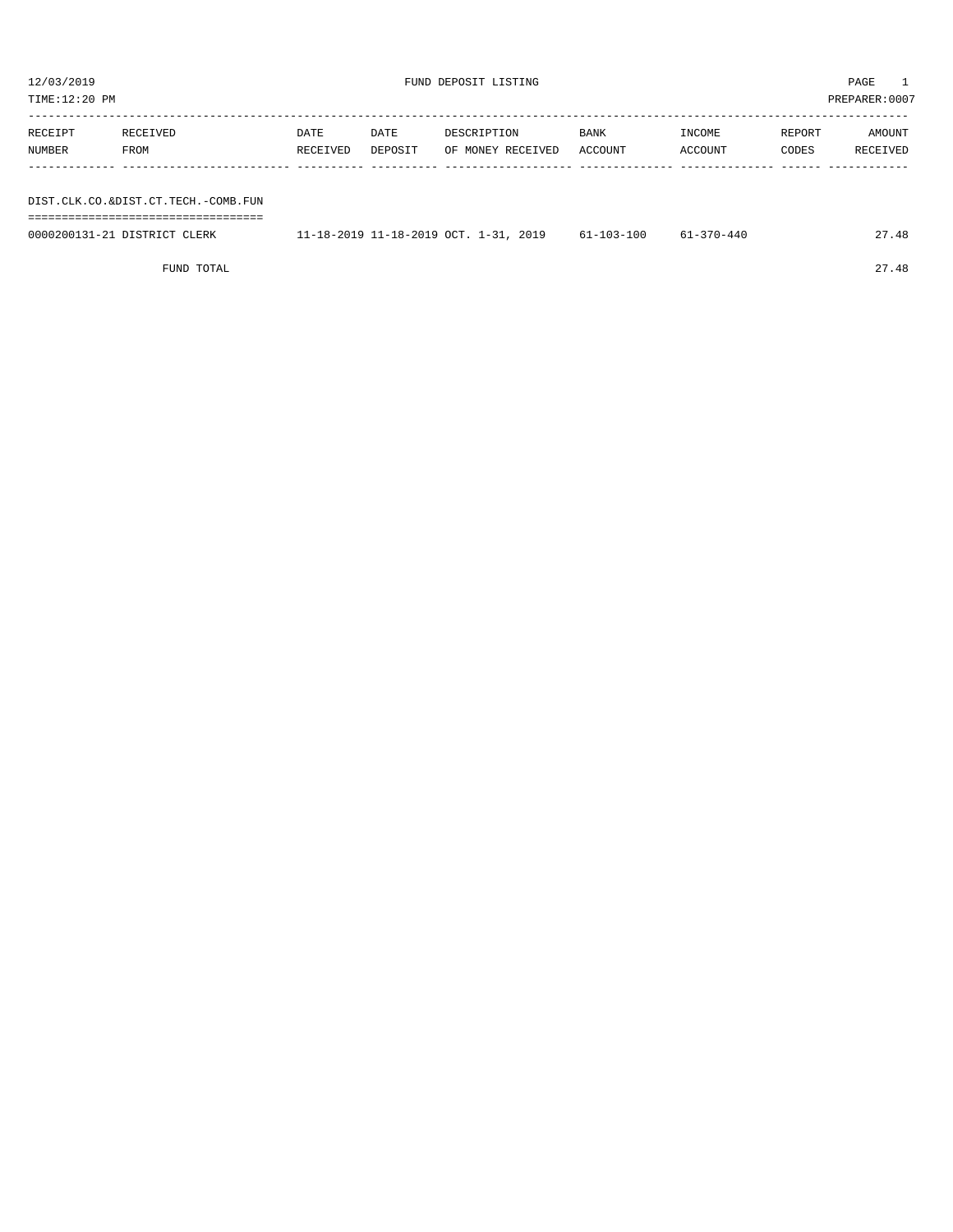| TIME:12:20 PM |                                     |          |         |                                                    |             |                                    |        | PREPARER:0007 |
|---------------|-------------------------------------|----------|---------|----------------------------------------------------|-------------|------------------------------------|--------|---------------|
| RECEIPT       | RECEIVED                            | DATE     | DATE    | DESCRIPTION                                        | <b>BANK</b> | INCOME                             | REPORT | AMOUNT        |
| NUMBER        | FROM                                | RECEIVED | DEPOSIT | OF MONEY RECEIVED                                  | ACCOUNT     | ACCOUNT                            | CODES  | RECEIVED      |
|               |                                     |          |         |                                                    |             |                                    |        |               |
|               |                                     |          |         |                                                    |             |                                    |        |               |
|               | DIST.CLK.COURT RECORDS PRESERVATION |          |         |                                                    |             |                                    |        |               |
|               |                                     |          |         |                                                    |             |                                    |        |               |
|               |                                     |          |         | 11 07 0010 11 07 0010 00m 0010 THERREAD CO 100 100 |             | $\sim$ $\sim$ $\sim$ $\sim$ $\sim$ |        | 0.02          |

| 0000200120-20 LEGEND BANK    | 11-07-2019 11-07-2019 OCT. 2019 INTEREST 62-103-100 |                  | $62 - 360 - 100$ | 8.93   |
|------------------------------|-----------------------------------------------------|------------------|------------------|--------|
| 0000200131-22 DISTRICT CLERK | 11-18-2019 11-18-2019 OCT. 1-31, 2019               | $62 - 103 - 100$ | $62 - 370 - 133$ | 290.00 |

FUND TOTAL 298.93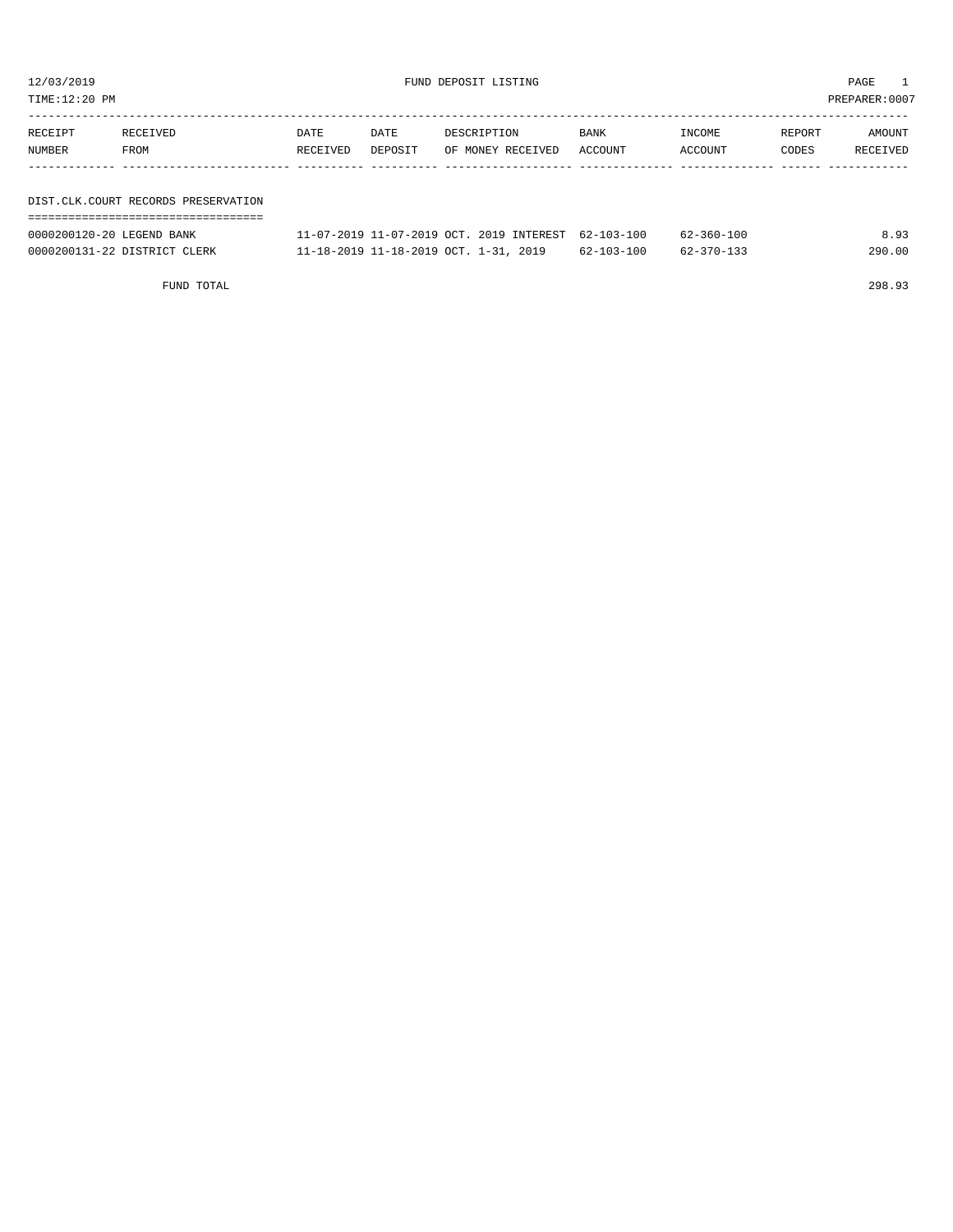| TIME:12:20 PM             |                                 |                  |                 |                                                     |                 |                   |                 | PREPARER:0007      |
|---------------------------|---------------------------------|------------------|-----------------|-----------------------------------------------------|-----------------|-------------------|-----------------|--------------------|
| RECEIPT<br>NUMBER         | RECEIVED<br>FROM                | DATE<br>RECEIVED | DATE<br>DEPOSIT | DESCRIPTION<br>OF MONEY RECEIVED                    | BANK<br>ACCOUNT | INCOME<br>ACCOUNT | REPORT<br>CODES | AMOUNT<br>RECEIVED |
|                           | 2017 GO BONDS-CONSTRUCTION FUND |                  |                 |                                                     |                 |                   |                 |                    |
| 0000200120-30 LEGEND BANK |                                 |                  |                 | 11-07-2019 11-07-2019 OCT. 2019 INTEREST 66-103-166 |                 | 66-360-166        |                 | 4,520.98           |

FUND TOTAL 4,520.98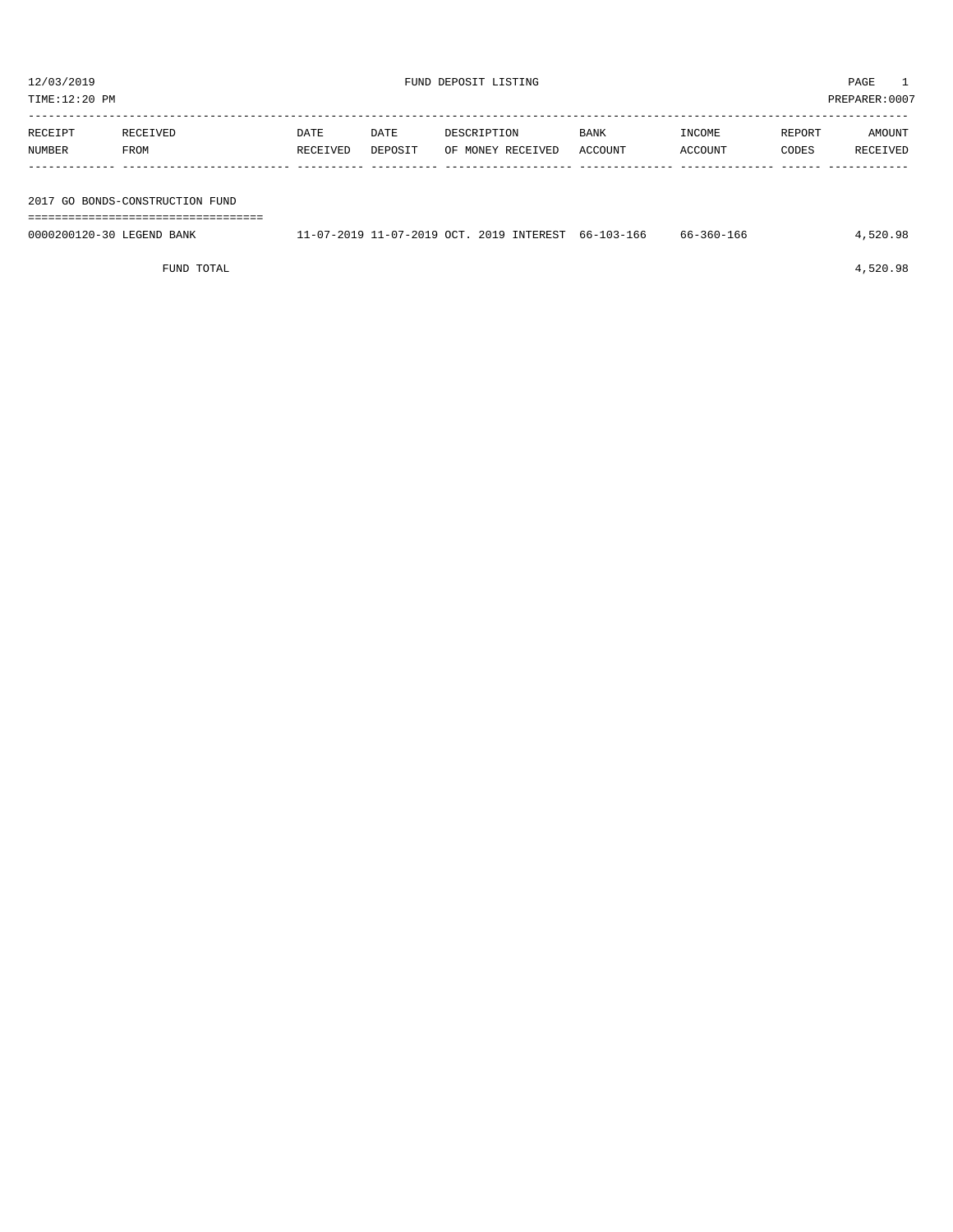| TIME:12:20 PM |                           |                                   |          |         |                                          |            |            | PREPARER:0007 |           |
|---------------|---------------------------|-----------------------------------|----------|---------|------------------------------------------|------------|------------|---------------|-----------|
|               |                           |                                   |          |         |                                          |            |            |               |           |
|               | RECEIPT                   | RECEIVED                          | DATE     | DATE    | DESCRIPTION                              | BANK       | INCOME     | REPORT        | AMOUNT    |
|               | NUMBER                    | FROM                              | RECEIVED | DEPOSIT | OF MONEY RECEIVED                        | ACCOUNT    | ACCOUNT    | CODES         | RECEIVED  |
|               |                           |                                   |          |         |                                          |            |            |               |           |
|               |                           |                                   |          |         |                                          |            |            |               |           |
|               |                           | 2018 GO BONDS-CONSTRUCTION FUND   |          |         |                                          |            |            |               |           |
|               |                           | _________________________________ |          |         |                                          |            |            |               |           |
|               | 0000200120-32 LEGEND BANK |                                   |          |         | 11-07-2019 11-07-2019 OCT. 2019 INTEREST | 68-103-168 | 68-360-168 |               | 11,573.65 |
|               |                           |                                   |          |         |                                          |            |            |               |           |

FUND TOTAL  $11,573.65$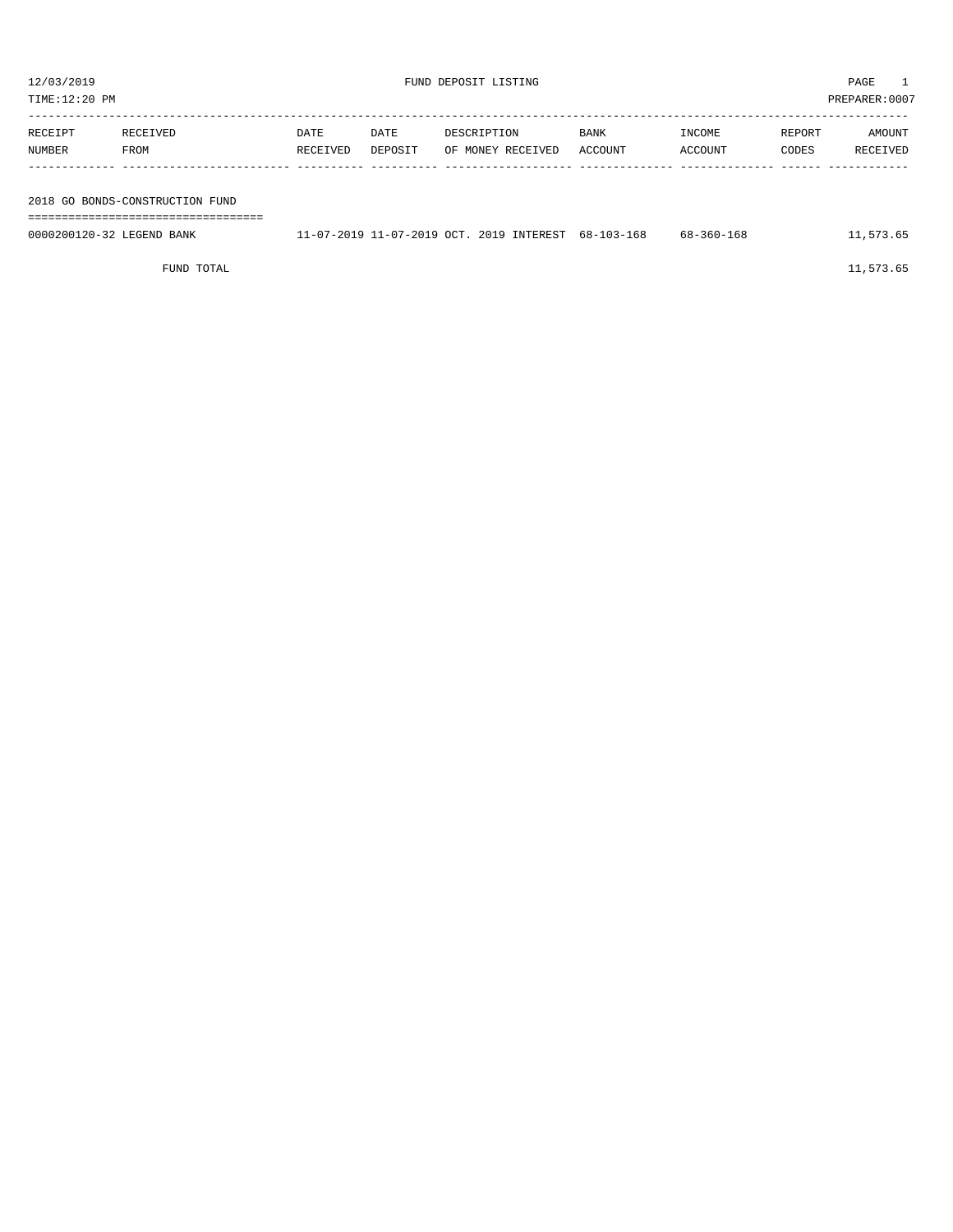TIME:12:20 PM PREPARER:0007

| RECEIPT | RECEIVED          | DATE     | DATE    | DESCRIPTION       | <b>BANK</b> | INCOME  | REPORT | AMOUNT   |  |  |  |
|---------|-------------------|----------|---------|-------------------|-------------|---------|--------|----------|--|--|--|
| NUMBER  | FROM              | RECEIVED | DEPOSIT | OF MONEY RECEIVED | ACCOUNT     | ACCOUNT | CODES  | RECEIVED |  |  |  |
|         |                   |          |         |                   |             |         |        |          |  |  |  |
|         |                   |          |         |                   |             |         |        |          |  |  |  |
|         | RIGHT OF WAY FUND |          |         |                   |             |         |        |          |  |  |  |
|         |                   |          |         |                   |             |         |        |          |  |  |  |

| 0000200110-08 TEXPOOL     | 11-06-2019 11-06-2019 OCT, 2019 INTEREST 70-103-175 | $70 - 360 - 100$ | L36.55 |
|---------------------------|-----------------------------------------------------|------------------|--------|
| 0000200120-21 LEGEND BANK | 11-07-2019 11-07-2019 OCT. 2019 INTEREST 70-103-100 | $70 - 360 - 100$ | 4.16   |

FUND TOTAL 140.71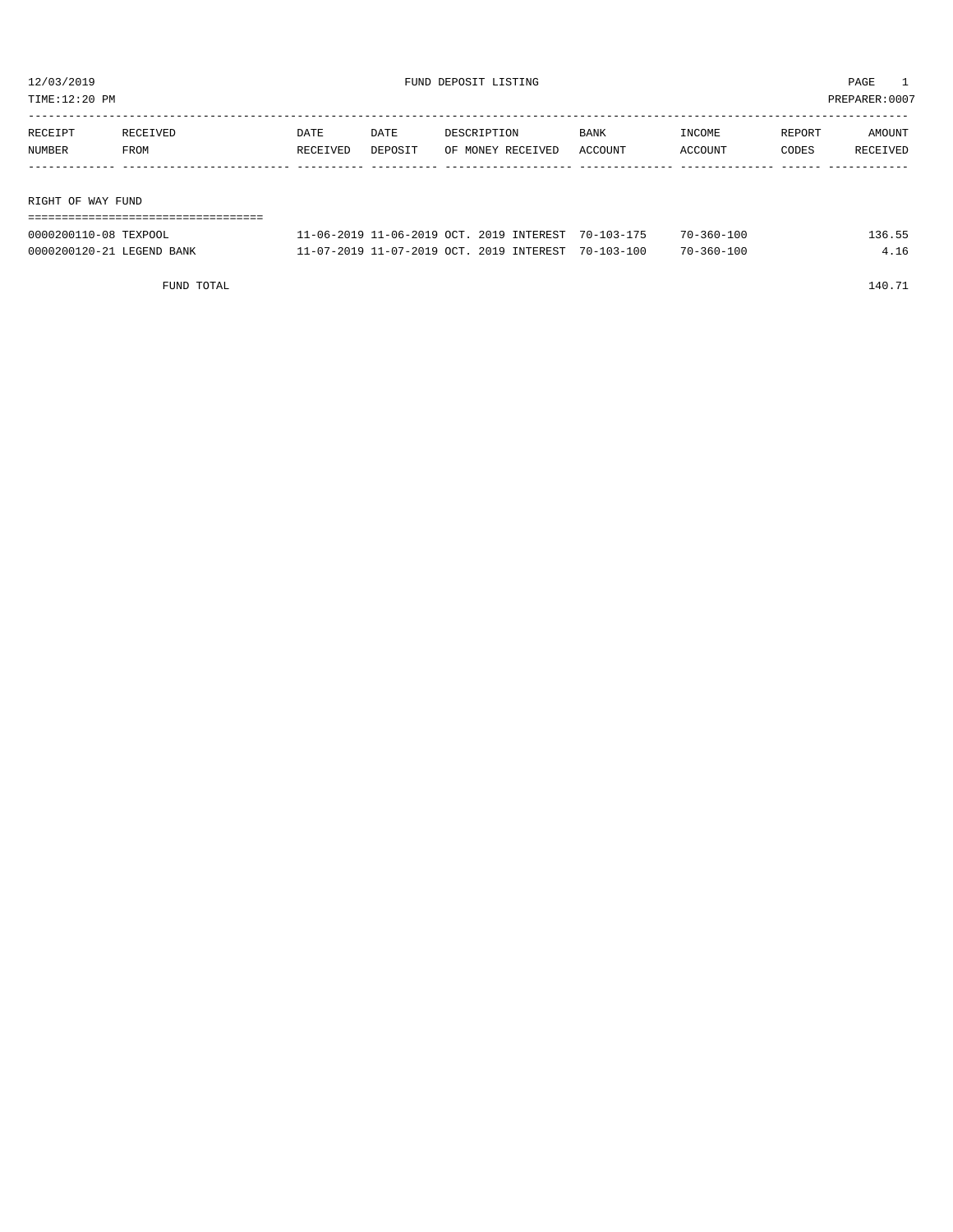TIME:12:20 PM PREPARER:0007

| RECEIPT | RECEIVED                      | DATE     | DATE    | DESCRIPTION       | BANK    | INCOME  | REPORT | AMOUNT   |  |  |  |
|---------|-------------------------------|----------|---------|-------------------|---------|---------|--------|----------|--|--|--|
| NUMBER  | FROM                          | RECEIVED | DEPOSIT | OF MONEY RECEIVED | ACCOUNT | ACCOUNT | CODES  | RECEIVED |  |  |  |
|         |                               |          |         |                   |         |         |        |          |  |  |  |
|         |                               |          |         |                   |         |         |        |          |  |  |  |
|         | RAW WATER PIPELINE FUND PCT 2 |          |         |                   |         |         |        |          |  |  |  |

===================================

| 0000200096-01<br>NGL.<br>PTPELINE | $1 - 2019$<br>ROAD<br>$1 - 01$<br>DAMAGE<br>-2019 | $13 - 100$<br>$79-$ | 70 –<br>1 Q _ | 750.00 |
|-----------------------------------|---------------------------------------------------|---------------------|---------------|--------|
|                                   |                                                   |                     |               |        |

FUND TOTAL 750.00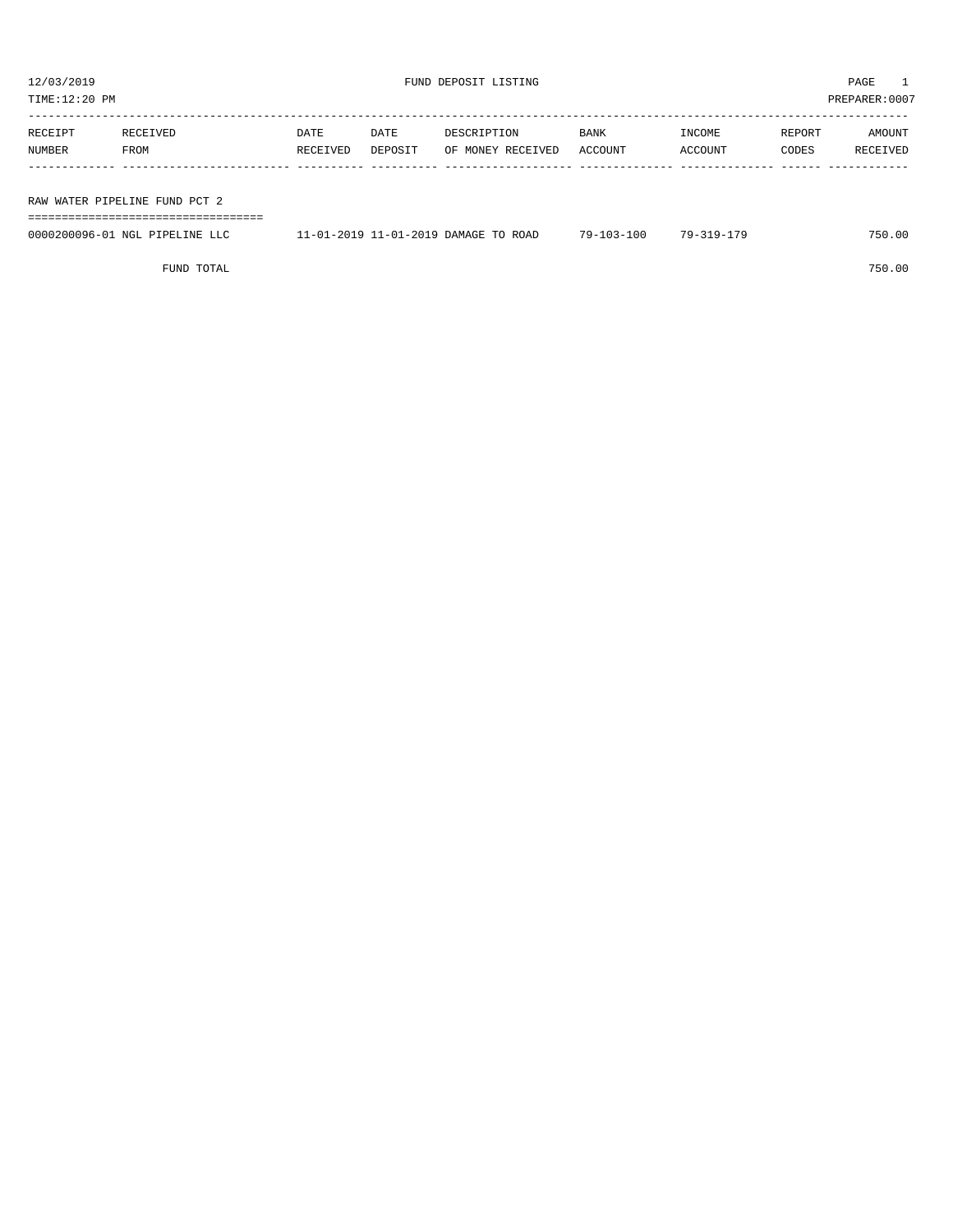TIME:12:20 PM PREPARER:0007

| RECEIPT | RECEIVED | DATE     | DATE    | DESCRIPTION       | <b>BANK</b> | INCOME  | REPORT | AMOUNT          |
|---------|----------|----------|---------|-------------------|-------------|---------|--------|-----------------|
| NUMBER  | FROM     | RECEIVED | DEPOSIT | OF MONEY RECEIVED | ACCOUNT     | ACCOUNT | CODES  | <b>RECEIVED</b> |
|         |          |          |         |                   |             |         |        |                 |

#### LAKE FANNIN

| ----------------------------------- |                                   |                  |            |        |  |  |
|-------------------------------------|-----------------------------------|------------------|------------|--------|--|--|
| 0000200125-01 LAKE FANNIN VOLUNTEER | 11-08-2019 11-08-2019 DONATION    | $85 - 103 - 100$ | 85-370-183 | 60.00  |  |  |
| 0000200158-01 TREVOR D. CRANE       | 11-25-2019 11-25-2019 DEPOSIT FEE | $85 - 103 - 100$ | 85-370-186 | 150.00 |  |  |

FUND TOTAL 210.00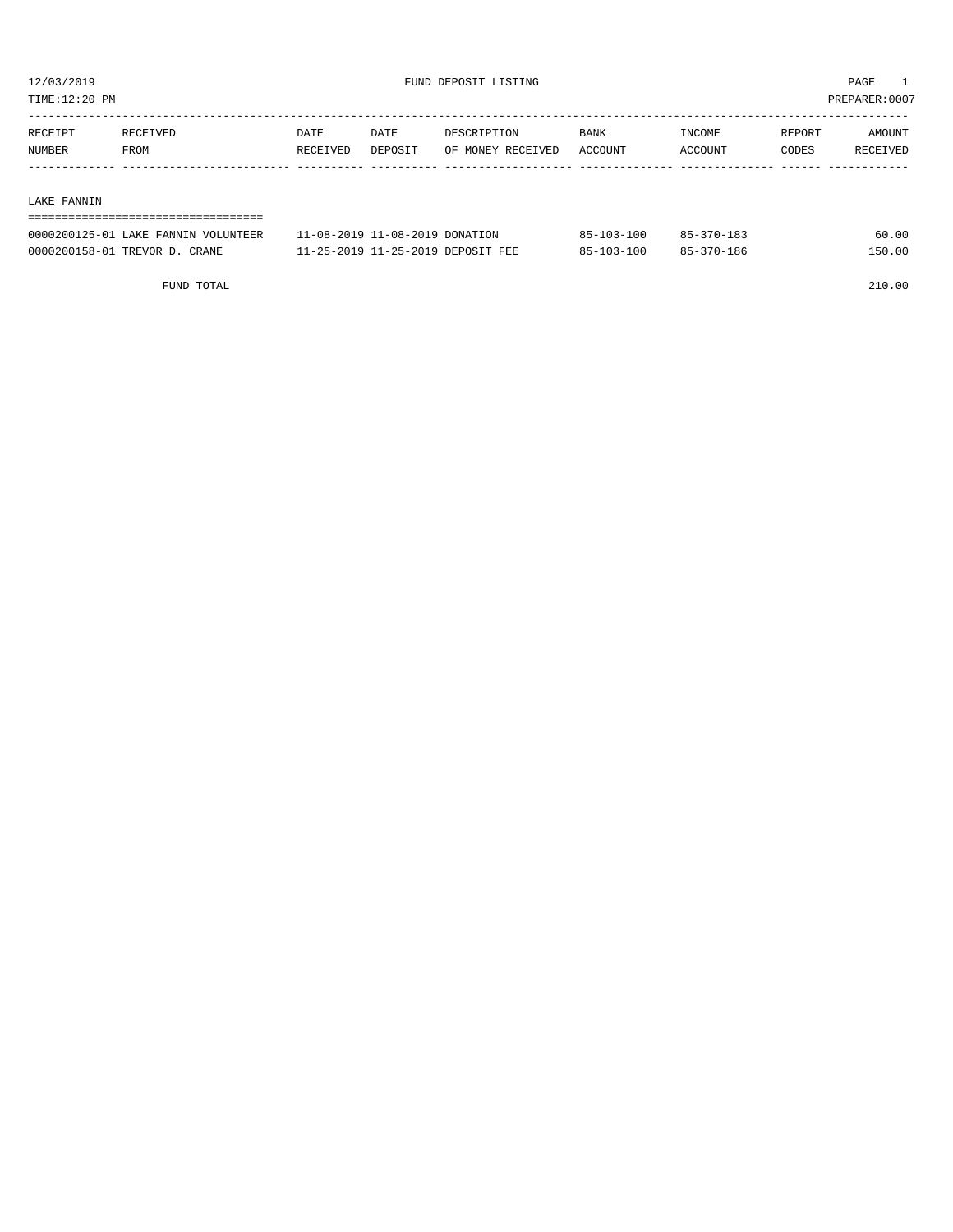12/03/2019 FUND DEPOSIT LISTING PAGE 1

| RECEIPT | RECEIVED | DATE     | DATE    | DESCRIPTION       | <b>BANK</b> | INCOME  | <b>REPORT</b> | AMOUNT          |
|---------|----------|----------|---------|-------------------|-------------|---------|---------------|-----------------|
| NUMBER  | FROM     | RECEIVED | DEPOSIT | OF MONEY RECEIVED | ACCOUNT     | ACCOUNT | CODES         | <b>RECEIVED</b> |
|         |          |          |         |                   |             |         |               |                 |

JUVENILE PROBATION

| ================================== |                                                                  |  |  |                  |        |
|------------------------------------|------------------------------------------------------------------|--|--|------------------|--------|
| 0000200113-01 JUVENILE PROBATION   | $11-06-2019$ $11-06-2019$ PID-2274 - MEDICAL 87-103-187          |  |  | $87 - 340 - 579$ | 70.00  |
| 0000200113-02 JUVENILE PROBATION   | $11 - 06 - 2019$ $11 - 06 - 2019$ PID-2274 - COURT CO 87-103-187 |  |  | $87 - 340 - 577$ | 20.00  |
| 0000200122-01 JUVENILE PROBATION   | $11-08-2019$ $11-08-2019$ PID- $2275$ - DEFERRE 87-103-187       |  |  | $87 - 340 - 575$ | 10.00  |
| 0000200123-01 JUVENILE PROBATION   | $11-08-2019$ $11-08-2019$ PID-2270 - DEFERRED 87-103-187         |  |  | $87 - 340 - 575$ | 5.00   |
| 0000200124-01 JUVENILE PROBATION   | 11-08-2019 11-08-2019 PID-2267 - PROBATIO 87-103-187             |  |  | $87 - 340 - 575$ | 10.00  |
| 0000200143-01 JUVENILE PROBATION   | 11-21-2019 11-21-2019 PID-2265 - RESTITUT 87-103-187             |  |  | $87 - 340 - 576$ | 100.00 |
| 0000200144-01 JUVENILE PROBATION   | $11 - 21 - 2019$ $11 - 21 - 2019$ PTD-2281 - DEFERRED 87-103-187 |  |  | $87 - 340 - 575$ | 10.00  |
| 0000200144-02 JUVENILE PROBATION   | $11 - 21 - 2019$ $11 - 21 - 2019$ PID-2281 - JOINT RE 87-103-187 |  |  | $87 - 340 - 576$ | 50.00  |

FUND TOTAL 275.00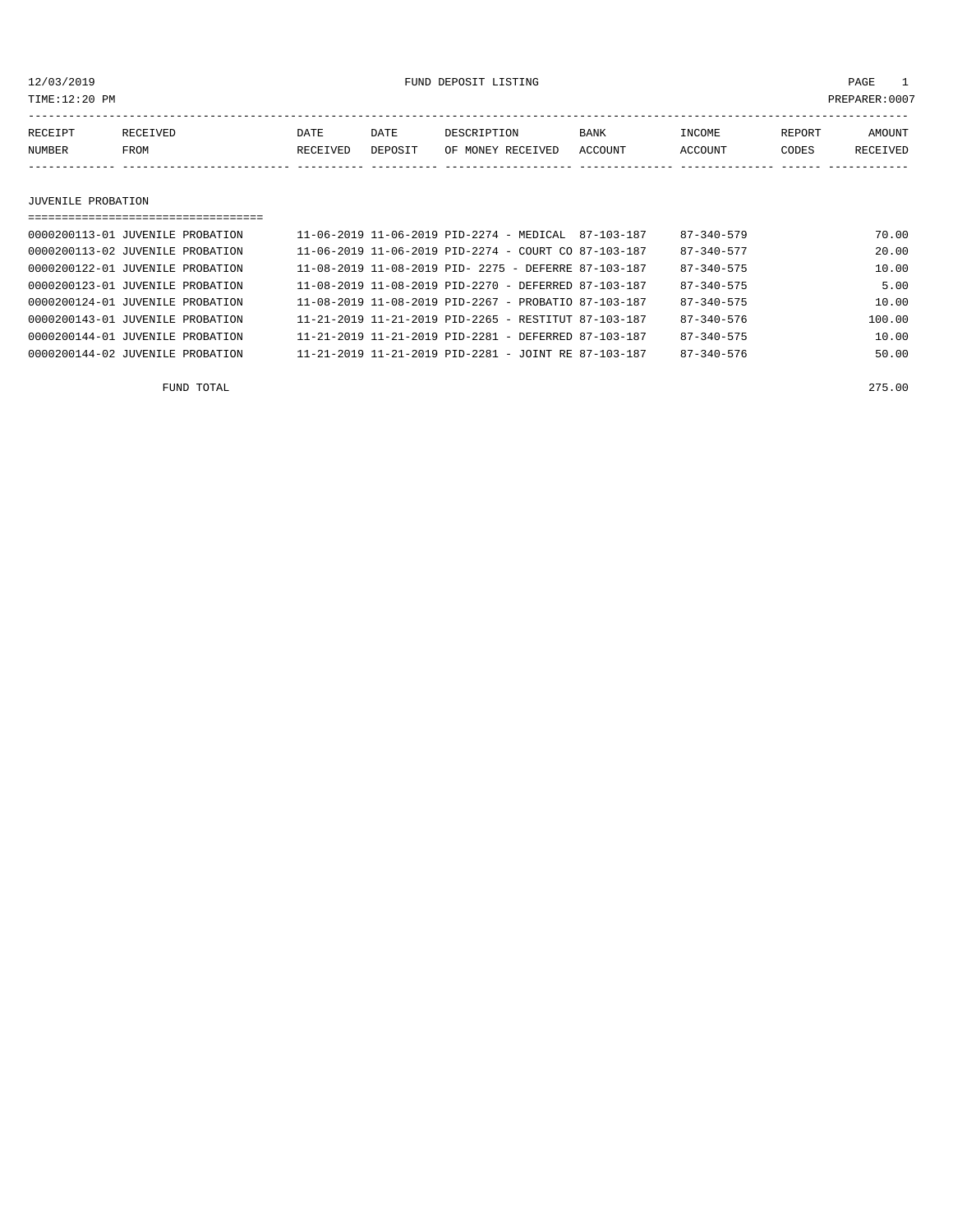12/03/2019 FUND DEPOSIT LISTING PAGE 1

| RECEIPT | RECEIVED | DATE     | DATE    | DESCRIPTION       | <b>BANK</b> | <b>TNCOME</b> | REPORT | AMOUNT   |
|---------|----------|----------|---------|-------------------|-------------|---------------|--------|----------|
| NUMBER  | FROM     | RECEIVED | DEPOSIT | OF MONEY RECEIVED | ACCOUNT     | ACCOUNT       | CODES  | RECEIVED |
|         |          |          |         |                   |             |               |        |          |

## TEXAS JUVENILE JUSTICE DEPT.

| ================================= |                                                      |                  |           |
|-----------------------------------|------------------------------------------------------|------------------|-----------|
| 0000200120-28 LEGEND BANK         | 11-07-2019 11-07-2019 OCT. 2019 INTEREST 89-103-992  | $89 - 360 - 189$ | 5.78      |
| 0000200152-01 T.J.J.D.            | 11-22-2019 11-22-2019 BASIC PROBATION SUP 89-103-993 | 89-330-915       | 10,828.00 |
| 0000200152-02 T.J.J.D.            | 11-22-2019 11-22-2019 COMMUNITY PROGRAMS 89-103-994  | $89 - 330 - 916$ | 6.667.00  |
| 0000200152-03 T.J.J.D.            | 11-22-2019 11-22-2019 PRE/POST ADJUDICATI 89-103-996 | $89 - 330 - 917$ | 529.00    |
| 0000200152-04 T.J.J.D.            | 11-22-2019 11-22-2019 COMMITMENT DIVERSIO 89-103-997 | $89 - 330 - 918$ | 833.00    |
| 0000200152-05 T.J.J.D.            | 11-22-2019 11-22-2019 MENTAL HEALTH SERVI 89-103-998 | $89 - 330 - 919$ | 979.00    |
|                                   |                                                      |                  |           |

FUND TOTAL  $19,841.78$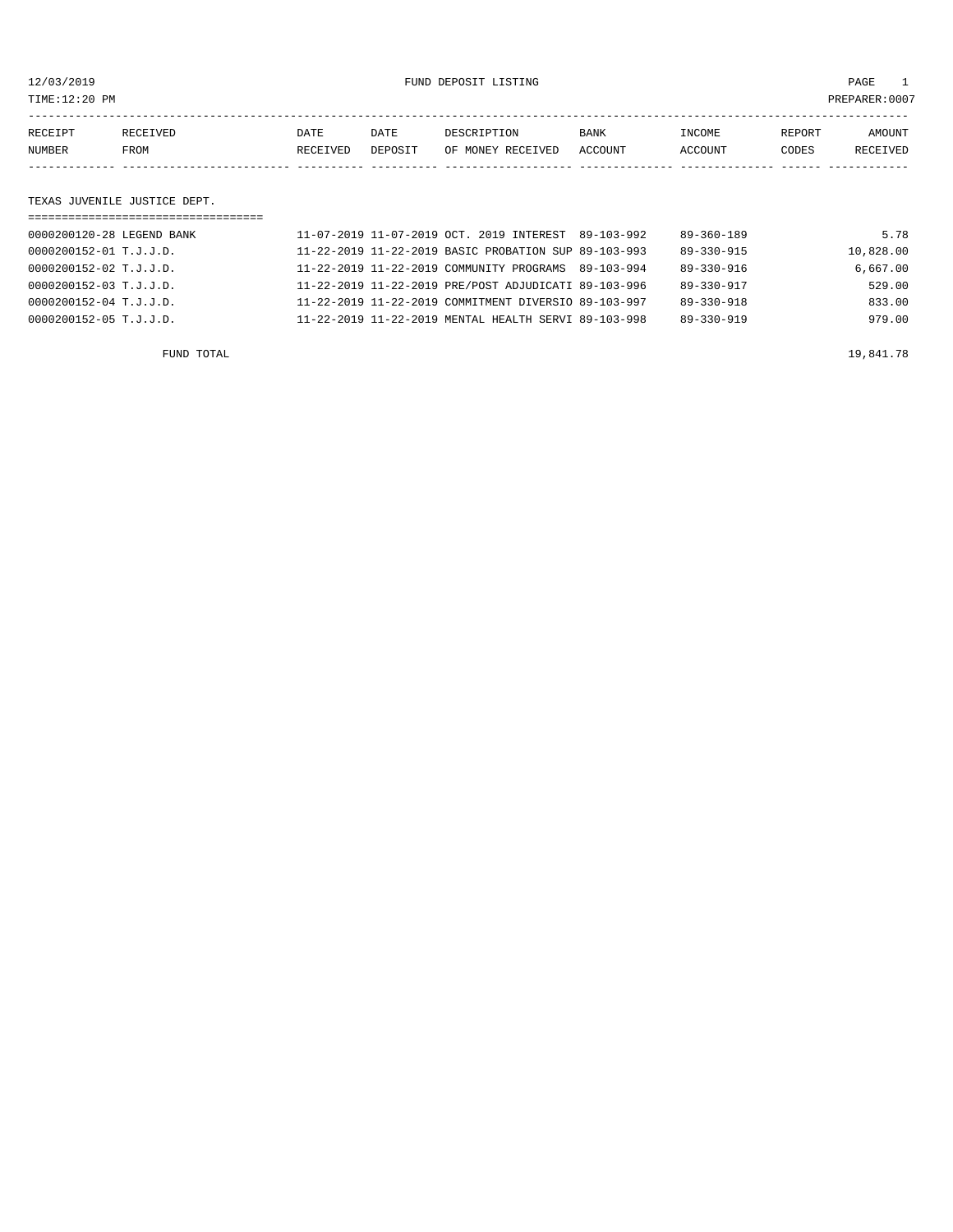TIME:12:20 PM PREPARER:0007

| RECEIPT | RECEIVED | <b>DATE</b> | DATE    | DESCRIPTION       | <b>BANK</b> | INCOME  | REPORT | AMOUNT   |
|---------|----------|-------------|---------|-------------------|-------------|---------|--------|----------|
| NUMBER  | FROM     | RECEIVED    | DEPOSIT | OF MONEY RECEIVED | ACCOUNT     | ACCOUNT | CODES  | RECEIVED |
|         |          |             |         |                   |             |         |        |          |
|         |          |             |         |                   |             |         |        |          |

#### STATZER FUND

| ================================= |                                                     |  |                  |       |
|-----------------------------------|-----------------------------------------------------|--|------------------|-------|
| 0000200110-09 TEXPOOL             | 11-06-2019 11-06-2019 OCT. 2019 INTEREST 92-103-175 |  | 92-360-100       | 66.63 |
| 0000200120-22 LEGEND BANK         | 11-07-2019 11-07-2019 OCT. 2019 INTEREST 92-103-100 |  | $92 - 360 - 100$ | 1.36  |

FUND TOTAL 67.99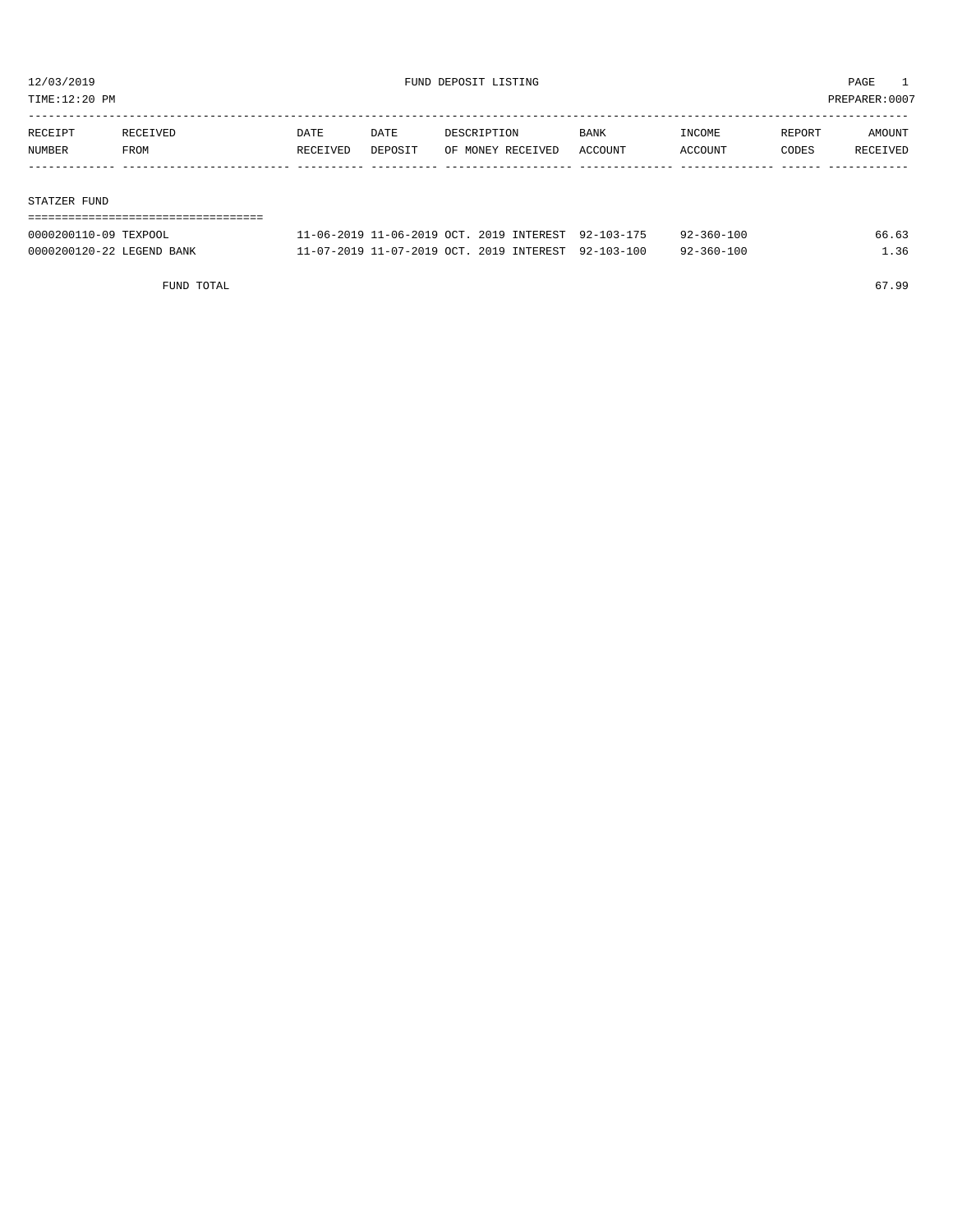TIME:12:20 PM PREPARER:0007

| RECEIPT | RECEIVED | DATE     | DATE           | DESCRIPTION       | <b>BANK</b> | INCOME  | REPORT | AMOUNT          |
|---------|----------|----------|----------------|-------------------|-------------|---------|--------|-----------------|
| NUMBER  | FROM     | RECEIVED | <b>DEPOSTT</b> | OF MONEY RECEIVED | ACCOUNT     | ACCOUNT | CODES  | <b>RECEIVED</b> |
|         |          |          |                |                   |             |         |        |                 |

#### PAYROLL

#### ===================================

| 0000200105-01 C.D. BREWER    | 11-04-2019 11-04-2019 NOV. 2019 COBRA DEN 95-100-100 |  | $95 - 370 - 130$ | 75.32    |
|------------------------------|------------------------------------------------------|--|------------------|----------|
| 0000200106-01 CLC PROPERTIES | 11-04-2019 11-04-2019 NOV. 2019 COBRA HEA 95-100-100 |  | $95 - 370 - 130$ | 2,148.42 |

FUND TOTAL  $2,223.74$